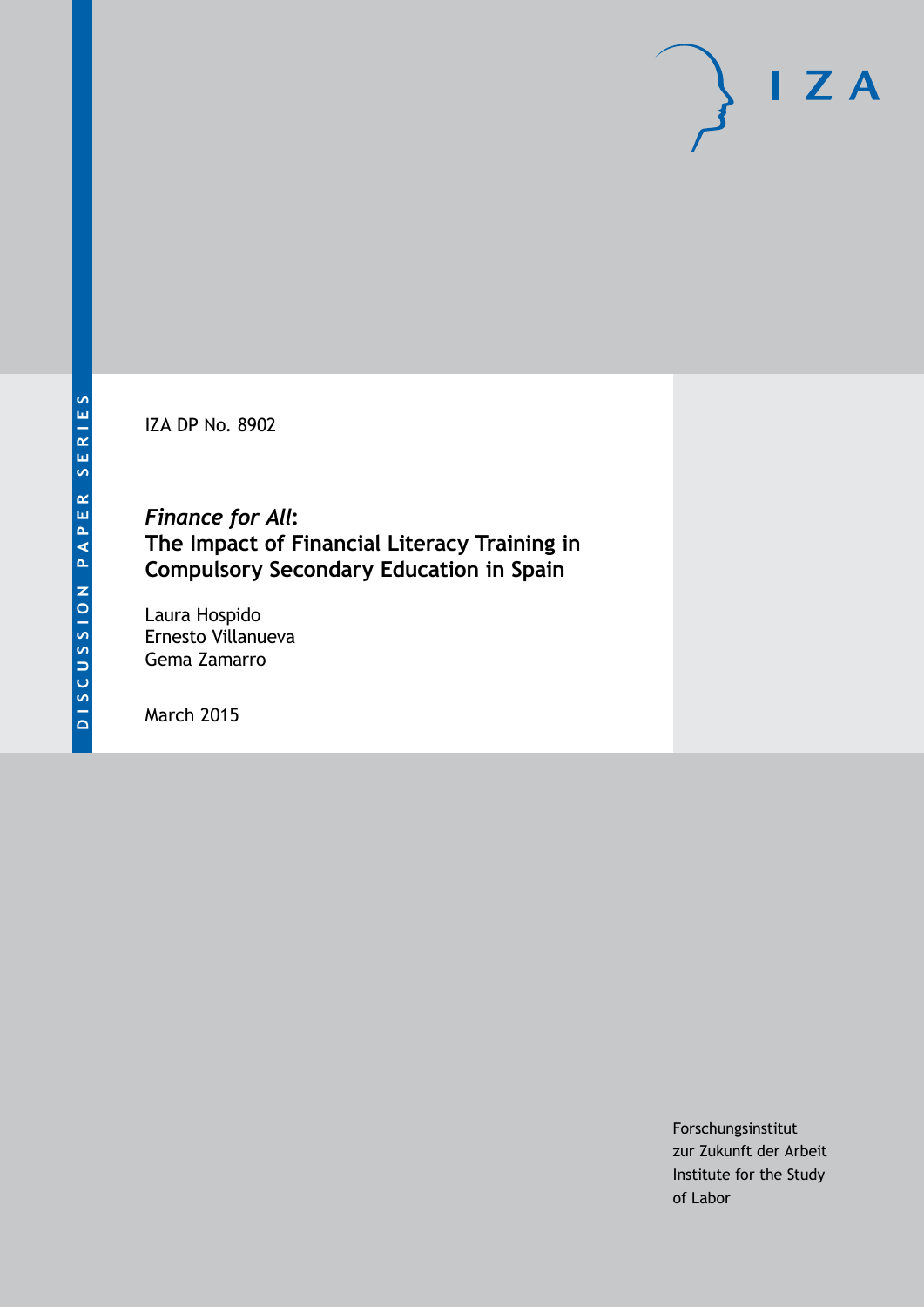# *Finance for All***: The Impact of Financial Literacy Training in Compulsory Secondary Education in Spain**

## **Laura Hospido**

*Banco de España and IZA*

## **Ernesto Villanueva**

*Banco de España*

## **Gema Zamarro**

*University of Arkansas and CESR at USC*

Discussion Paper No. 8902 March 2015

IZA

P.O. Box 7240 53072 Bonn **Germany** 

Phone: +49-228-3894-0 Fax: +49-228-3894-180 E-mail: iza@iza.org

Any opinions expressed here are those of the author(s) and not those of IZA. Research published in this series may include views on policy, but the institute itself takes no institutional policy positions. The IZA research network is committed to the IZA Guiding Principles of Research Integrity.

The Institute for the Study of Labor (IZA) in Bonn is a local and virtual international research center and a place of communication between science, politics and business. IZA is an independent nonprofit organization supported by Deutsche Post Foundation. The center is associated with the University of Bonn and offers a stimulating research environment through its international network, workshops and conferences, data service, project support, research visits and doctoral program. IZA engages in (i) original and internationally competitive research in all fields of labor economics, (ii) development of policy concepts, and (iii) dissemination of research results and concepts to the interested public.

<span id="page-1-0"></span>IZA Discussion Papers often represent preliminary work and are circulated to encourage discussion. Citation of such a paper should account for its provisional character. A revised version may be available directly from the author.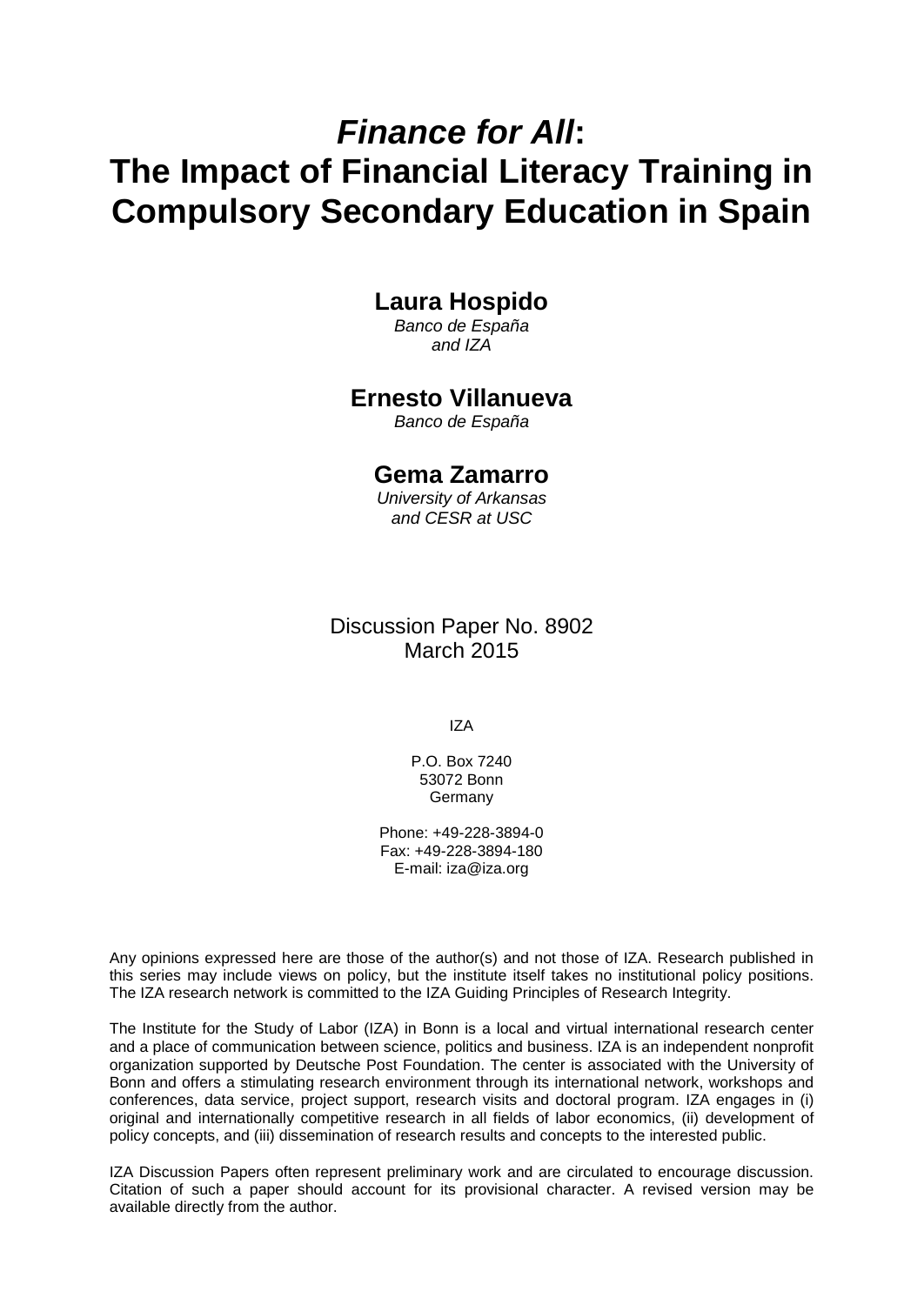IZA Discussion Paper No. 8902 March 2015

## **ABSTRACT**

## *Finance for All***: The Impact of Financial Literacy Training in Compulsory Secondary Education in Spain[\\*](#page-1-0)**

We estimate the impact on objective measures of financial literacy of a 10-hours financial education program among 15-year old students in compulsory secondary schooling. We use a matched sample of students and teachers in Madrid and two different estimation strategies. Firstly, we use reweighting estimators to compare the performance in a test of financial knowledge of students in treatment and control schools. In another specification, we use school fixed-effect estimates of the effect of the course on change in the score in tests of financial knowledge. The program increased treated students' financial knowledge by between one fourth and one third of a standard deviation. We uncover heterogeneous effects, as students in private schools did not increase their knowledge much, possibly due to a less intensive implementation of the program. Secondly, we analyze the bias that arises because the set of schools that participate in financial literacy programs is not random. Such selection bias is estimated as the pre-program performance in financial PISA of students in applicant schools relative to a nationally representative sample of schools. We then study if estimators that condition on school and parental characteristics mitigate selection bias.

JEL Classification: D14, I22

Keywords: financial education, impact evaluation, selection bias

Corresponding author:

Laura Hospido Bank of Spain Research Division DG Economics, Statistics, and Research Alcalá 48 28014 Madrid Spain E-mail: [laura.hospido@bde.es](mailto:laura.hospido@bde.es)

We thank Olympia Bover, Annamaria Lusardi, Núria Rodriguez-Planas, Justin McCrary, an anonymous referee and seminar participants at Banco de España for comments and suggestions. We also thank Lucía Sánchez, Ismael Sanz and Francisco Javier García Crespo for their invaluable help with the data used in this article. The opinions and analyses are the responsibility of the authors and, therefore, do not necessarily coincide with those of the Banco de España or the Eurosystem.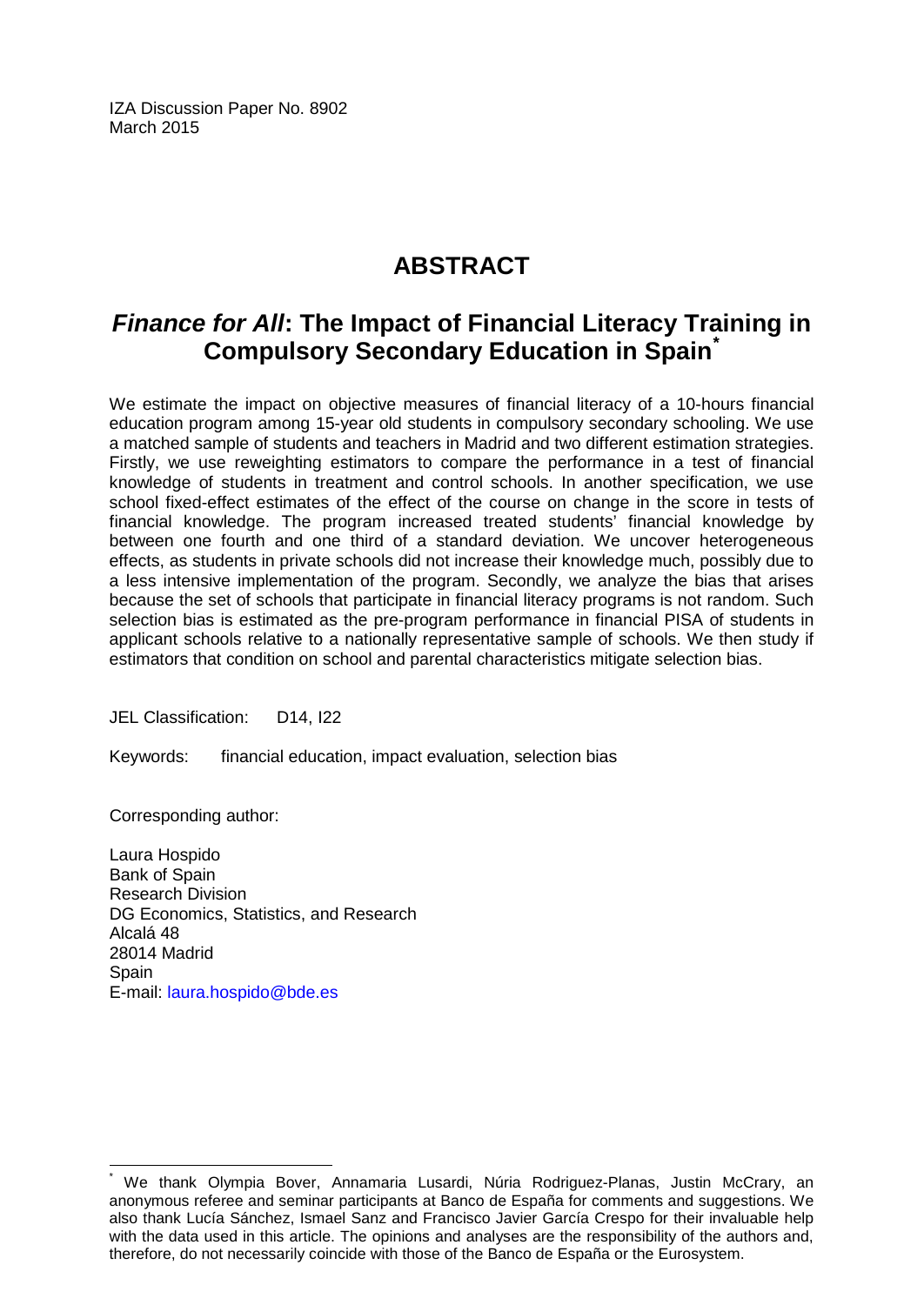## 1 Introduction

Today we live in a world of growing sophistication of financial products where the onus of a good financial situation and a good plan for the future is increasingly on citizens and less on governments. Given this trend, a growing concern exists regarding the level of preparedness of the general population to make sound financial decisions. This concern is motivated by research that has demonstrated that many families lack basic Önancial literacy. For example, Lusardi and Michell (2011), using data on adults 50 years and older from the United States survey ìHealth and Retirement Studyî (HRS), Önd that only half of the sample group knew how to answer simple questions about interest rates and inflation correctly, and only one third was able to answer these questions and a question related to investment in the stock market correctly. Similar results were obtained using other samples for Americans of different ages and from different datasets, including young adults between 23 and 28 years of age using the 2007-2008 survey National Longitudinal Survey of Youth (NLSY) (Lusardi et al., 2010), adults 18 years or older from the Internet panel RAND American Life Panel (ALP) (Lusardi and Mitchell, 2009), high school students using data from JumpStart Coalition for Personal Financial Literacy and the National Council on Economic Education (Mandell 2008) and university students (Chen and Volpe, [1](#page-3-0)998 and Shim et al., 2010), among others.<sup>1</sup> Similar results were also obtained in other countries such as Italy (Fornero and Monticone, 2011), Germany (Bucher-Koenen and Lusardi, 2011), the Netherlands (Van Rooij et. al, 2012 or Alessie et al., 2011), and France (Arrondel et. al., 2013).

As early as 2005, the OECD Recommendation specifically advised that "financial education should start at school. People should be educated about financial matters as early as possible in their lives" (OECD, [2](#page-3-1)005).<sup>2</sup> Two main reasons support this recommendation. On the one hand, younger generations are likely to face ever-increasing complexity in financial products, services and markets; on the other, schools are well positioned to advance financial literacy among all demographic groups and reduce financial literacy gaps and inequalities.

In order to equip the general population with the necessary tools for making wise financial decisions, many educational systems have incorporated Financial Education (FE) as part of their curriculum in secondary education. For example, since 1957, various US states have been adopting mandates to include FE in the curriculum of high school students. As a result of these mandates, some states require FE as a mandatory subject in their schools.[3](#page-3-2) Another example is the FE program in the third year of Mandatory Secondary Education in Spain (the

<span id="page-3-1"></span><span id="page-3-0"></span><sup>&</sup>lt;sup>1</sup>See Lusardi and Mitchell (2014) for a recent review of this literature.

<sup>&</sup>lt;sup>2</sup>In its Recommendation on Principles and Good Practices for Financial Education and Awareness, the OECD defined financial education as "the process by which financial consumers/investors improve their understanding of Önancial products, concepts and risks and, through information, instruction and/or objective advice, develop the skills and confidence to become more aware of financial risks and opportunities, to make informed choices, to know where to go for help, and to take other effective actions to improve their financial well-being".

<span id="page-3-2"></span><sup>3</sup>This is the case in 19 states, including Florida, Texas, Arizona, North Carolina and New Jersey, among others.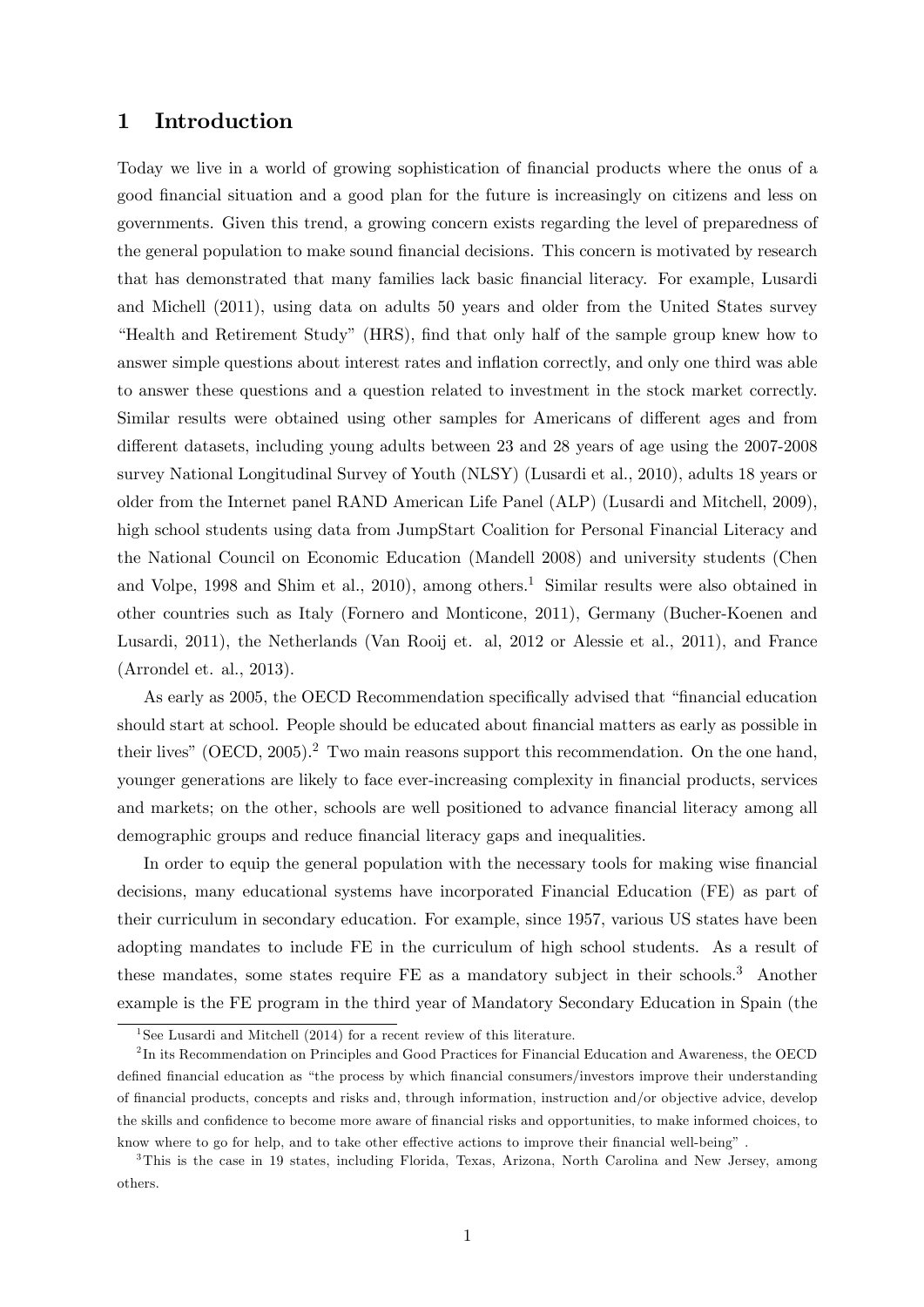Spanish equivalent of ninth grade in the US), jointly promoted by the Banco de España and the Spanish Stock Exchange Commission (BdE-CNMV Program), which has been offered for two academic years (2013 and 2014). The program is part of the broad "Finance for All" initiative, aimed at improving financial knowledge among the population. The general objective of the FE program was that students become sufficiently financially literate to take financial decisions and to ensure their financial well-being. In particular, it consists of a 10-hours course in FE with support from a website with guides and training materials.<sup>[4](#page-4-0)</sup>

In this paper, we evaluate this intervention using data on twenty-two schools in the region of Madrid, using matched data on the teachers who gave the course and the family background and financial literacy scores of students. Our first estimation strategy compares the scores in a final exam on financial knowledge of those students that receive the FE course (the treatment) with the hypothetical outcome that these same students would have obtained if they had not received classes - who could have acquired financial knowledge through informal channels such as the family. The counterfactual performance in the Önal exam is inferred using a control group, composed of students in three schools in Madrid who did not receive classes but did conduct tests of financial knowledge. To ensure that the treatment and control groups are strictly comparable in observables, observations in the control group are re-weighted by assigning relatively more weight to those students whose characteristics are similar to those of the mean of the treated group. As the intervention was not randomized, we conduct two alternative tests of unconfoundedness by examining pre-program differential scores in financial knowledge between samples of treated students and an alternative control group. This second specification uses school-fixed effect estimates to obtain the impact of the program on the change in scores in Önancial literacy tests of students who took the course relative to those who did not.

We document three main findings. The first is that the program increased treated students<sup>7</sup> performance in overall Önancial literacy between one fourth and one third of a standard deviation, a surprisingly large result given the number of hours of the intervention. By examining the responses to particular questions of the exam we find that the impact of the program was not specially high among numerical questions, suggesting that the training provided in the course goes beyond applying basic numerical skills. Our evidence suggests an improvement in the score related to Banking relationships, while we can not find much evidence of learning about sustainable consumption. Finally, our tentative results suggest that there is substantial heterogeneity in the effect of the program across types of school. In particular, the impact of the program in private schools is at best negligible, another surprising Önding given that those schools typically have students with a better background and more experienced teachers. Using survey data of the teachers of the course, we document that private schools made a much lighter use of the web-based facilities than non-private schools and took a lighter approach to teaching the course - for example, treated private schools did not evaluate students at the end of the course. The latter result highlights the relevance of obtaining information on program implementation.

<span id="page-4-0"></span><sup>4</sup> Section [2](#page-6-0) contains more information about this program.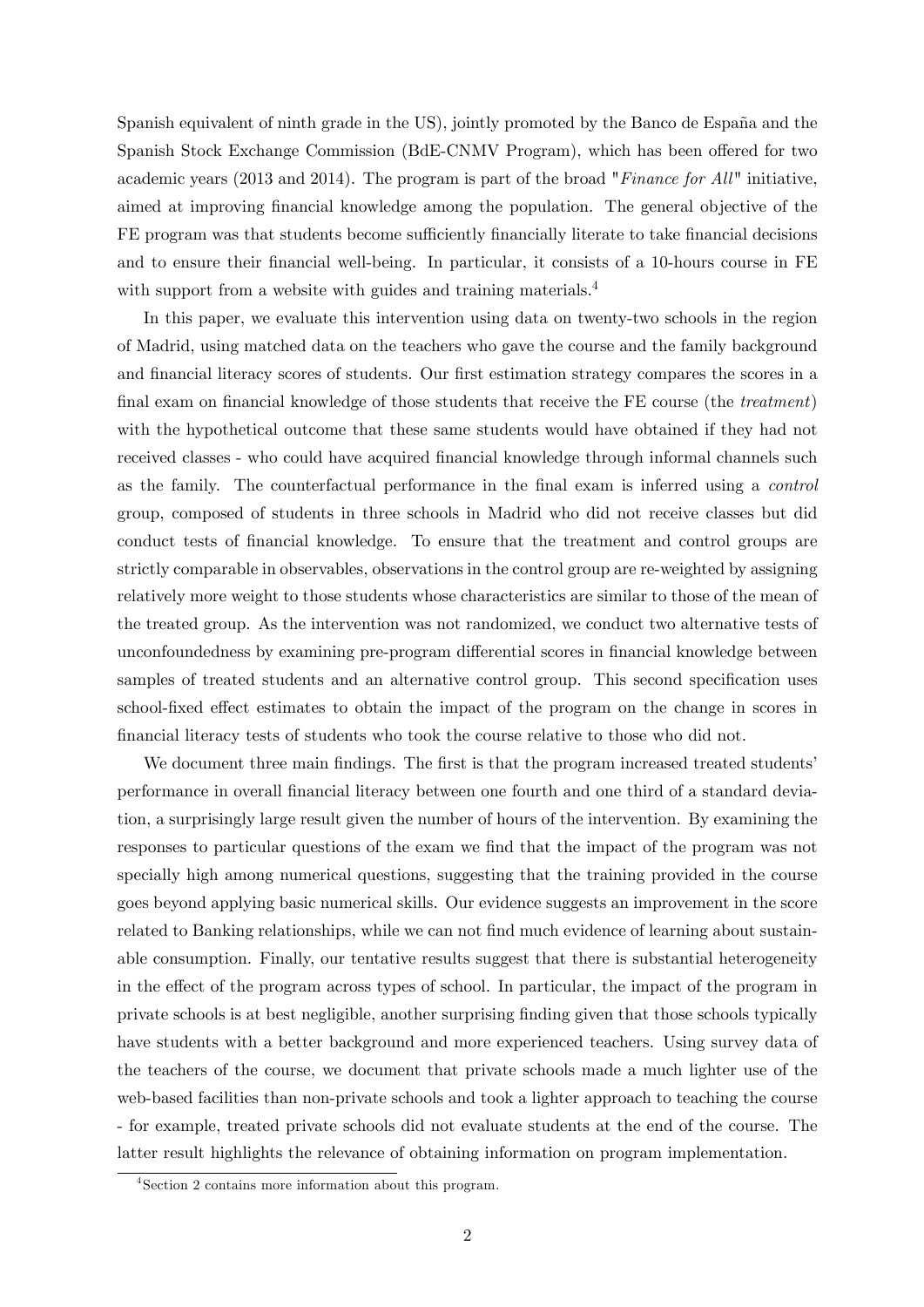In addition, we study the role of unobservable variables that prompt certain schools to decide to provide financial literacy courses (or selection in unobservable variables), an issue that is typically overlooked in studies on the impact of school-based financial literacy courses. Such selection is important in our setting because the control schools were not chosen randomly. However, even random assignment of treatment does not solve the problem that the existence of unobservable variables poses. In an experiment, each school that volunteers can be assigned to the treated group (schools that offer the course) or to the control group (schools that do not offer it), but a non-volunteer school cannot be forced to offer the course. If the treated schools differ from the rest of the population along unobservable variables, it is difficult to know if the estimated effect in an experiment can be extrapolated to other groups of the population.

Then, as a second contribution of this paper, we estimate the role of selection both in observable and in unobservable variables, by combining, on the one hand, the information available in the PISA 2012 financial literacy test for Spain with, on the other, the existence of the FE program offered one and two years later  $(2013 \text{ and } 2014)$ . We identify in PISA the schools that volunteered for both editions of the program (and that had not offered the subject before). In this sample, any difference in performance on PISA financial tests among students of the schools that volunteered for the program and the rest of the schools can be attributed solely to a selection bias. The wealth of PISA information allows us to (i) characterize the selection bias associated with volunteering to participate in a FE program and (ii) to study to what extent our estimation procedures can mitigate the role of unobservable variables.

We find a significant amount of selection bias, positive for boys and negative for girls. Comparing the characteristics of the schools that volunteer to participate in the program and those that do not, we see that both groups differ significantly in observable characteristics of the students such as the fact of having been held back a year, parentsí employment status and the region where the school is located. In addition, the admissions criteria and the level of competition of schools providing financial literacy courses differ from those of the average school. Once we reweight the sample of students in schools that did not volunteer to take part in the program so that they have a similar rate of repetition, parents' employment status and regional distribution than schools that volunteered for the program, we can eliminate between 33% and 50% of the bias. When, in addition, students in schools with similar admissions criteria are compared, we are able to correct 65% of the bias. That evidence suggests that reweighting estimators like those we use in the first part of the paper deliver unbiased estimates of the impact of financial literacy courses on objective measures of financial knowledge.

Our results contribute to the growing literature assessing the relevance of financial literacy below 18 in two dimensions. Some experiments suggest that short financial literacy courses do increase financial knowledge. Walstad et al. (2010) show that a video on financial literacy to high school students increased scores in financial knowledge exams substantially. Bruhn et al. (2013) conduct a randomized experiment that randomly assigns a 78-hours course across Brazilian states. The course increase financial (and economic) knowledge in an objective test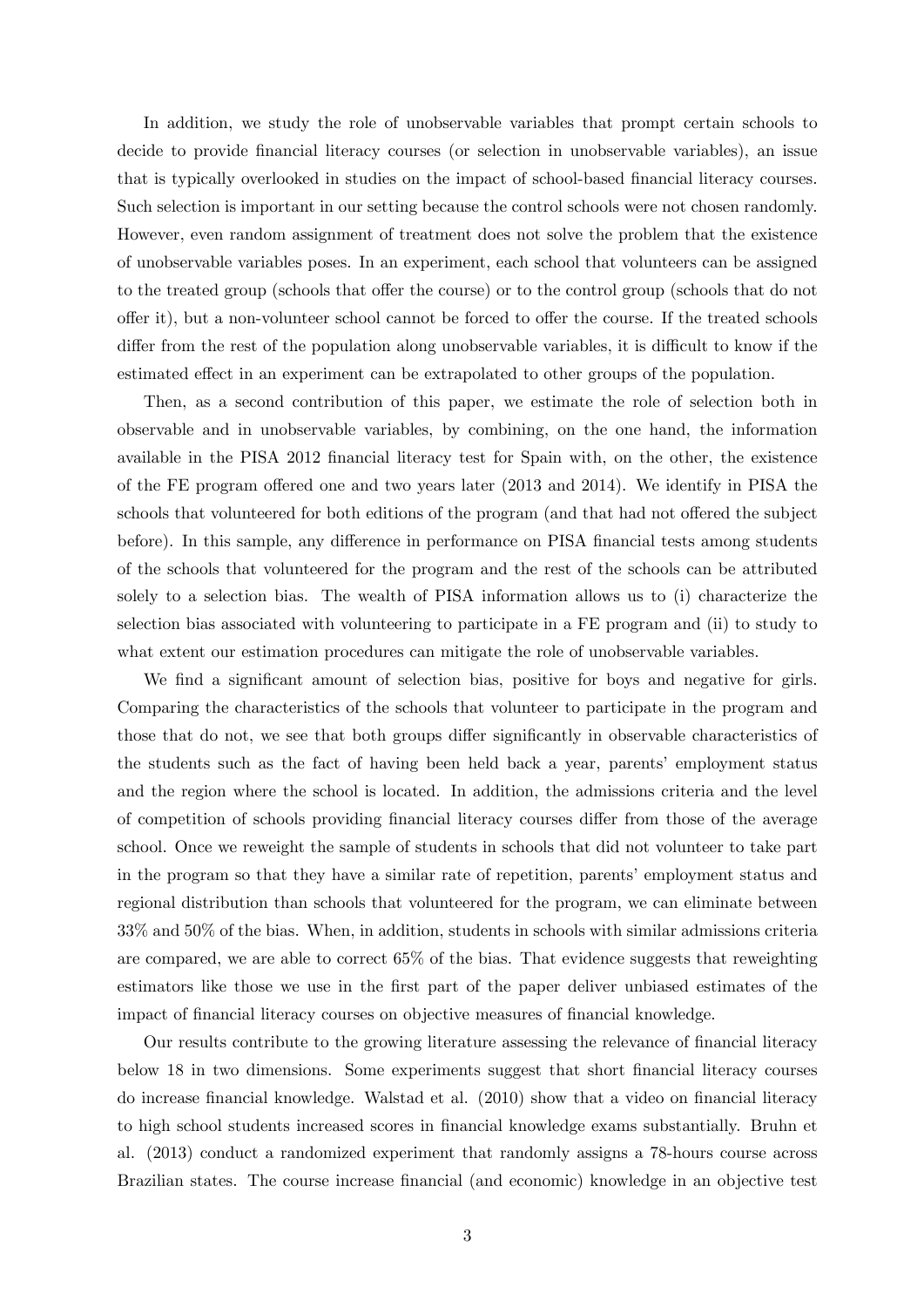by a third of a standard deviation. On the other hand, Lührmann et al.  $(2012)$  show that a 90 minutes financial literacy course increased self-assessed financial knowledge as well as the ability to assess risks correctly of a sample of German teenagers between 14 and 16. However, those students did not perform well in other topics related to the role of advertisement. Bechetti et al. (2011) do not find any impact of financial literacy courses on financial knowledge in Italian high schools. Our results on the Madrid sample suggest that even in a relatively homogenous urban sample in the same city, results vary by type of school, possibly because implementation varies in dimensions that are hard to control. In addition, the existence of selection bias may provide an explanation for the diversity of results across studies, as different financial programs are directed to different groups of students.<sup>[5](#page-6-1)</sup>

The rest of the paper is organized as follows. In Section [2](#page-6-0) we describe the most important features of the FE program offered in Spanish schools. Section [3](#page-11-0) presents our methodological approach, and Section [4](#page-13-0) summarizes the main results of the evaluation. Section [5](#page-20-0) provides the estimates of the selection bias. Finally, Section [6](#page-27-0) concludes.

## <span id="page-6-0"></span>2 The 2013 BdE-CNMV Program

Between February and May of 2013, students of 275 Secondary Schools in Spain received classes of Financial Education under the National Financial Education Plan. The target population were students of the third year of high school, that would be completed between the ages of 15 and 16 -assuming normal progression through the educational system. The choice of the third year of high school (9th grade) is a balance between the objective of the program of reaching as many students as possible and the fact that the material was deemed appropriate for students in the later stages of compulsory schooling. The third year of high school is the last course in compulsory schooling with few, if any, elective courses.<sup>[6](#page-6-2)</sup>

#### 2.1 The contents of the course

The intervention consists on a set of teaching materials and resources which have been developed for a recommended 10 hours of lessons that were taught in those schools that voluntarily choose to participate. Such materials include the *Student's Guide*, which provides a set of contents on Önancial education tailored to the cognitive characteristics of students in the third year of high school. The Level I of the Guide focuses on contents related to financial security, the intelligent

<span id="page-6-1"></span> ${}^{5}$ For example, the sample used by Lürhmann et al. (2012) is composed of students of low stream high schools in Germany, leaving out other tracks. The samples in Bruhn et al. (2013) or Walstad et al. (2010) contain public high schools that volunteered for the program.

<span id="page-6-2"></span> $6$ Fourth year of high school is the last year of compulsory schooling, but it contains already many electives, and it was considered that many schools would give the material in one of those electives, thus restricting the outreach of the program. Students in Spain must complete 6 grades of primary schooling, starting at 6 and finishing at 12. After that age, students must compulsorily attend lower secondary education for four extra years. At the time of the program, all those degrees were common and compulsory for all students.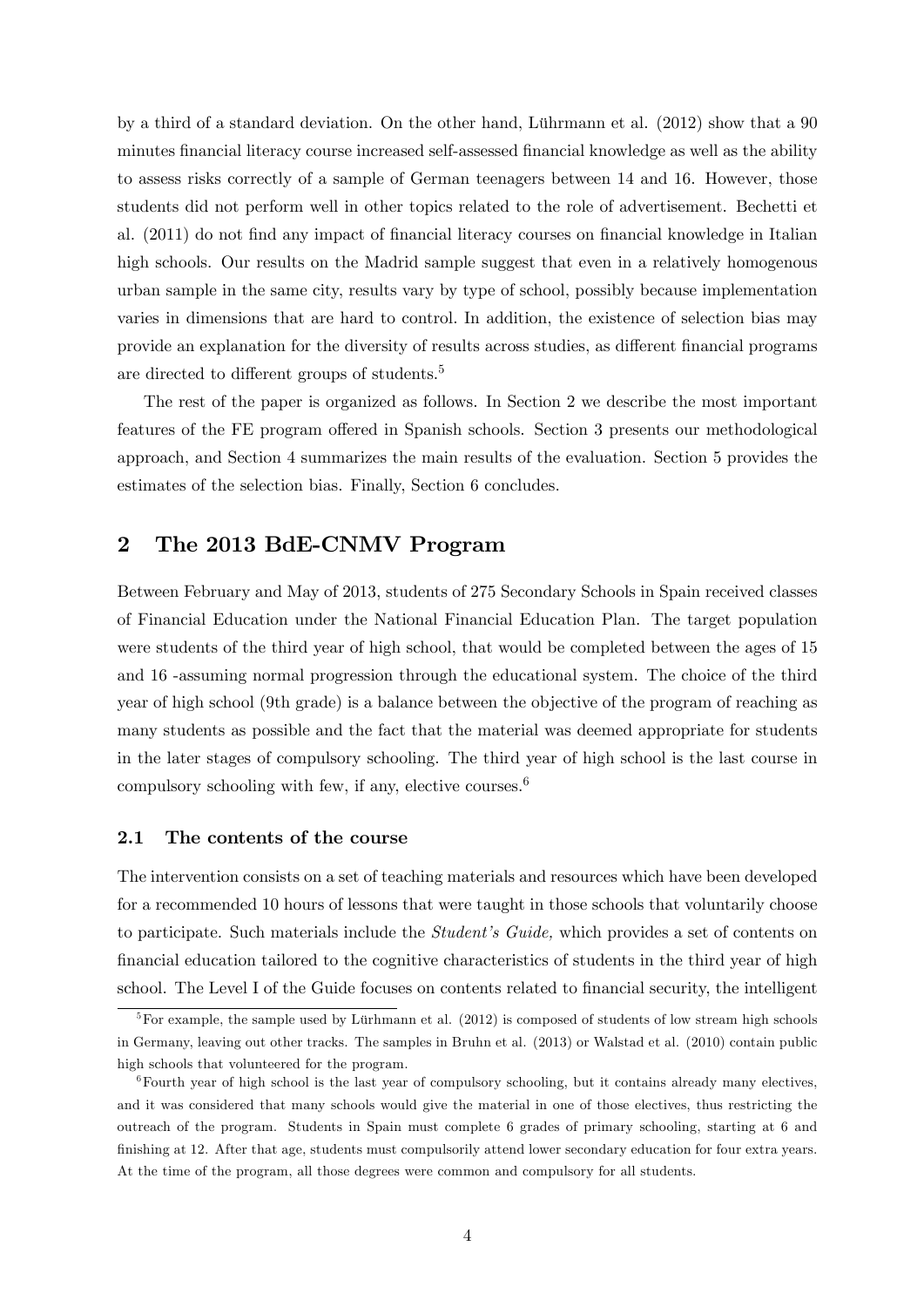consumption, saving, personal budgeting, cash, accounts and banking relationships, cards and personal data protection (see Appendix [A](#page-45-0) for a brief description of each of those topics). The Level II contains advanced materials on different means of payment and savings products and financing. The implementation of the program in 2013 focused on Level I only. The Teacher's Guide contains the same materials worked in the Student Guide, together with the solutions to the proposed activities. In addition, this Guide includes a Financial Trivial and a Game of the Goose with general questions about the contents. Finally, both teachers and students have an online support through the website Gepeese  $(http://www.finanzasparatodos.es/gepeese/$  offering practical exercises, activities, games, and additional resources to enhance the development of the program.

The program aimed at increasing financial knowledge among the population of students and facilitating taking better financial decisions later in life. There are at least three ways through which financial education can facilitate this aim. The first is by raising awareness about the future and avoiding present bias. Consumers may have hyperbolic preferences so that they discount consumption choices between today and the near future (say, three months from now) at a rate that exceeds the rate they apply to future choices (say, between three and six months from now). Financial education makes individuals aware about the future consequences of current actions, leading students to apply similar discount rates to present and future choices -see Lührmann et al.  $(2014)$  or Alan and Ertac  $(2014)$ . That channel emphasizes that education shapes individualís preferences. A second channel takes preferences as primitives and stresses framing problems in financial choices. Ambuehl et al. (2014) find that individuals choices between two allocations vary depending on how the choices are presented. The same individual chooses one allocation if the choices are presented as given amount of dollars in two moments in time but a different one if the same choices are presented in terms of the take up of a financial product that achieves those same amounts. Financial education helps individuals in making choices consistent when presented in alternative forms. Finally, some scholars have argued that a lack of financial knowledge simply reflects a lack of numeracy skills. Financial education may then help individuals by putting numerical skills into practice.

It is likely that all channels operate in the case of the BdE-CNMV program. The contents of some chapters provide basic information about basic Önancial products while stressing the consequences of current saving behavior. Special attention is given to the way of managing a stream of revenues and expenses to meet a future target (for example, purchasing a bicycle). Arguably, those topics try to accomplish that students are able to reconcile consumption choices and saving vehicles -similar to the financial competence concept that Ambuehl et al. (2014) suggest. The program also emphasizes the importance of saving or the advantages of sustainable consumption. The latter topic arguably tries to shape preferences. We look at the responses to different questions to get some insights on which channels may have been most relevant.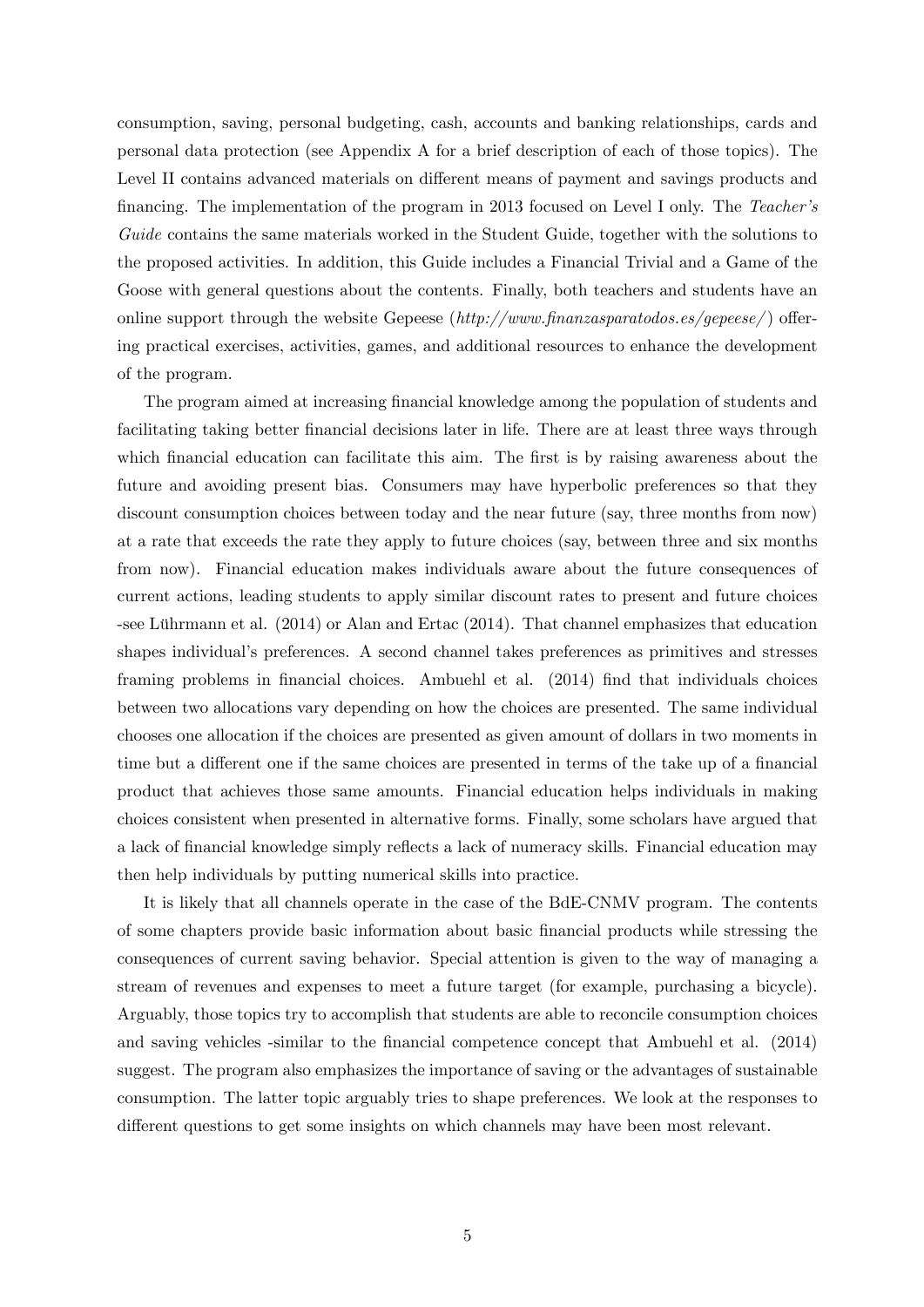#### 2.1.1 Implementation

After an advertising campaign during the academic course 2011-2012, teachers from 275 schools requested access to the materials in 2012. Access to the materials was granted to all solicitants by sending them a login and a password. Despite the recommendation of teaching the material among 15-16 years of age, teachers could choose the specific grade and course where those materials be taught.<sup>[7](#page-8-0)</sup> According to a survey passed to all teachers giving the course, the material was taught during regular school hours. Given the interdisciplinary nature of the course, the material was given in different classes.  $25\%$  of teachers reported having given the material as part of the Mathematics class, while 20% gave it as part of the regular Social Sciences and Geography class. In other cases, the material was taught in courses without standardized content, such as the weekly tutorial time (17%) or in courses tailored to students who choose not to attend the Religion class (6%). The median number of hours taught per teacher was 10. Furthermore, 46% of teachers declaring having complemented the classes with home assignments (mostly applications of the materials taught in real-life examples). Those teachers estimate that the average time required to complete those assignments was about 1 hour and a half.

Teachers who were granted access to the materials received a diploma that could be used to obtain future promotions. Schools also received the certification of participation in the program. There was no specific training for teachers (on top of the material provided). Survey information suggests that 40% of teachers had a specialization in Social Sciences or Economics, and that another 33% were specialized in Maths or Physics.[8](#page-8-1)

#### 2.2 Evaluation in 2012-2013

The impact of the financial literacy program was assessed by conducting two tests in all participant schools in the region of Madrid and six schools in Andalusia. One test was conducted in February 2013 - prior to the initial start of the program, called pre-test- and the second one was conducted after the full development of Level I in May 2013 -the post-test.<sup>[9](#page-8-2)</sup> Schools in the evaluation sample gave the material in the third year of high school only. In addition, students in the fourth year of high school went through the same set of financial literacy tests but were not taught the financial literacy material.

The results of the pre- and the post- test had not curricular consequences. Hence, students

<span id="page-8-1"></span><span id="page-8-0"></span><sup>&</sup>lt;sup>7</sup>In the particular case of the evaluation sample, treated students were all in third grade.

<sup>8</sup>Overall, about 70% of participants had background on Social Science (including Economics) or Mathematics: 17% of teachers were economists, 33% were specialized in Mathematics or Physics and 22% had an specialization in Geography and Social Sciences.

<span id="page-8-2"></span><sup>&</sup>lt;sup>9</sup>To ensure comparability of results between the pre-test and post-test, two parallel forms (A and B) were constructed. In the pre-test each form consists of 30 items: 20 are common, and 10 items are specific to each form. These specific items will be applied in the cross post-test; that is, those students who made the A form in the pre-test make the specific items in the post-test B (and vice versa). The two tests A and B post-test also have 20 common items, different from the pre-test. All examinations were carried out by computer, supervised by the staff of the company that made the fieldwork (FESE foundation).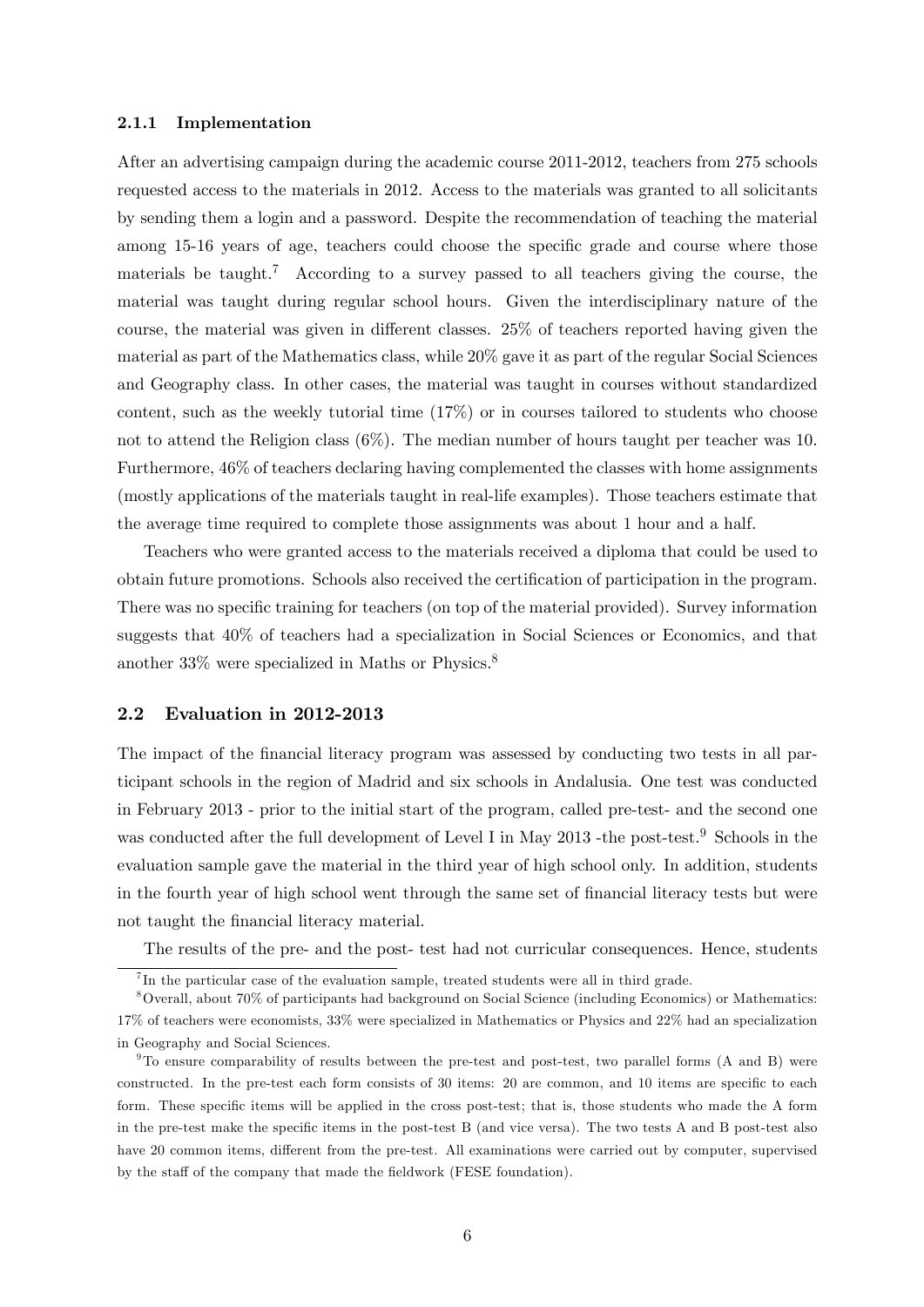had the same incentive to perform well as they would have in a PISA test. There was however an incentive to learn the material because 60% of teachers in the evaluation sample included Önancial literacy contents as a part of the compulsory curriculum (Social Science or Maths).

#### 2.2.1 The control sample

Prior to the implementation of the program, two control schools in the region of Madrid were approached and convinced to implement a pre-test and post-test to students in the third year of high school at the same time than the treatment group -however, those schools did not offer any training on financial literacy. Both schools was chosen because they had collaborated with the fieldwork company in the past and had shown some interest in the financial literacy program. A third school contained both a treated and a control group in the third year of high school. The choice of the control group is not random.

The main evaluation is made by comparing the group in third year of high school that received the class (or "treatment" group) and the group of students in control schools that also did the exams but did not participate in the program (called the "control" sample). We make limited use of the group of students in fourth year of high school in treated schools as an additional control group. It is not clear to what extent not participating in the program made students less motivated to perform well in the test than participant students. We can only get indirect information about their motivation by examining how achievement in the pre-test varies with participation in the program. Our estimates in Table [3](#page-33-0) (discussed below) do not suggest a lower performance among control students, after controlling for parental characteristics and school type.

#### 2.2.2 The evaluation sample

The main evaluation sample uses students in Madrid. The estimation sample that we use includes 1,223 students of 3rd grade in 22 schools of Madrid (981 treated and 242 controls). Table [1,](#page-31-0) columns 1 and 2, shows descriptive statistics for the treated and control groups, respectively. The proportion of girls is higher among the treated students, whereas the incidence of grade repetition and the proportion of private schools is higher among the controls. Parents are more educated and skilled in the control group than in the treated group, while the proportion of those who work is higher for the treated. We discuss those differences below.

#### 2.2.3 Evaluation tools

We use four evaluation tools. The first tool is the score in each of the aforementioned exams made by students in the evaluation and the control samples. The second tool were on-line surveys that the families of the students in Madrid had to fill. The third tool were on-line questionnaires filled by the principals of the treated and control schools. Finally, the fourth tool is a survey made to the teachers who taught the program, both in Madrid and elsewhere.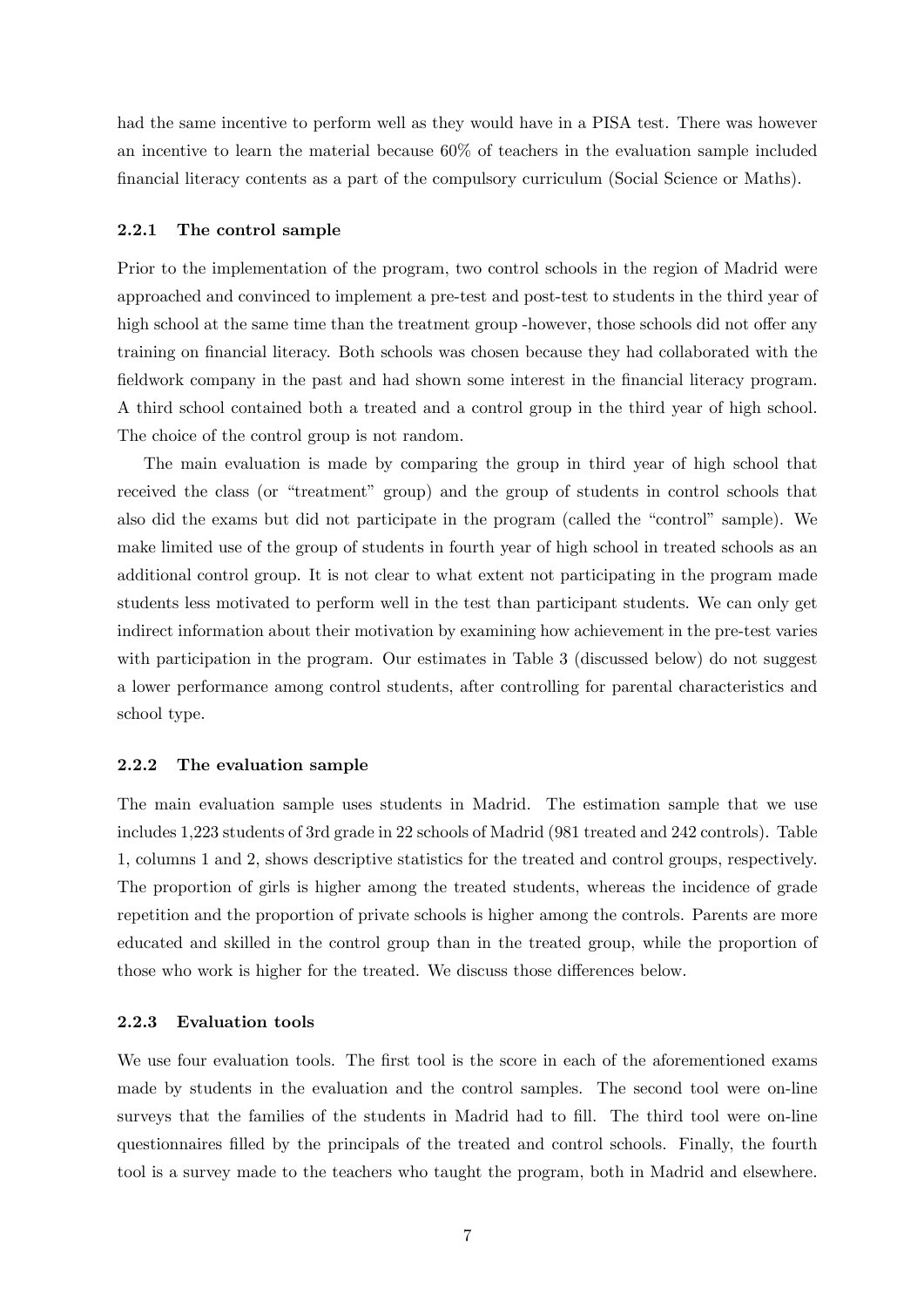That information provides details on how the program was implemented. The four tools permit us to build a matched teacher-student sample.

**Standardized tests** Each test contained 30 different questions on three main topics: saving and financial planning (9 questions in one of the two post-tests), money and banking (18 questions in that post-test) and sustainable consumption (3 questions). The questions were designed by an interdisciplinary team of Educational Science experts, and a pilot study on their reliability was conducted in a limited number of schools prior to the test. All questions were multiple choice, giving four different possibilities of which only one was correct. Importantly, each student faced different questions in the pre- and the post- test.<sup>[10](#page-10-0)</sup>

The test was designed to determine if students had acquired certain competences in the three domains mentioned above. Questions on "Savings and Financial Planning" presented students with a fictional budget (including expected incomes and expenses) and asked about the soundness of the financial situation of that family or about the feasibility of reaching certain saving targets in a given period. Questions on "Banking relationships" asked about identifying the characteristics of saving and checking accounts, or about the meaning of key components of a bank statement. Alternatively, students were asked to compute the remaining balance in an account at a future date given an expected áow of revenues and expenses and an initial balance. Finally, questions on "Sustainable Consumption" posed a fictional situation where a given need could be satisfied in alternative ways. The students were to identify which form was more environmentally friendly or healthier than the rest (see Appendix [B](#page-45-1) for a brief description of the questions in the test).

Parental questionnaire In March 2013 parents were sent an on-line questionnaire, asking 20 questions about their education, occupation as well as indicators of their socio-economic background (number of cars, televisions, availability of room and table to study, etc.). We use that information to elaborate a weighting scheme of the sample of non-participant students so that their average characteristics are comparable to those of treated students. The overall response rate of parents was high (83%) and we only use students for whom we have information about parental background.

School-level information In June 2013, the principals of the treated and control schools filled an on-line questionnaire about basic characteristics of the school. We use the information about school type as a control variable in the analysis (namely, whether the school is private or not).

Teacher-level information In addition, in June 2013, once the course had been delivered, all teachers involved were asked to fill an on-line survey about their own background and about

<span id="page-10-0"></span> $10$ See Bruhn et al. (2013) on the potential problems associated to posing twice the same questions.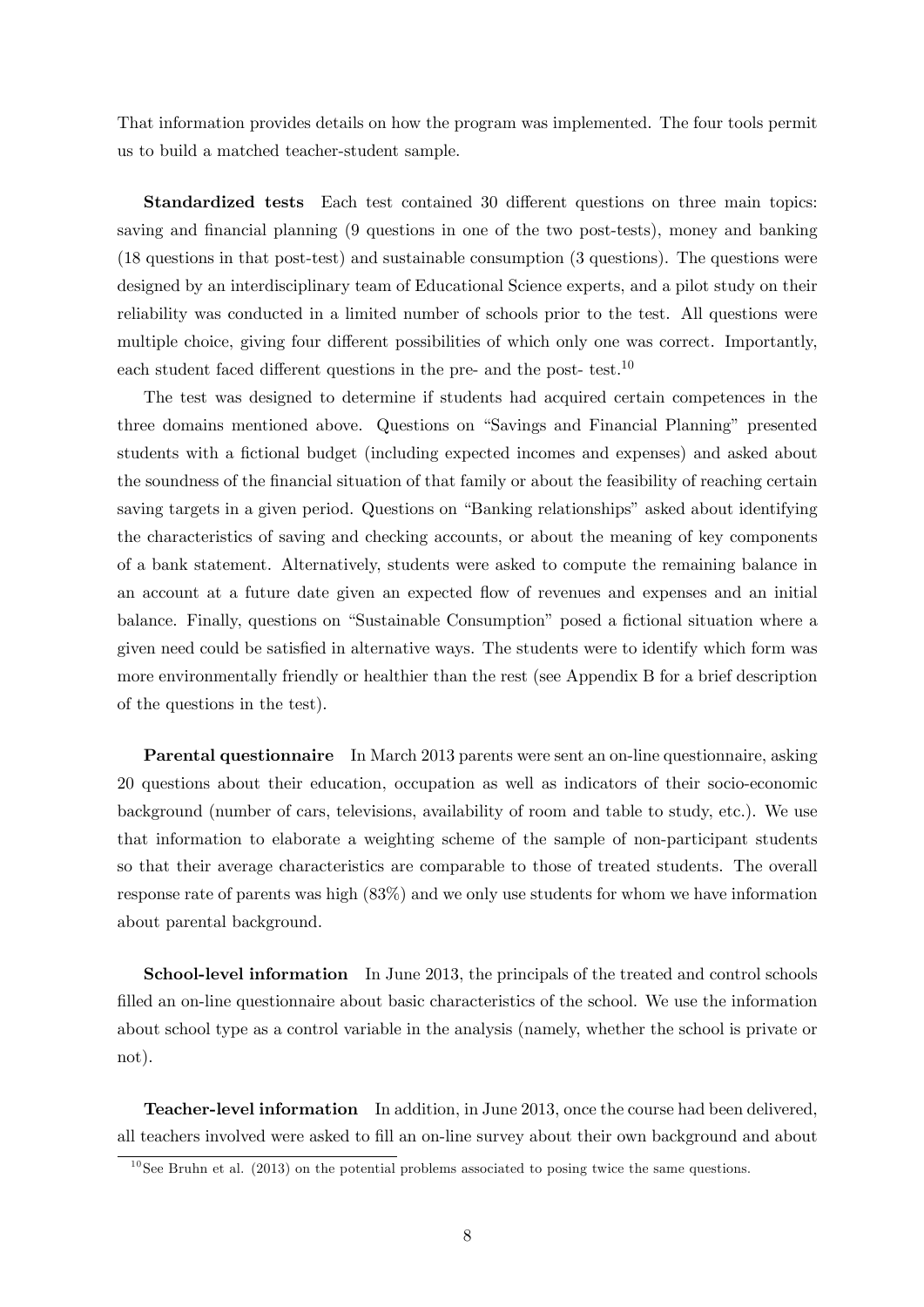the details about the implementation. Among other items, the questionnaire enquired about the course where the material was given, the exact number of hours taught, the parts of the material covered and their assessment about the usefulness of the program. We make use of this material in Table [2.](#page-32-0) 80% of students took the course from a teacher that used the webpage. The degree of completion of the syllabus was very high, as 90% of the students were lectured on at least 7 of the nine topics. In the evaluation sample,  $67\%$  of students took financial literacy as part of a math course, 24% in a social science course and the rest in other courses. However, and possibly due to constraints in increasing the teaching load, the course was typically taught by 2 or more teachers, so 50% of students in the evaluation sample had a teacher with a social science background. Finally, the teachers reported a high degree of satisfaction with the program.<sup>[11](#page-11-1)</sup>

## <span id="page-11-0"></span>3 Estimating the Impact of the Program

We compare the score in the final exam on financial knowledge of students in the treatment group to a predicted value of the score that those students would have obtained if they had not received classes - assuming that in that case they would have acquired financial knowledge through other subjects or other informal channels such as family.

#### 3.1 Reweighting estimates

The counterfactual performance in the test in the absence of the treatment is inferred using the grades in the post-test of the control group, that is composed of students who did not receive a financial literacy course but completed both the pre- and the post-test. Generating a counterfactual grade in the post-test for a student who had received the course on the basis of the performance in the post-test of similar students requires that the characteristics of the treatment and control groups are similar in their initial Önancial knowledge as well as their family environment.

As mentioned above, students in the treatment and control groups belonged to different schools, and had different background characteristics. Hence, we use the rich contextual observable information at our disposal about students, their parents and schools to reweight the sample of controls in a manner that can provide a counterfactual to the grades of the treatment group.

Formally, we can define an indicator of belonging to the treated group as  $D_i = 1$ , and  $D_i = 0$ if student i belongs to the control group. We denote as  $Y_i$  the score on the final exam, and  $X_i$  a vector  $K \times 1$  of regressors (including a constant term). The score in terms of potential outcomes can be expressed:  $Y_i = D_i Y_i^1 + (1 - D_i) Y_i^0$ , where  $Y_i^1$  is the result that student i would have obtained if she had received the course, and  $Y_i^0$  if had not taken financial education classes.

The average effect we are interested in estimating to assess the impact of the program is:  $E[Y_i^1|D_i=1]-E[Y_i^0|D_i=1]$ , where the second term is unobservable and it must be estimated.

<span id="page-11-1"></span><sup>&</sup>lt;sup>11</sup>Table [2](#page-32-0) gives details on implementation of the program for the evaluation sample.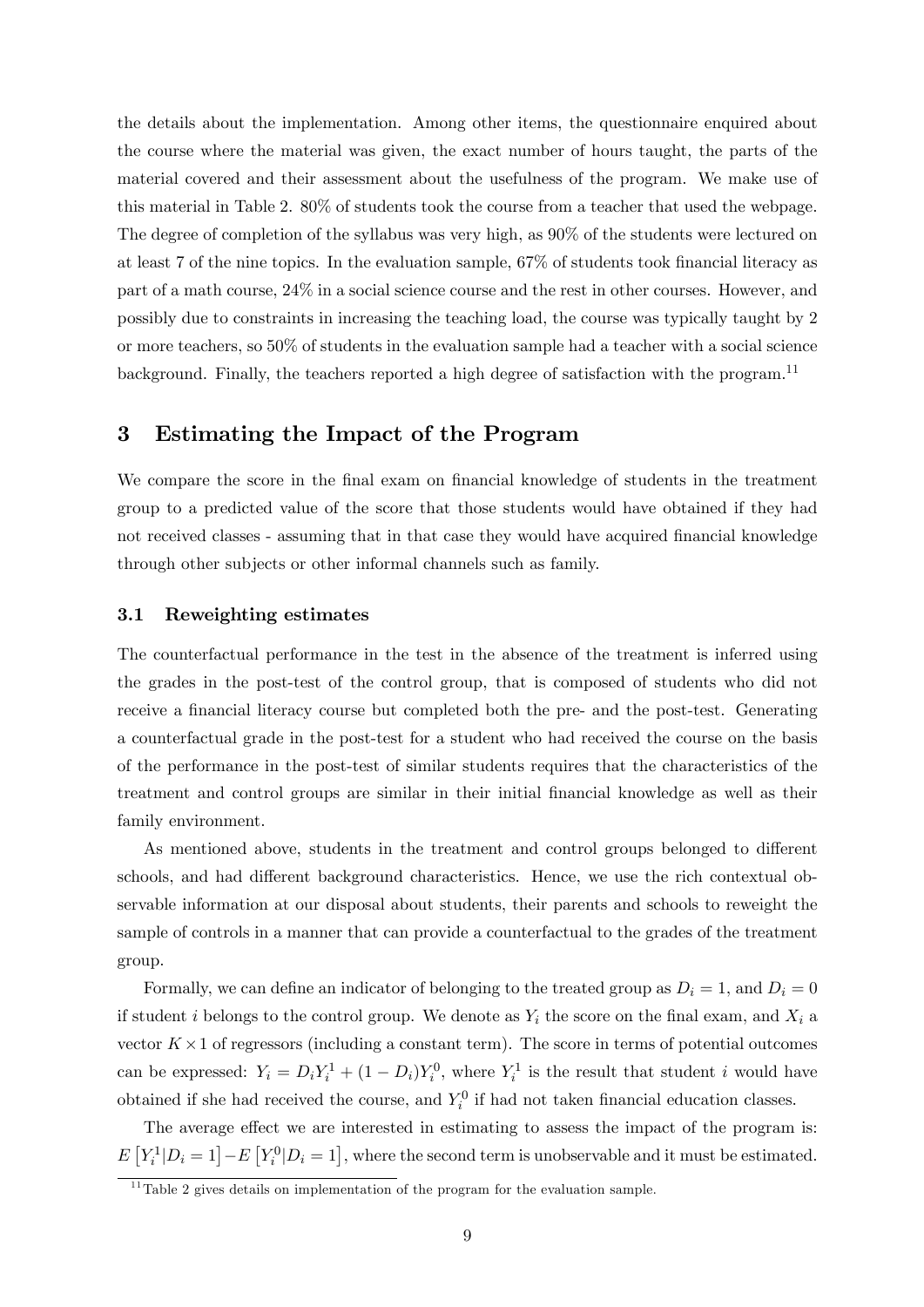Under the standard assumptions of conditional independence:

<span id="page-12-5"></span>
$$
(Y_i^1, Y_i^0) \perp D_i | X_i,\tag{1}
$$

and common support,

<span id="page-12-3"></span>
$$
0 < e(X_i) < 1,\tag{2}
$$

where  $e(X_i) = Pr(D_i = 1 | X_i)$ , we have that:

$$
E[Y_i^0|D_i=1]=E[\omega(X_i)Y_i|D_i=0],
$$

with  $\omega(X_i) = \frac{1-\pi}{\pi} \times \frac{e(X_i)}{1-e(X_i)}$  $\frac{e(A_i)}{1-e(X_i)}$ , and  $\pi = \Pr(D_i = 1)$ . That is, we can impute the counterfactual distribution of the scores of the treated group if they had experienced no treatment by reweighting the sample of controls. The weights  $\omega(X_i)$  increase the relevance in the control sample of the observations that are very similar to treated students, where similarity is defined by the predicted probability of "participation" in a logit that explains participation with some covariates  $X_i$ <sup>[12](#page-12-0)</sup> For our analysis we use the inverse probability weighting estimator.<sup>[13](#page-12-1)</sup> This procedure aims to obtain estimates of the *average treatment effect for the treated* (ATT), that is, the average effect for those in schools that teach the course.<sup>[14](#page-12-2)</sup>

Given a set of covariates  $X$ , assumption [\(2\)](#page-12-3) is testable, by comparing the distributions of the probability of participation in the program between the treatment group and the controls.<sup>[15](#page-12-4)</sup> Moreover, the existence of biases in the estimated impact of the program depends critically on assumption [\(1\)](#page-12-5). In principle, those schools that voluntarily chose to participate in the Önancial education program may have done this for reasons such as a special interest of parents or teachers, or a special concern for financial performance of students in the center. If these variables are correlated with the distribution of potential outcomes, our estimate of the impact of the intervention on test scores would be biased. Section [5](#page-20-0) uses the PISA exam on Önancial knowledge to detect selection bias among schools that volunteered for the program.

#### 3.2 School fixed-effects estimates

The second parameter we estimate is the difference between the (observed) change in grades between the pre- and the post test among students who received the course and the (unobserved)

<span id="page-12-0"></span> $12$  Given the variety of available characteristics, and the limited size of the sample, we compare "treated" students with "control" students using a continuous variable of susceptibility to treatment (propensity score). An alternative, feasible only on the basis of more data, would be to compare each "treated" student with students of the control group with exactly the same observed characteristics. However, we do not expect this second option to produce very different results given that Rosenbaum and Rubin (1983) demonstrated that the two methods are equivalent under the assumption that selection is only due to observables.

<span id="page-12-1"></span><sup>&</sup>lt;sup>13</sup>We implement the estimator by running GLS regressions of grades on treatment, where each observation is weighted by  $\omega(X_i)$ . As a robustness check, we include the covariates  $X_i$  also in the regression.

<span id="page-12-2"></span> $14$ See Hirano et al. (2003) or Busso et al. (2013) for methodological details.

<span id="page-12-4"></span> $15$  In Section [4,](#page-13-0) we provide evidence-based graphics on the existence of common support in the data.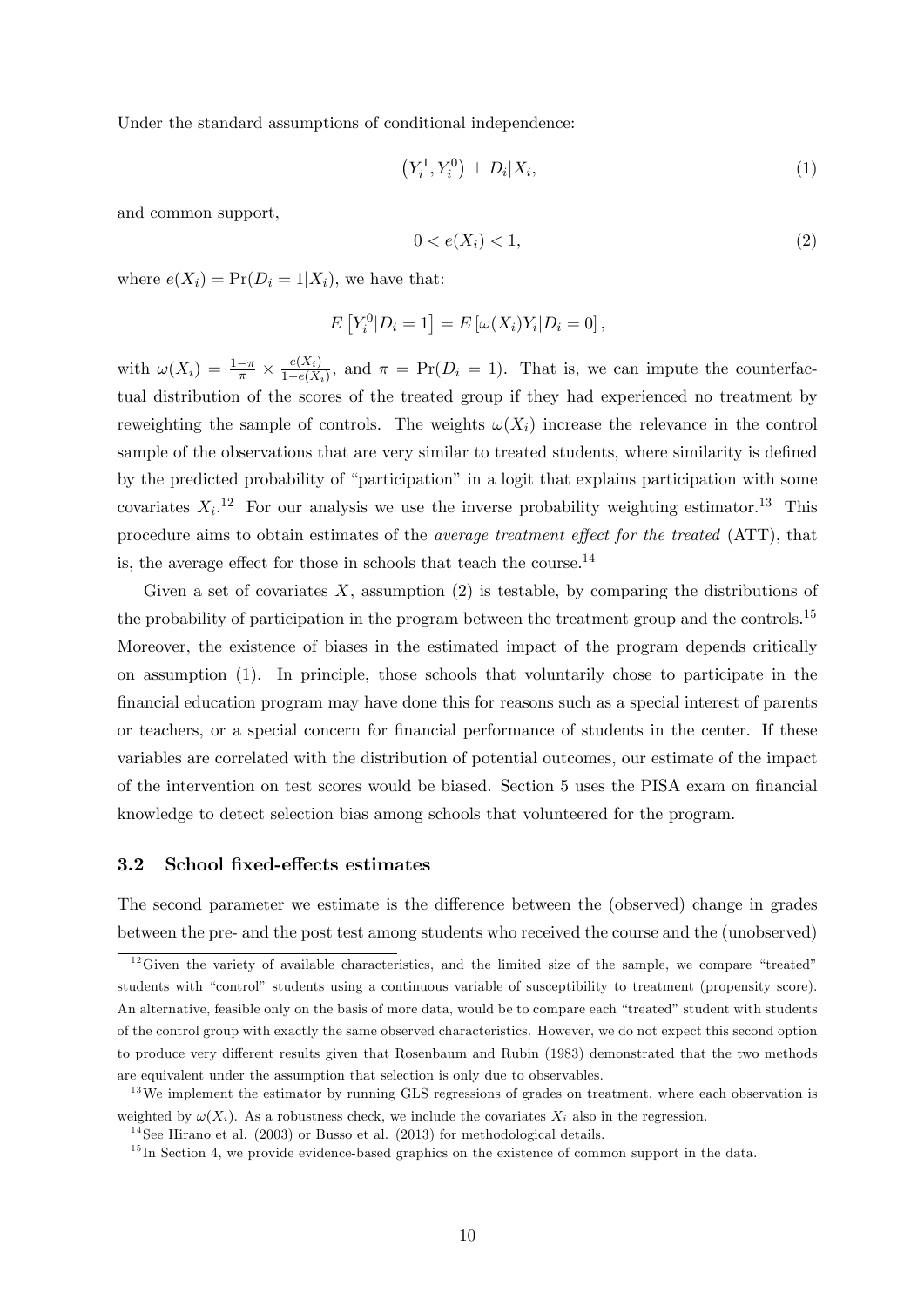change in grades that these students would have experienced if they had not received the course. That is,

$$
\Delta = E[Y_i^1(1) - Y_i^1(0)|D_i = 1] - E[Y_i^0(1) - Y_i^0(0)|D_i = 1].
$$

 $Y_i^1(1)$   $(Y_i^1(0))$  is the observed performance in the post-test (pre-test) of students who received the material.  $Y_i^0(1)$  is the unobserved performance in the post-test of those students had they not taken the course. We estimate  $E[Y_i^0(1) - Y_i^0(0) | D_i = 1]$  using students in the treated schools who were also tested but who did not receive the course. Those students were all in fourth year of high school (tenth grade). Hence, we assume

<span id="page-13-1"></span>
$$
E[Y_i^0(1) - Y_i^0(0)|D_i = 1, X] = E[Y_i^0(1) - Y_i^0(0)|D_i = 0, X].
$$
\n(3)

Assumption [\(3\)](#page-13-1) implies that the evolution of scores in financial knowledge among fourthgrade students represents an unbiased estimate of what the evolution of financial knowledge among third grade students would have been in the absence of the course. In other terms, assumption [\(3\)](#page-13-1) implies that financial literacy is acquired through informal means at the same pace at age 15 or at age  $16^{16}$  $16^{16}$  Secondly, assumption [\(3\)](#page-13-1) rules out spillover effects within the school. For example, it would fail if teachers who gave the financial literacy course in the third year of high school used parts of the material in their fourth-year classes. On the other hand, as the parameter  $\Delta$  is estimated within the set of schools that volunteered for the program, assumption [\(3\)](#page-13-1) holds even if there are time invariant characteristics that lead centers to teach financial literacy.

The impact of the program is identified in this case by the coefficient  $d$  in a model with school-level fixed effects

$$
\Delta Y_{s,i} = Y_{s,i}(1) - Y_{s,i}(0) = \alpha_s + d \times 1(D_{i,s} = 1) + \Delta \varepsilon_{s,i}
$$

 $\Delta Y_{s,i}$  is the observed change in grades between the pre- and the post-test of student i in school s, and  $1(D_{i,s} = 1)$  is an indicator of having received the financial literacy course. Finally,  $\alpha_s$  is a school-level fixed effect. d is the estimate of  $\Delta$ .

### <span id="page-13-0"></span>4 Results

Before discussing the results, we describe the outcome of interest  $Y_i$ . We use various measures of performance in the test. The Örst is a PISA-like normalized score in a scale from 0 to 10. That strategy gives a different weight to each question in the pre- and post- test according to the fraction of students who guessed the answer correctly. Our second measure is, simply, the sum of correct answers in the 30-question test, divided by 3. We term that outcome the *average* of correct answers.

<span id="page-13-2"></span><sup>&</sup>lt;sup>16</sup>We provide below some supportive evidence in favor of that assumption by comparing the grade growth of control students in treated schools (who are all in 4th year of high school) and the grade growth of control students in control schools (3rd year of high school).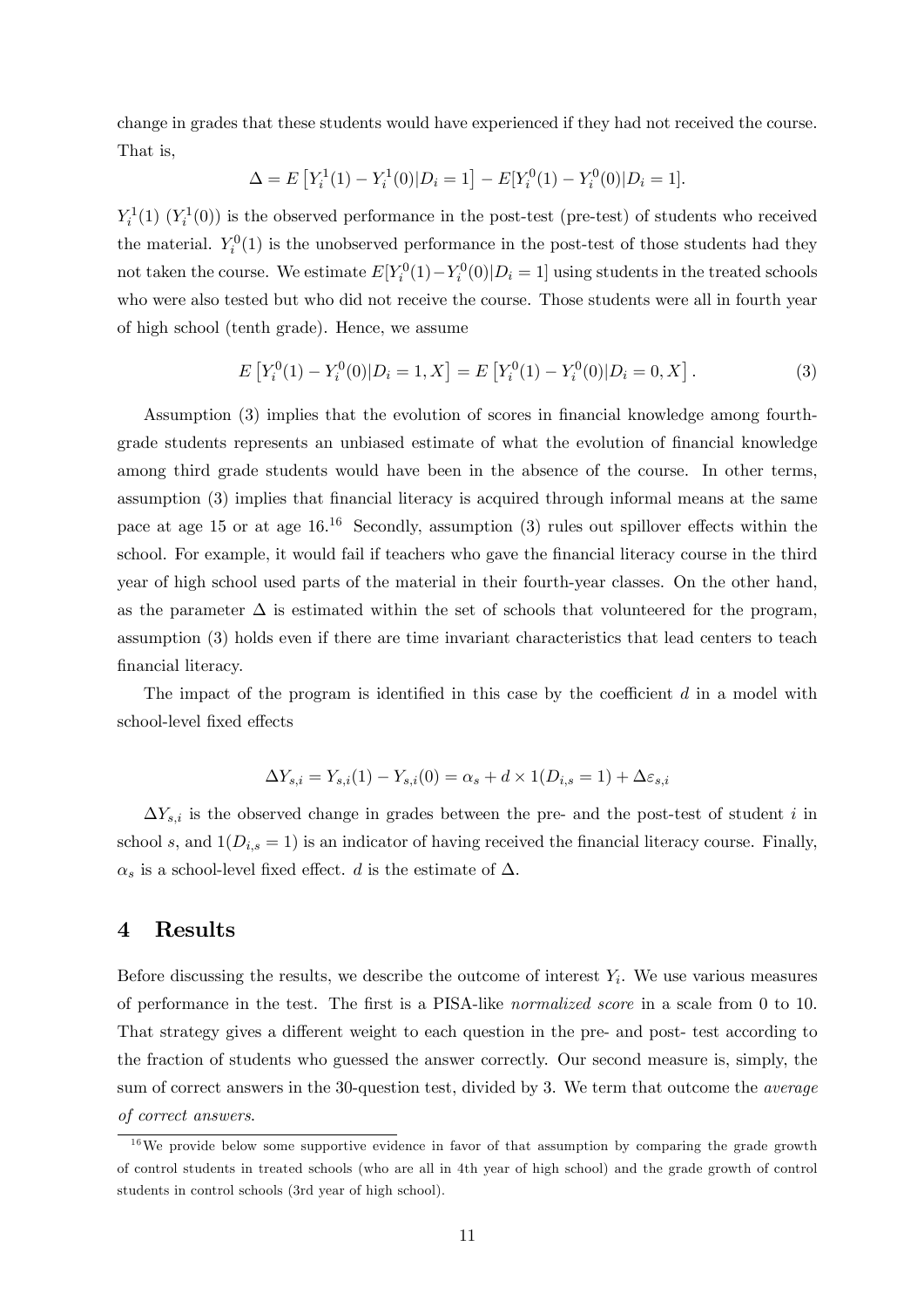## 4.1 Are students who received financial literacy courses similar to those in the control group?

Students who received the financial literacy course are different in important respects from those who serve as a control. As shown in Table [1,](#page-31-0) relative to students who took the course in financial literacy, controls came disproportionally from private schools, were less likely to be girls - mostly due to the presence of three classes from a single-sex school - were 8 points more likely to have mothers with a college degree and 8 points more likely to have mothers working in a high skill occupation. On the other hand, even though average differences in pre-test scores were not substantial between treatment and controls, there were statistically significant differences in the pre-test within students in private schools. An important difference is that  $73\%$  students come from schools publicly funded but privately owned (concerted schools). Conversely, students in the control sample are either from a school publicly funded and run by the state or from a private school. In the analysis below we pool all publicly funded schools into a single category.[17](#page-14-0)

Propensity score We estimate the predicted probability of program participation as a function of contextual information on students, parents, and type of school -the propensity score  $e(X)$ . The set of determinants included in X was chosen according to the differences in mean covariates documented in Table [1.](#page-31-0) We include indicators of female student, of whether the student had repeated a grade and the initial grade in the pre-test as well as the type of school. Regarding parental variables, we included only those of the mother, leaving out those of the father. Such omission leads to a more parsimonious specification.<sup>[18](#page-14-1)</sup> We then augment the basic Logit model by including additional variables or interactions that were statistically different from zero according to a two-sided t-test, finally reaching the specification in Table [3.](#page-33-0) The estimates of the propensity score confirm the results of Table 1. Treatment and control students in non-private schools performed similarly in the pre-tests (the main term "Score in the pre-test" does not predict participation). However the interaction of "score in the pre-test" and private school is negative, suggesting that treated students in private schools performed worse than their counterparts in the control school. That evidence is not consistent with the hypothesis that students in control schools were less motivated to do the test. As for the rest of covariates, and compared to control students, the mothers of treated ones were more likely to be currently working and to report having a mid-skill occupation.

<span id="page-14-0"></span> $17$ We have explored if students in concerted schools had a different performance in financial literacy tests by regressing the treated studentsígrades in the pre-test on parental background and type of school dummies. Controlling for parental background, the dummy "concerted school" was not statistically significant. That finding supports our assumption that, conditional on parental background, students in public and concerted schools performed similarly.

<span id="page-14-1"></span><sup>&</sup>lt;sup>18</sup>In addition, variables excluded from the propensity score allow an assessment of whether the reweighting of the sample on the basis of the information on the mother achieves a balanced sample in terms of characteristics we do not explicit condition upon.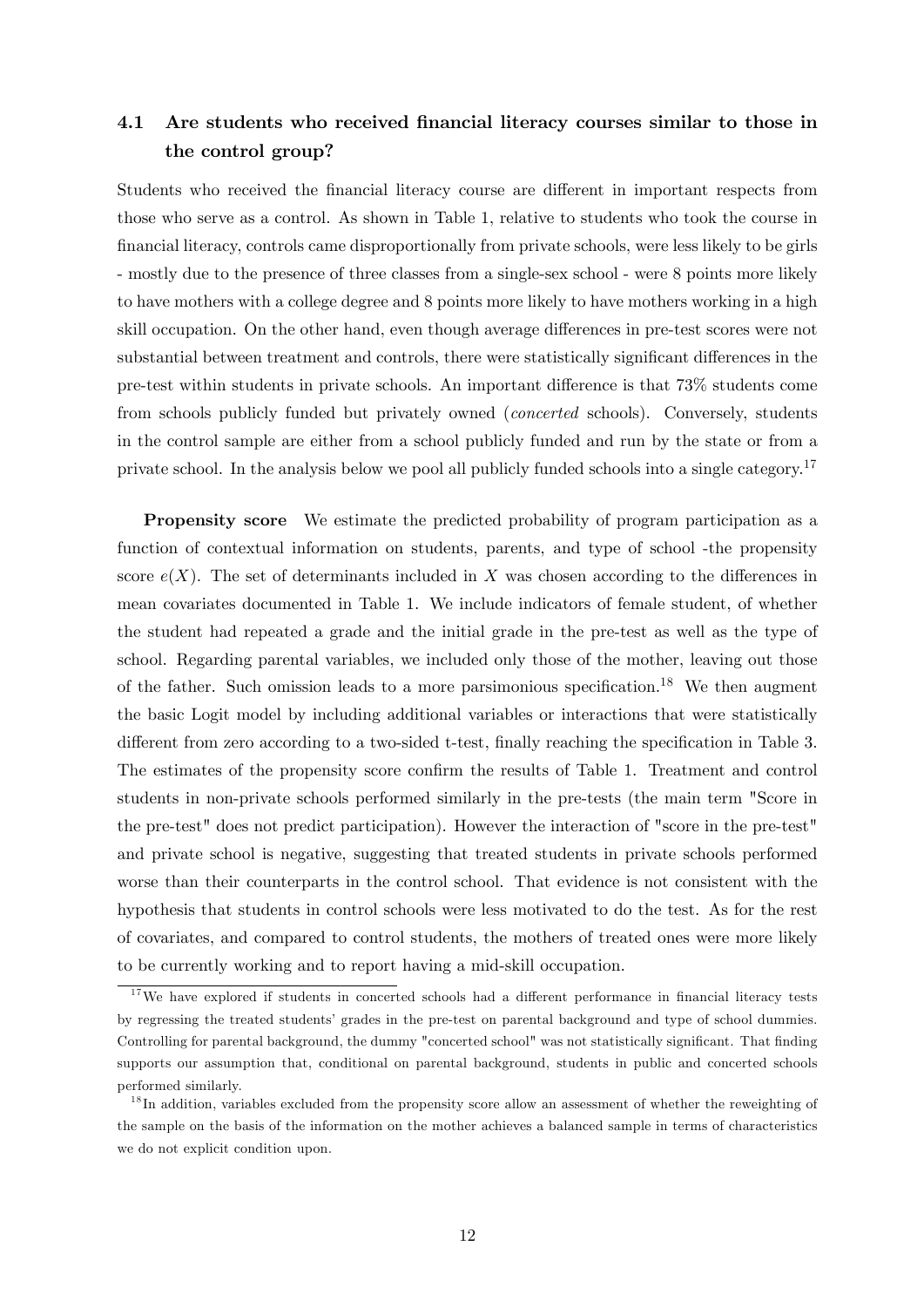Differences in observables and comparability across samples The third column of Table [1](#page-31-0) presents the means of the control sample, once that sample is reweighted by  $\omega(X)$  $rac{1-\pi}{\pi}$  $e(X)$  $\frac{e(X)}{1-e(X)}$  $\frac{e(X)}{1-e(X)}$  $\frac{e(X)}{1-e(X)}$ . The differences in the characteristics listed in the first panel of Table 1 shown in Columns 1 (treated group) and 3 (reweighted controls) are not statistically different from each other. An exception is the share of mothers with a college degree, slightly higher in the control sample than in the reweighted sample. More importantly, the sample is also similar along dimensions that we do not explicitly include in the propensity score - variables such as the education or occupation of the father. Again, the only exception is the share of parents in middle-skilled occupations, higher in the treatment than in the control sample.

Figure [1](#page-40-0) presents a visual comparison of how similar the control sample and the treatment samples are. Firstly, the support of the values of the propensity score of treated students (the triangles at the top) and that of the control (the circles at the bottom) both range from about 0.29 to 0.97. Secondly, there is accumulation of the value of the propensity score of controls (density in dotted line) and treatments (density in solid line) above 50 percentage points. Overall, the assumption of common support seems to hold in our sample. We do not trim the sample of treatments or controls.

## 4.2 Are students who received financial literacy different along unobserved dimensions? Assessing unconfoundedness

In the absence of a randomized experiment, a possible concern is that students in treated and control schools differ along unobserved variables. We follow Imbens  $(2014)$  and examine if students in the third year of high school in schools that volunteered for the program differed from those in control schools in variables that are related to the outcome of interest but cannot have been affected by the treatment. In particular, Imbens (2014) proposes examining lagged values of the outcome evaluated before treatment, a variable that in our case would correspond to the grades of the pre-test. The results are shown in Table [4.](#page-34-0) In none of the cases the performance in the pre-test varies with treatment.

#### 4.3 Differences in outcomes

#### 4.3.1 Changes in the mean and in the distribution of financial literacy scores

The estimated effect of the program is reported in the Panel A of Table [5](#page-34-1) (also in the first row of Panel B in Table [1\)](#page-31-0). The treated group attained an overall score of 5.24, while that of the (reweighted) control attained 4.88. The 0.36 difference is the impact of the program, that amounts to 0.28 of one standard deviation  $\left(=\frac{0.36}{1.27}\right)$ . The standard error accounts for arbitrary correlation at the school level and is  $0.21$ , so the estimate is only statistically significant at the 10 percent confidence level. The effect is remarkably similar -but much more precise- when we hold constant all the variables included in the logit model used to obtain the weights (column 2). The point estimate is similar when we use a nearest neighbor PS matching estimator (column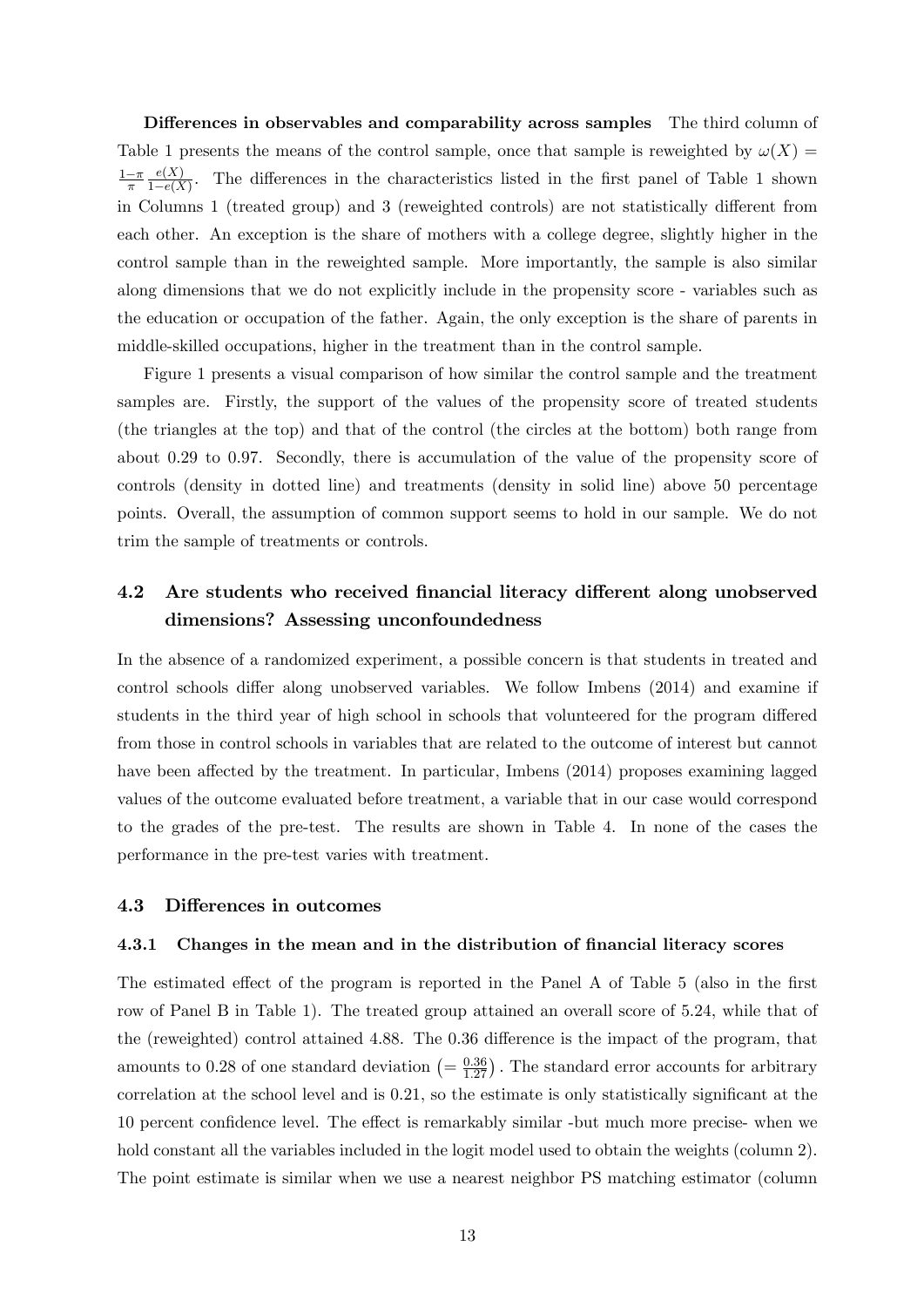3).[19](#page-16-0)

Figures [2](#page-41-0) and [3](#page-42-0) investigate how financial literacy changes the whole distribution of scores in the post-test. For each possible value of the score  $x$  in the X axis, the Y axis shows the proportion of the sample that obtaining a grade below  $x$  (i.e., the conditional distribution function of grades). We present three cdf's: the cdf of scores among the treated group of students (solid line), the actual distribution of scores among controls (dashed line) and the reweighted distribution of controls (dotted line). Figure [2](#page-41-0) reports the corresponding distributions of pre-test scores with no noticeable difference among the three lines.

Figure [3](#page-42-0) shows the distributions of post-test scores. Now we obtain that, for each possible value of the score in the x-axis, there is a lower fraction of students below that score among the treated sample (solid line) than among the reweighted control sample (dotted line). As the reweighted sample is, under our assumptions, the distribution of the scores that treated students would have achieved in the absence of the program, the patterns in Figure [3](#page-42-0) suggest an overall increase in the distribution of financial knowledge.

#### 4.3.2 Financial literacy vs numeracy

The materials of the course presented the student with the fictional balance of a household or, alternatively, with alternative bank accounts with different fees and commissions. Contents also included qualitative answers teaching which consumption strategies were more appropriate for maintaining a sustainable level of consumption. Hence, a valid question is: did the program increased financial literacy or it just provide further training in applied math? We cast some light on the issue by examining the impact of the program on the score in questions with differential arithmetic content.

Namely, we classified the 30 questions in the final exam on financial knowledge into "arith-metic" and "non-arithmetic" ones (see Appendix [B](#page-45-1) for details). The first set is composed by questions that require either a numerical computation or, alternatively, assessing a situation based on a numerical score. Approximately, one third of the questions were numeric according to that definition. Finally, we construct separate grades on a  $0$  to  $10$  scale for the arithmetic and the non-arithmetic parts.

Table [6](#page-35-0) shows the average grade in the numerical and non-numerical parts among treated and (reweighted) controls. The average of overall correct answers in the treated sample is 0.40 points higher than in the (reweighted) control. On the other hand, the average of correct answers in the numerical part of the exam is 0.24 points higher among the treated group, and the result does not vary much when we include the covariates in the propensity score in the regression. However, both estimates are not statistically different from each other. In any case, the results in Table [6](#page-35-0) do not support the hypothesis that the whole impact of the program is working through a differential performance in the numerical part.

<span id="page-16-0"></span><sup>&</sup>lt;sup>19</sup>We do not present OLS estimates. The magnitude is qualitatively similar to that of the reweighting estimator, but it varies substantially depending on whether or not we control for further covatiates.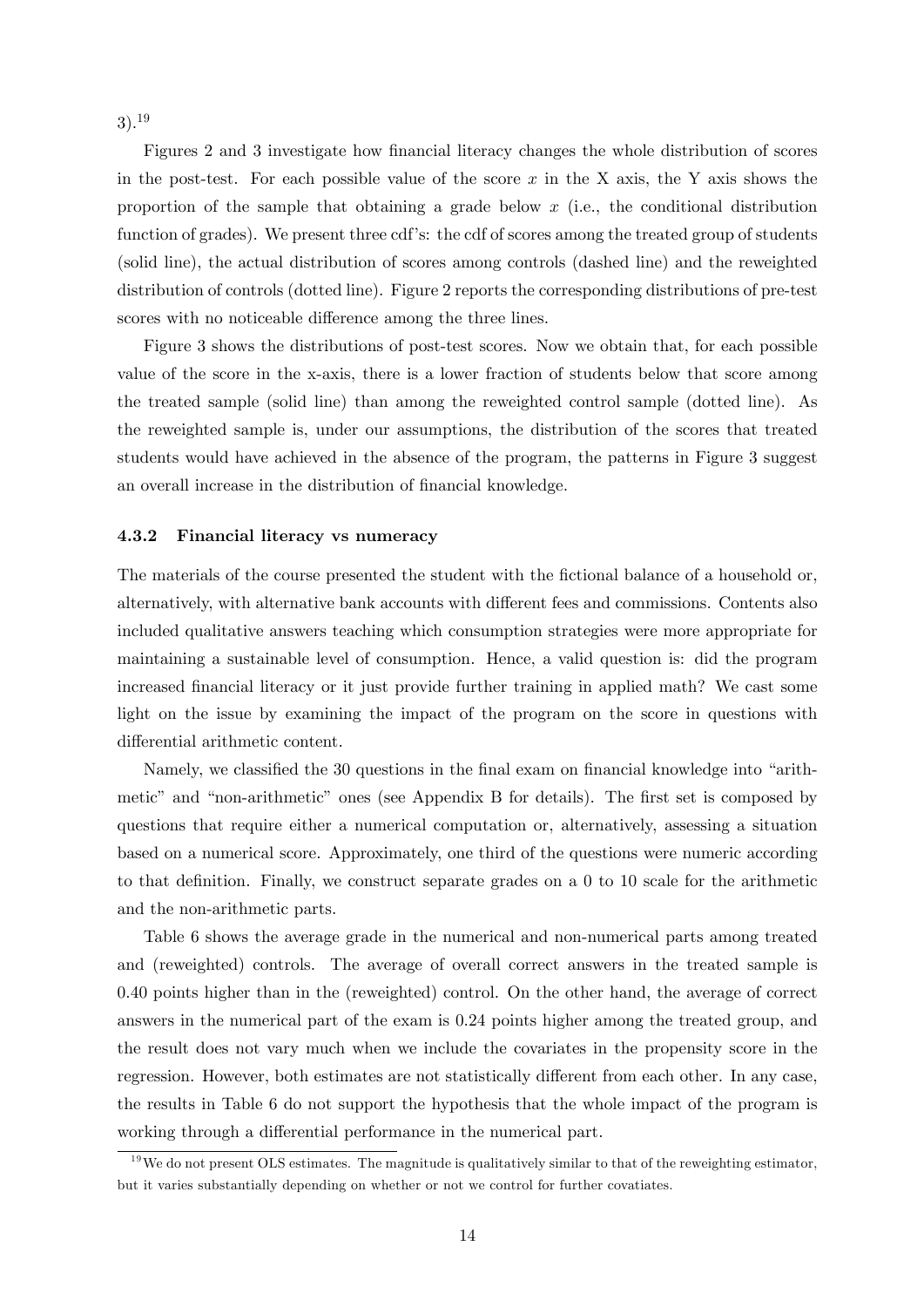#### 4.3.3 Differences by topic

We also examine to what extent the program increased different aspects of financial knowledge. The exam covered topics on three main areas: saving and planning, banking relationships and responsible consumption (see Appendix [B\)](#page-45-1). Hence, we classified each question in those three areas and computed the average of correct answers for each part. Using that measure as the dependent variable, we computed differences in the average grade for each part between treatment and the (weighted) control sample -with and without controlling for further covariates.

The results are shown in Table [6.](#page-35-0) We find that knowledge of topics related to banking relationships and of saving and Önancial planning increased on average after the course. However, the point estimate in the sustainable consumption part is negative, small and not statistically different from zero. One possible explanation is that, unlike the contents of banking relations or saving and Önancial planning, identifying sustainable consumption in particular situations lacks a solid theoretical basis.

#### 4.3.4 Heterogeneity in implementation? Differences by school type

Next, we examine students' performance in the post-test by type of school -private or not. The rationale of such distinction lies in the markedly different set of characteristics of the parents whose children attend private schools, as they are more educated and work in jobs with a higher skill content than the rest. The comparison is made by means of the following linear regression:

$$
E[Y_i|D_i=1, private_i=1] = \gamma_0 + \gamma_1 D_i + \gamma_2 private_i + \gamma_3 private_i * D_i
$$

where each observation of controls is weighted by  $\omega(X_i) = \frac{1-\pi}{\pi} \times \frac{e(X_i)}{1-e(X_i)}$  while treated students has a weight of 1.  $X_i$  contains the set of controls displayed in Table [3.](#page-33-0) In a specification without covariates,  $\gamma_3$  measures the the difference in scores in the final exam between treated and controls within the set of private school students. The comparison is appropriate if the covariates of private school students in the control and treated schools are comparable to each other. We compare those characteristics using the propensity score. The top panel of Figure [4](#page-43-0) provides some evidence by plotting the distributions of the propensity score of treated and control students in private schools. Both distributions overlap and share a common support -although the overlap in particular covariates cannot be complete, because the control private school contains no females. Similarly, the overlap of the distribution of covariates in non-private schools among treated and controls is similar as well. The visual evidence in Figure [4](#page-43-0) supports the use of a regression model with interactions.

Table [7](#page-35-1) compares the average performance in the post test of treated students in private schools to students in control private schools. The results point at negligible effects of the program on those private schools. In a scale from 0 to 10, the average score in the post-test in treated private schools was -0.13 points lower than in the control private school. On the other hand, the average of correct answers in post-score grades was 0.54 points higher in the treated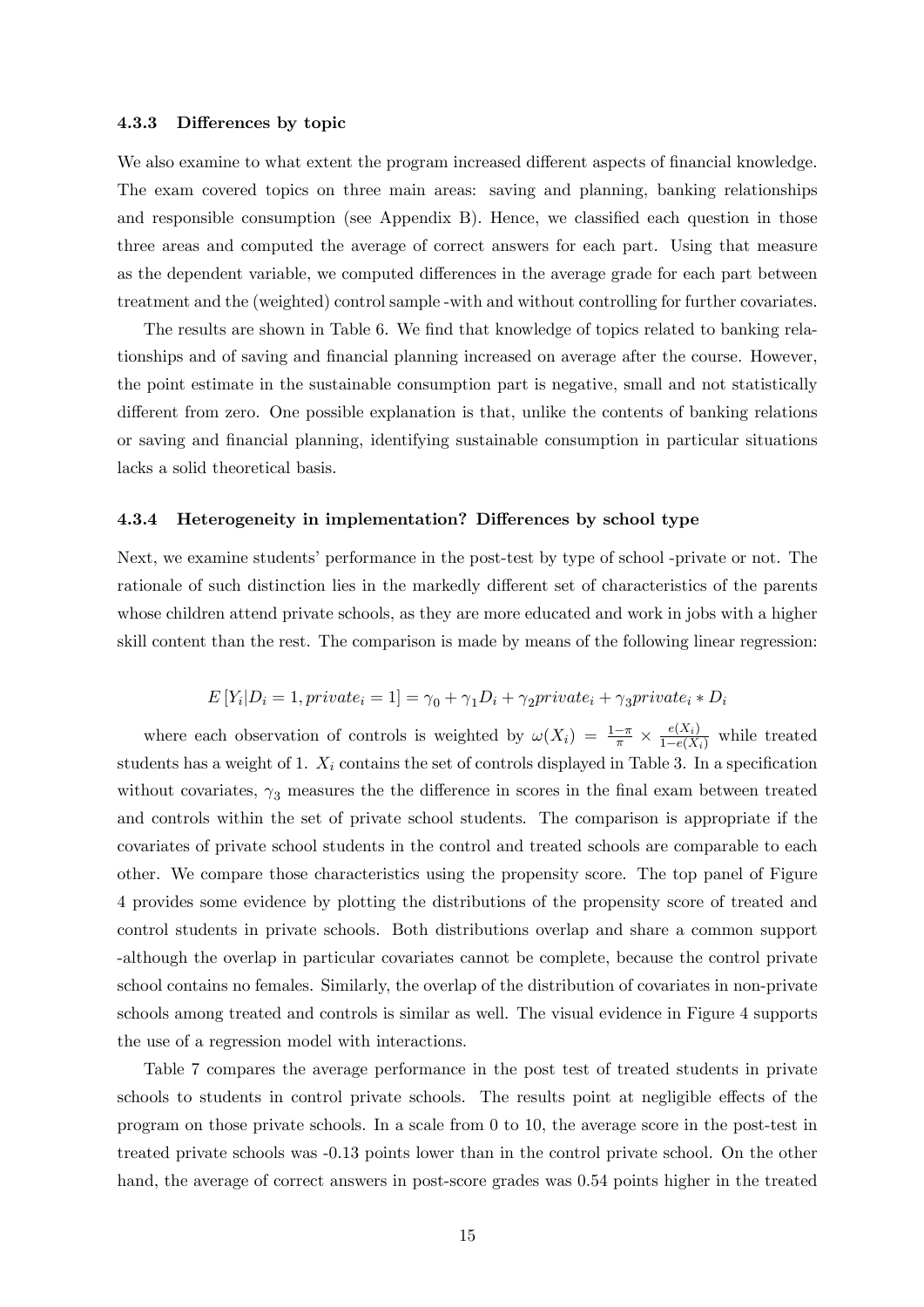non-private schools than in the control non-private schools. Importantly, within each type of school, once we reweight the sample by the propensity score, there were little differences in the mean pre-test scores among those groups.

Those results are surprising at face value, because the characteristics of private school students lead one to expect a substantial impact of the program. Parents of private school students have higher schooling levels and work in more skilled jobs. Furthermore, the proportion of students who fail to pass a grade and must take it twice is also lower in private schools. One possible explanation for the lack of an impact is that the effect of financial training on objective measures of knowledge can be specially large among students with weaker parental background. Schools could be very effective in providing financial knowledge within the set of students whose parents have lower schooling, for example. However, using a sample of students in non-private schools, we could not find a differential impact of the course by the schooling or occupation of the mother.[20](#page-18-0)

The information on implementation of the program by school type provides some insights on the sources of the differences by school type. Without attaching any causal interpretation, we compare details on program implementation in private and non-private schools in Table [2.](#page-32-0) Firstly, we do not find large differences in the degree of completion of the syllabus as teachers in the treated private schools were equally likely to have covered all the material than their counterparts in non-private ones. Furthermore, teachers in private schools have more years of overall experience.

However, the implementation of the program differed between private and non-private schools. Teachers in private institutions reported having used the Web facilities less than their colleagues in non-private institutions. Only 63% of students in private schools took the course with a teacher who used the program's web page, compared to  $85\%$  in non-private schools. Secondly, none of the teachers in the private schools that participated in the program reported having made an independent evaluation of the financial literacy of the students after the course. Conversely, teachers report that 55% of students in non-private schools took an evaluation on the contents of the course that was independent of the pre- and post- test. A possible explanation is that, according to the teacherís survey, while 18% of non-private school students were given the material in classes with no standardized curriculum (tutorials or alternative to Religion), the corresponding number in private schools was 45%.

<span id="page-18-0"></span><sup>&</sup>lt;sup>20</sup>We used the sample of non-private schools to estimate models where treatment is interacted with dummies for whether or not the mother had college (either 4- or 2-year). The estimation uses OLS and we weight control students by  $\frac{1-\pi}{\pi} \frac{e(X_i)}{1-e(X_i)}$ . In a different specification, we interacted treatment with dummies for whether or not the mother works or has worked in a high skill occupation (managers, scientists or professionals). The sign and magnitude of the interactions do not give strong evidence of differential impacts by the characteristics of the mother. The results are not shown, but available upon request.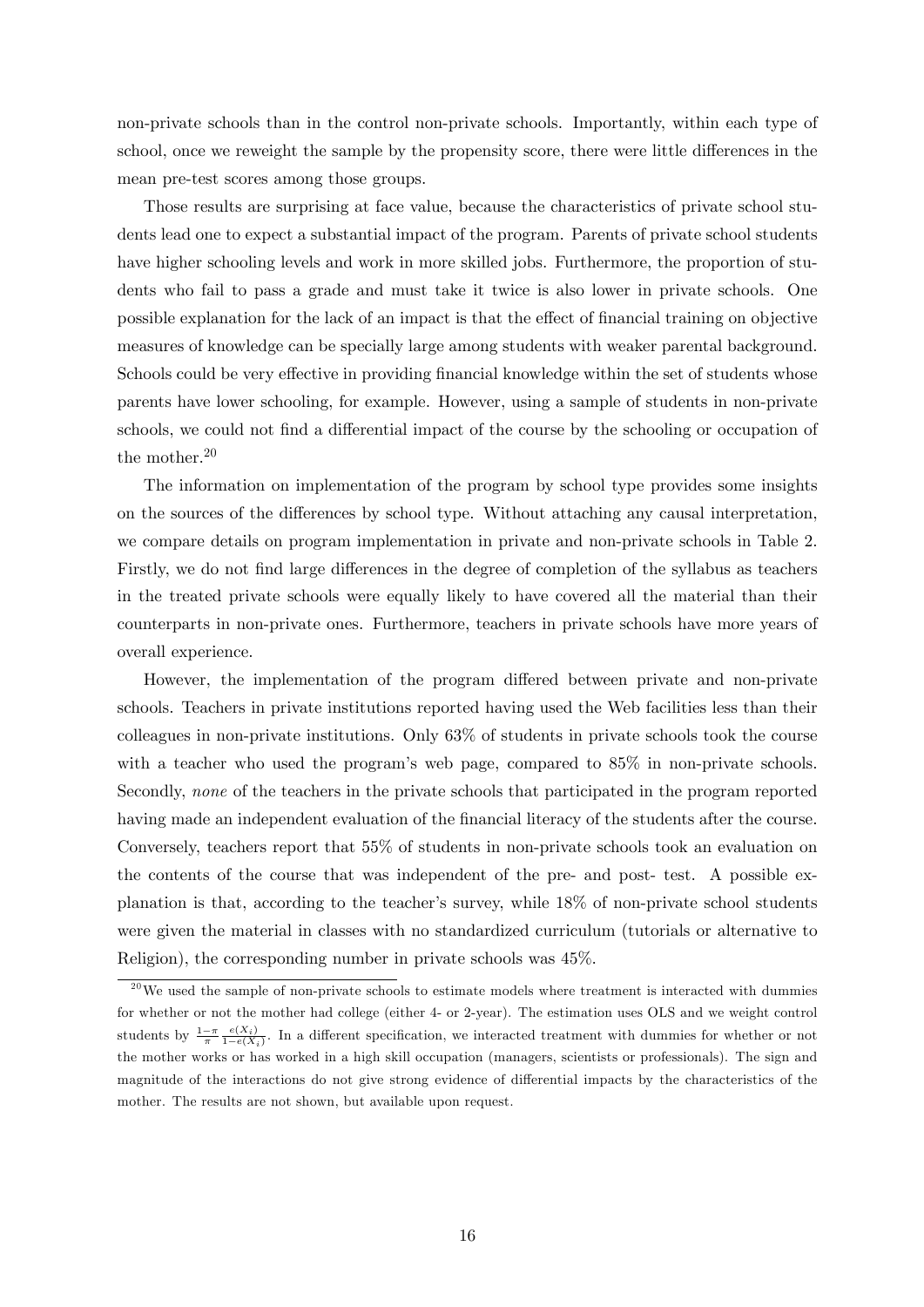#### 4.4 Robustness: student fixed effects estimates in treated schools

This section experiments using an alternative estimation strategy. In six treated schools, one class in 10th grade in the schools that participated in the program did not take the course, but students were nonetheless tested on their knowledge about financial literacy in February and May 2013. The tests were the same for students in their fourth year of high school (10th grade) and in the third year (9th grade). Under the identifying assumption that, in the absence of the program, the change in the financial score would be the same among students in the third year and in the fourth year, we can obtain an alternative estimate of the impact of the program.

We start by running fixed effect models of grade progression in financial literacy, defined as the difference between grades in the pre- and the post-test. All models use the subset of students in treated schools in Madrid, but, unlike previous tables, the sample also includes students of treated schools in 10th grade (who did not take the course). The dependent variable is the student-level change in the performance in the financial literacy test between the pre- and the post- test. The key independent variable takes value 1 if the student belongs to a class that received the financial literacy course and 0 otherwise. Finally, the model includes school-specific fixed effects.

The results are shown in Panel A of Table [8.](#page-36-0) Relative to their fourth-grade peers, third graders increased their Önancial score by 23% of one standard deviation between the pre- and the post- test. The estimate is rather similar when we include indicators of parental educational attainment or labor market status to account for within-school variation in parental background.

Next, we provide some support in favor of the identifying assumption [\(3\)](#page-13-1) by comparing the evolution of grades in financial literacy among 10th graders in treated schools to 9th graders in control schools. The idea is that neither group has received a course in financial literacy so, if the acquisition of financial knowledge differed between younger and older students, one should expect differences in the rate of growth of performance in financial literacy tests to differ. The panel B of Table [8](#page-36-0) regresses the change in the Önancial score on a dummy of fourth year of high school using the full sample of control students in Madrid. The coefficient of fourth grade is  $8\%$  of one standard deviation, small and statistically not different from zero. In sum, the evidence from fixed-effect models supports the notion that training in financial literacy increases performance in financial competences. Hence, the evolution of financial knowledge, as measured by tests, does not seem to depend on the students' age.

Finally, columns 2-4 in Table [8](#page-36-0) present separate impacts by topic of the exam. Again, the largest impacts are observed in banking relationships. However, in this sample we do not observe a gain in the savings and financial planning questions. The differences across topics may be due to the specific sample of six schools, though.

In sum, the change in mean scores in financial knowledge exams is about 23% of one standard deviation larger among treated students than among control students in the same school. The student-school fixed effects estimates are hence similar to those presented previously.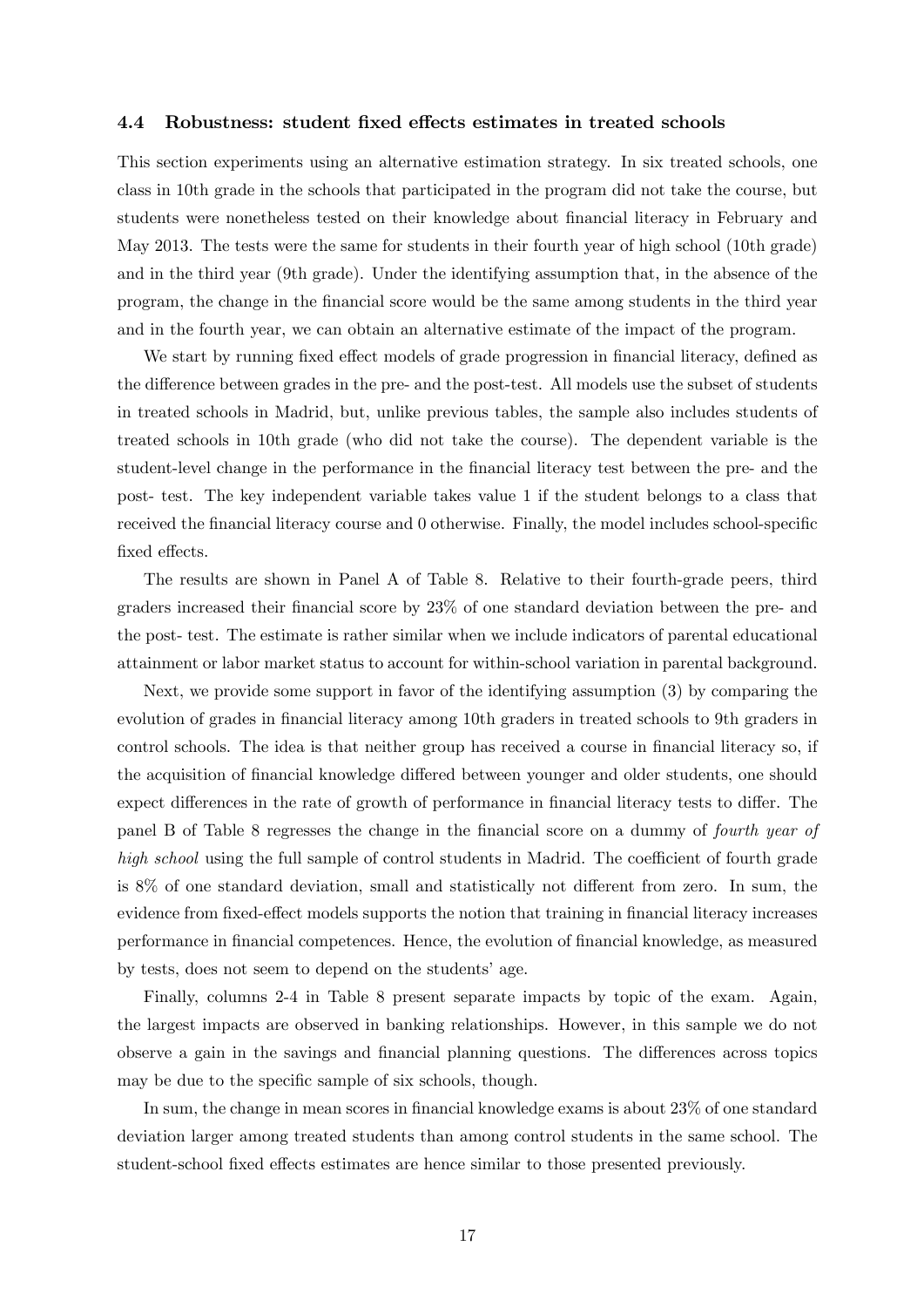### <span id="page-20-0"></span>5 Selection Bias

The estimates in the previous section can be challenged on the grounds that treated schools volunteer for the program, while control schools did not. Hence, students in treated schools may have unobserved characteristics that correlate with the decision of the principals to participate in financial literacy programs and with financial competence. This Section uses PISA data on Önancial literacy to characterize possible selection biases in a context in which we know that the true effect of a non-existent program is zero.

We start by defining selection bias in our context, following Heckman et al. (1998). Let's consider the following linear model:

$$
Y_t = X_t'\beta + Z_t'\gamma + \epsilon_t,
$$

which through a regression analysis compares the average results of PISA students in moment  $t$  $(Y_t)$  according to such observables as characteristics of the school  $(X_t)$  and family environment  $(Z<sub>t</sub>)$ . Let us now consider that one of the characteristics of the school is the availability of FE in the academic curriculum, indicating as  $E(Y_t|\cdot)$  the conditioned average of the Y variable at a concrete value of the regressors. We would then have:

<span id="page-20-1"></span>
$$
E(Yt|Xt = x, Zt = z, EFt = ef) = x'\beta + z'\gamma + \delta ef.
$$
\n(4)

This regression provides us with descriptive information about the statistical association between receiving financial literacy courses and the performance in a standardized test. However, it is hard to attach a causal interpretation to the estimated coefficients due to possible selection biases that arise because of the influence of unobservable variables on both the decision to offer the FE courses and the financial performance of the students. It is difficult to establish a priori the sign or magnitude of such bias.

Suppose we replicate the analysis in [\(4\)](#page-20-1) by substituting  $EF$  for an indicator  $D_{t+1}$  if the school volunteered for the BdE-CNMV Program without having any FE course available in the school before, then $^{21}$  $^{21}$  $^{21}$ :

$$
E(Y_t|X_t = x, Z_t = z, D_{t+1} = 1) = x'\beta + z'\gamma + \alpha D.
$$

In the absence of selection bias, the estimated  $\alpha$  should be zero. Otherwise, the size of the coefficient will provide us with a measure of how important the selection bias is and for which population groups it is most relevant.<sup>[22](#page-20-3)</sup> Given the previous analysis, we use the inverse

<span id="page-20-2"></span><sup>&</sup>lt;sup>21</sup>D<sub>t+1</sub> is measured in moment t + 1 and scores  $Y_t$  in moment t because the treatment will happen in one after financial knowledge is measured in PISA.

<span id="page-20-3"></span><sup>&</sup>lt;sup>22</sup>The PISA test on financial capabilities took place in the second semester of 2012, before the students were able to participate in the BdE-CNMV program. It is, therefore, possible that the performance on PISA financial tests could cause schools to be more sensitive to the need to offer FE in their schools. However, among the reasons that the schools indicated for their enrollment in the program, none mentioned the results PISA financial literacy test.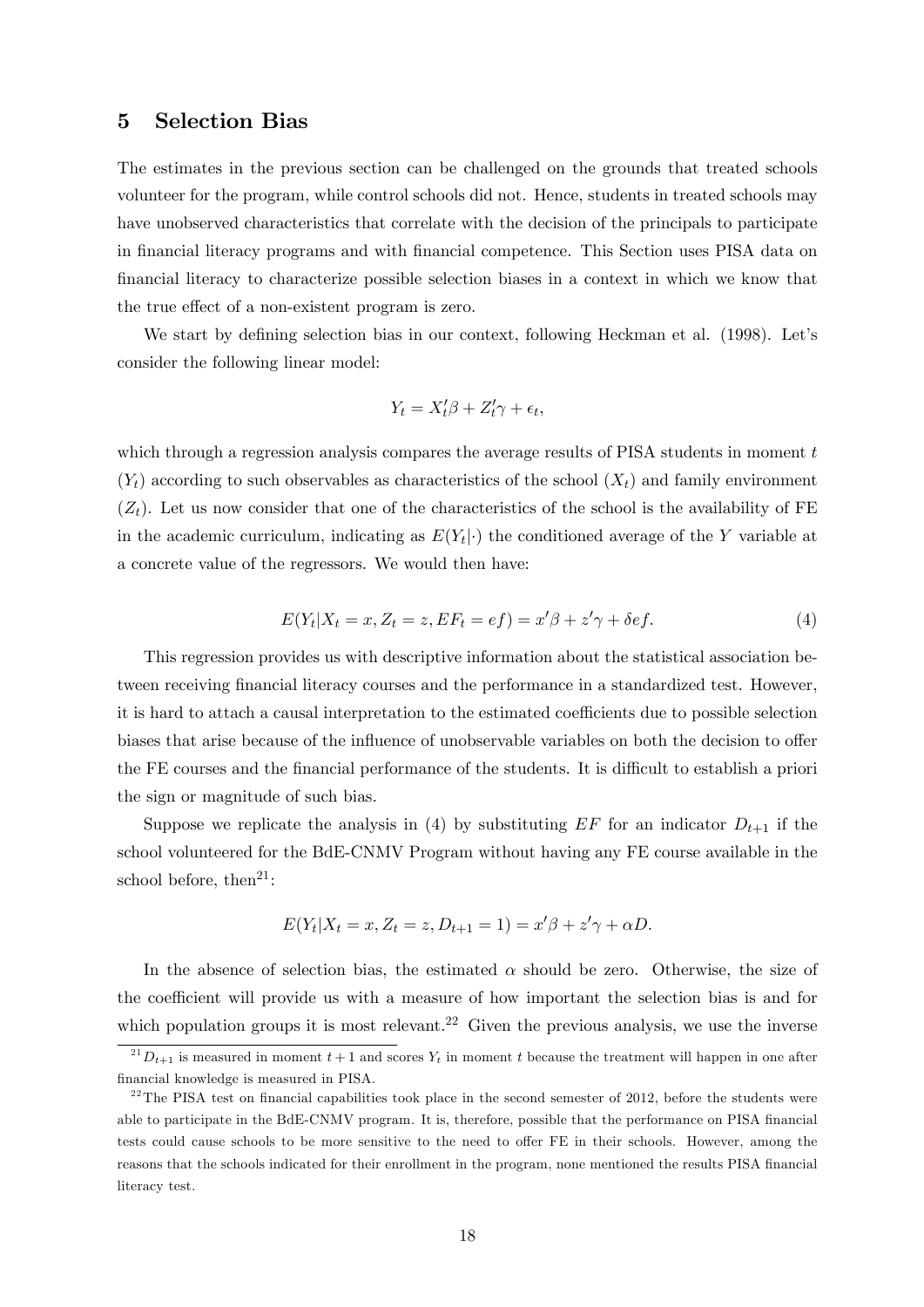probability weighting estimator described in Section [3](#page-11-0) to assess if estimators that control for differences in observable variables eliminate biases due to unobservable variables.

Thus, the first step consists in estimating the adjusted probability of volunteering for the program depending on a series of characteristics,  $V = \{X, Z\}$ , in which "treated" and "control" students differ. The second step involves weighting the students in the control group in such a way that their observable weighted characteristics coincide with those of the treated group. In the third step, the (nonexistent) effect of participating in the BdE-CNMV program for the "treated" students – or selection bias  $(B)$  – is constructed as the difference between the average outcomes of "treated" students and weighted average outcomes of the "control" group – weighted with the  $\widehat{\omega(V)} \equiv \widehat{\omega}$  weights:

$$
B(V) = E(Y_t|D_{t+1} = 1) - E(\hat{\omega}Y_t|D_{t+1} = 0)
$$

 $B(V)$  can be estimated via a linear regression model where the treated observations receive a weight of 1 and the controlled ones the weight  $\hat{\omega}$ . If the model is well specified, the estimate of  $B(\hat{\omega})$  should not vary if the regression also includes the characteristics vector V as additional regressors. Selection bias  $B(V)$  will disappear, therefore, if, for a given V, the average performance of the "treated" group does not differ significantly from that of the reweighted average of the "controls". $23$ 

#### 5.1 The data

Throughout the exercise, we make use of two different samples (see Table [9\)](#page-36-1):

(1) Students who took the PISA Önancial literacy test in schools that do not offer Financial Education (Sample 1) Our main sample is made up of 919 students from 151 schools in Spain that do not offer nor have offered financial education. In each of these schools around 8 students took the PISA financial literacy test. In turn, the sample is made up of 119 "treated" students – students in schools that volunteered for the BdE-CNMV program in  $2013$  and/or  $2014$  – and  $800$  "control" students – students from schools that did not volunteer for this program.<sup>[24](#page-21-1)</sup> This first sample, therefore, allows for characterizing the differences in financial literacy among students from schools that volunteered for the program and those in schools that did not. The difference in financial literacy scores cannot be due to literacy acquired in a course offered at least one year later, but rather to the influence of other factors (unobserved) that explain the decision to participate in a program of this kind. In a second instance, the analysis

<span id="page-21-0"></span><sup>&</sup>lt;sup>23</sup>PISA gives five possible values of literacy outcomes to each student that responds to that part of the questionnaire. For the purpose of this study, the first out of the 5 possible values allocated for the test is used. Furthermore, the standard errors presented do not use replication weights. Future versions of the study will examine the robustness of the results to the consideration of these two issues.

<span id="page-21-1"></span><sup>&</sup>lt;sup>24</sup>We are not aware of the existence of any other FE program in which these schools could have participated after 2012.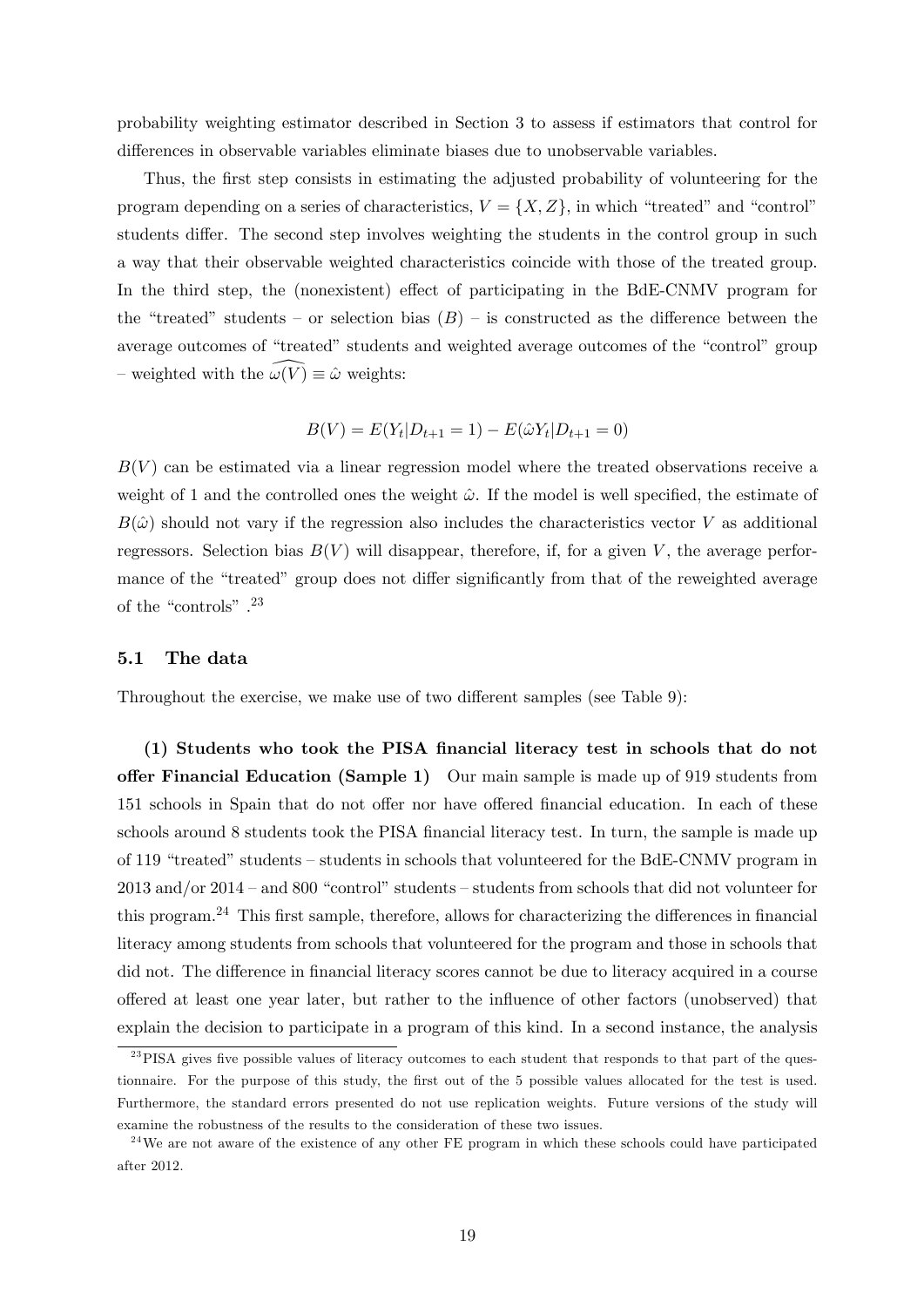of this sample also permits identifying which variables account for the selection bias. Although the sample size is limited, we still consider that it is large enough to deliver informative results. For example, Heckman et al. (1998) use samples of about 200 treated subjects to investigate the properties of selection biases in employment programs.

(2) Students who took the PISA Önancial literacy test and students who took other PISA tests in the schools from sample 1 (Sample 2) The relatively small sample size per school in sample 1 complicates inferences about the characteristics of the student body of the school on the basis of the group of students that take the PISA Önancial exam. For this reason, we have created an additional sample that links total PISA information (with 4 times more students per school) with sample 1. While this sample lacks information about performance on financial knowledge for all students, it enables examining other student outcomes, in a more reliable way, such as rate of repetition or the results in math and reading tests.

## 5.2 Are the schools that volunteered for the BdE-CNMV program different from the rest?

**Differences in sample 1** Table [10](#page-37-0) compares the characteristics of the students in sample 1. In comparing schools that volunteered and not, we focus on three types of factors. First, we examine the geographical location as well as the institutional form of the school -public or private. Secondly, and given the possible di§erences in admissions criteria, we examine the student body selection practices, according to the school administration. Finally, we look at both the family environment and some performance measures - for example, if the student has been held back a year. The schools that later showed an interest in participating in the BdE-CNMV program in 2013 or 2014 differ from the rest of the institutions that did not teach the subject in all the mentioned factors. The most striking difference corresponds to geographic distribution:  $62\%$  of students in schools that applied to offer the program in 2013 or 2014 are located in Andalusia, Ceuta, Melilla, Murcia and the Canary Islands (we refer to this group of regions as "South"). Conversely, among the schools that did not volunteer for the program, the percentage of students in the South is only 24%. Secondly, around 43% of the students in the schools that asked to offer the program were private or state subsidized, while among the institutions that did not request to participate in the program, the proportion of private or state-subsidized institutions was 32%. Finally, for the schools that participated in the program in 2013 or 2014, the proportion of students held back is 7 percentage points lower than among the rest of schools. The information that the school administration provides illustrates two possible reasons for the lower repetition rate in participating schools in the BdE-CNMV program. The applicant schools are exposed to greater competition with other schools in the district and use different admissions criteria:  $41\%$  never select their students based on the student's residence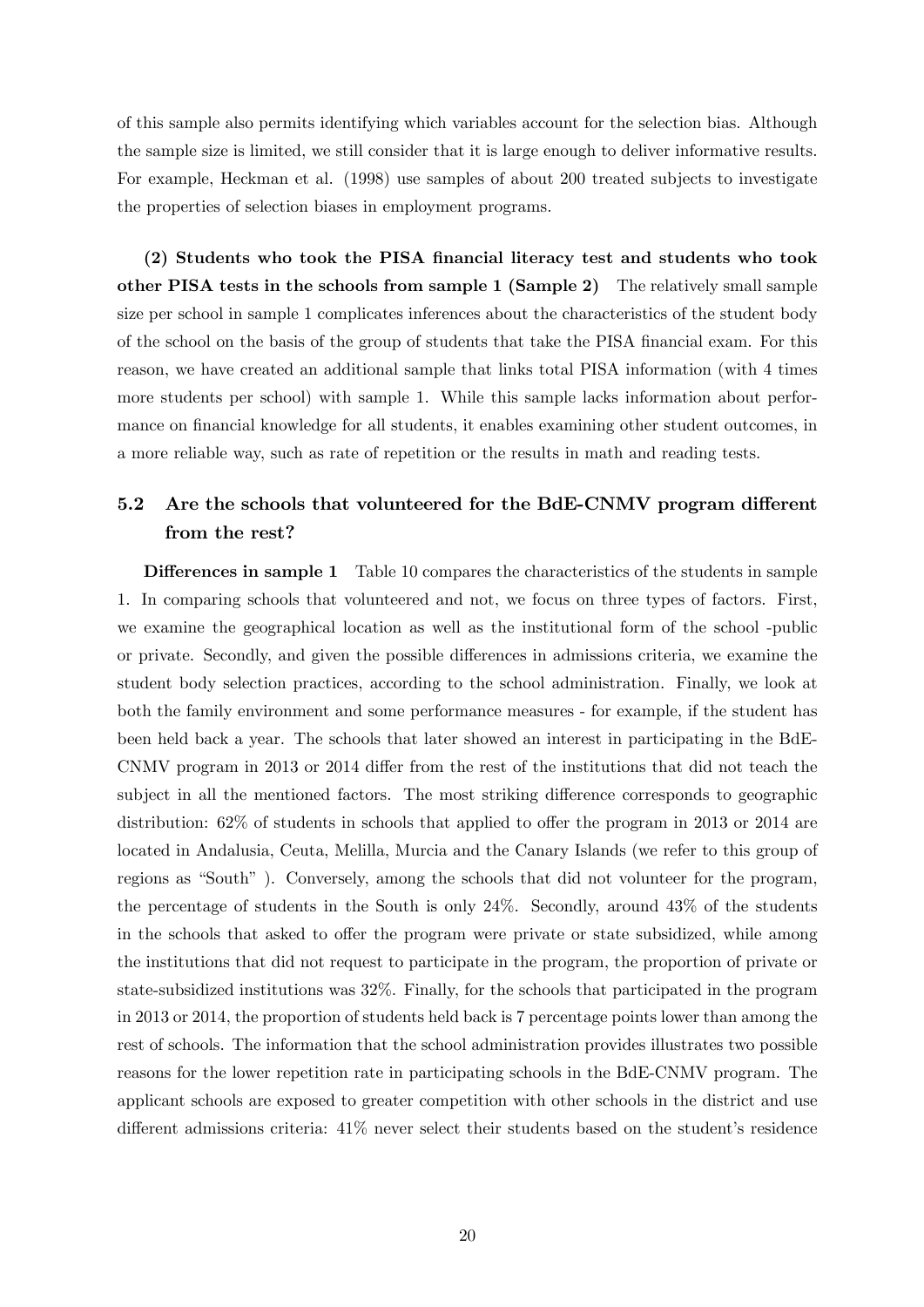criterion, while in the rest of the schools this percentage is only  $19\%$ .<sup>[25](#page-23-0)</sup> Secondly,  $33\%$  of the treated students attend schools that can transfer students with behavior problems to other schools, while the percentage in the rest of the institutions is 25%. Regarding the average grade on the Önancial test, students from the volunteer schools and in the rest obtained rather similar scores (around 480 points in both cases). The lack of differences suggests that there is no selection bias among the schools that would later participate in the BdE-CNMV program. Despite of the large differences in school type, location and school admission procedures, the degree of financial literacy of the student body was, at first glance, similar to that of the other schools.

Differences by gender The absence of differences in performance on PISA financial among schools that volunteered and schools that didn't obscures substantial differences in the performance between boys and girls: treated girls perform substantially worse than girls in the control group; in particular, their financial literacy grades are one quarter of one standard deviation below girls in non-participant schools (see Table [11\)](#page-38-0). The negative difference in PISA performance between treated girls and girls from the control group is compensated by a positive difference for the treated boys, whose performance on the exam improves that of the boys from the control group by, again, one quarter of one standard deviation.

To study to what extent these gender differences persist in larger samples of students of those schools, we briefly examine three alternative measures of the performance of the students in a bigger sample.

**Differences in sample 2** Table [12](#page-38-1) shows the characteristics of the student body in the linked sample with the total PISA sample  $-$  with a size 4 times greater than our main sample. Obviously, the linked sample does not allow for comparing the performance of the students on financial PISA, but it does provide other indications of the students' performance, such as the proportion of students being held back and the scores on PISA math and reading tests.

The results shown in Table [12](#page-38-1) suggest that part of the differences in student performance observed on PISA Önancial can be attributed to a small sample size. For example, the rate of treated males repeating a grade is 25% in sample 1, an abnormally low percentage compared with that observed for these same schools in sample 2 (where it is 32%). The average performance of boys on the math test is 473 in the treated schools, a slightly inferior Ögure than that of the rest of the schools, where it is 485.[26](#page-23-1)

<span id="page-23-0"></span>For its part, the rate of grade repetition among "treated" girls is substantially lower in

<sup>&</sup>lt;sup>25</sup>Public schools and state-subsidized schools have an assigned area of influence in which residents are given preference for entering the school, while private schools do not have this preference. Still, some public or statesubsidized schools indicate having the capability of selecting their students regardless of their place of residence.

<span id="page-23-1"></span> $26$ While differences exist among the schools in PISA results on reading and math exams, we found that these play less of a role when it comes to understanding selection bias on financial scores and are not considered in the remainder of the analysis.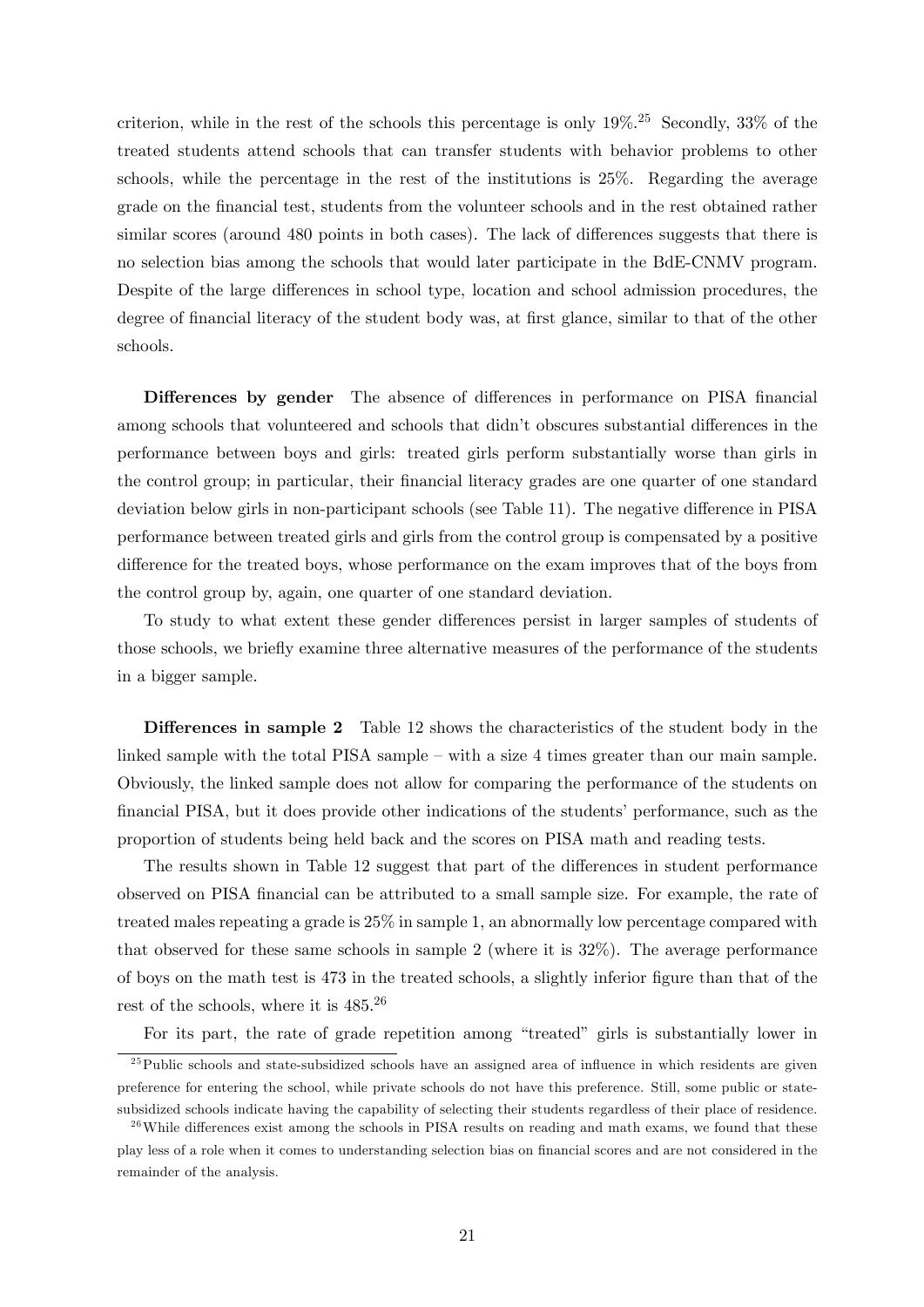treated schools than in control schools. As for scores on  $PISA - math$  and reading  $-$  the performance of "treated" girls is very similar to that of the control schools, the substantially lower rate of repetition notwithstanding.

Summary: differences in treated and control schools The student body of the schools that volunteered for the BdE-CNMV program differ from the rest of schools along the following dimensions:

- In treated schools, prior to the implementation of the program, boys received substantially better scores on PISA Önancial literacy than those of the rest of the schools - their scores were one fourth of one standard deviation higher than among other schools. On the contrary, girls obtained substantially worse scores, the magnitude of the difference being again one fourth of one standard deviation.
- These discrepancies in financial literacy are partly explained by the small number of students who, in each school, took the PISA financial test. Among the boys who, in the treated schools, took the exam, an unusually low number had been held back a grade. However, that cannot be the whole story. The percentage of students that repeated a grade among treated girls was only slightly higher than the percentage that would be obtained in bigger samples.
- Finally, additional information suggests that the student body of the applicant schools differs systematically from the rest of the schools on account of factors beyond a possible limited size of the PISA financial sample. The administration of the treated schools claims to use selection criteria for their entire student body that differ from those applied by the other schools.

The existence of differences prior to the implementation of the BdE-CNMV program illustrates the difficulty of assessing the impact of FE courses on the students' level of financial literacy. The differences in performance in financial literacy between both groups of schools could reflect the influence of FE courses, but also, as Tables [11](#page-38-0) and [12](#page-38-1) reveal, that of other variables.

In this case, we know that PISA financial took place in 2012, before the BdE-CNMV program was implemented. Thus, the difference in financial literacy can only be due to the influence of unobserved characteristics or selection bias. The remainder of the paper examines which estimation procedures might eliminate the influence of selection bias in the relation between FE courses and financial literacy.

#### 5.3 Estimates of the selection bias

The estimation of the selection bias involves three steps. The first consists of predicting the variable "request to teach Financial Education in the third year of secondary education", de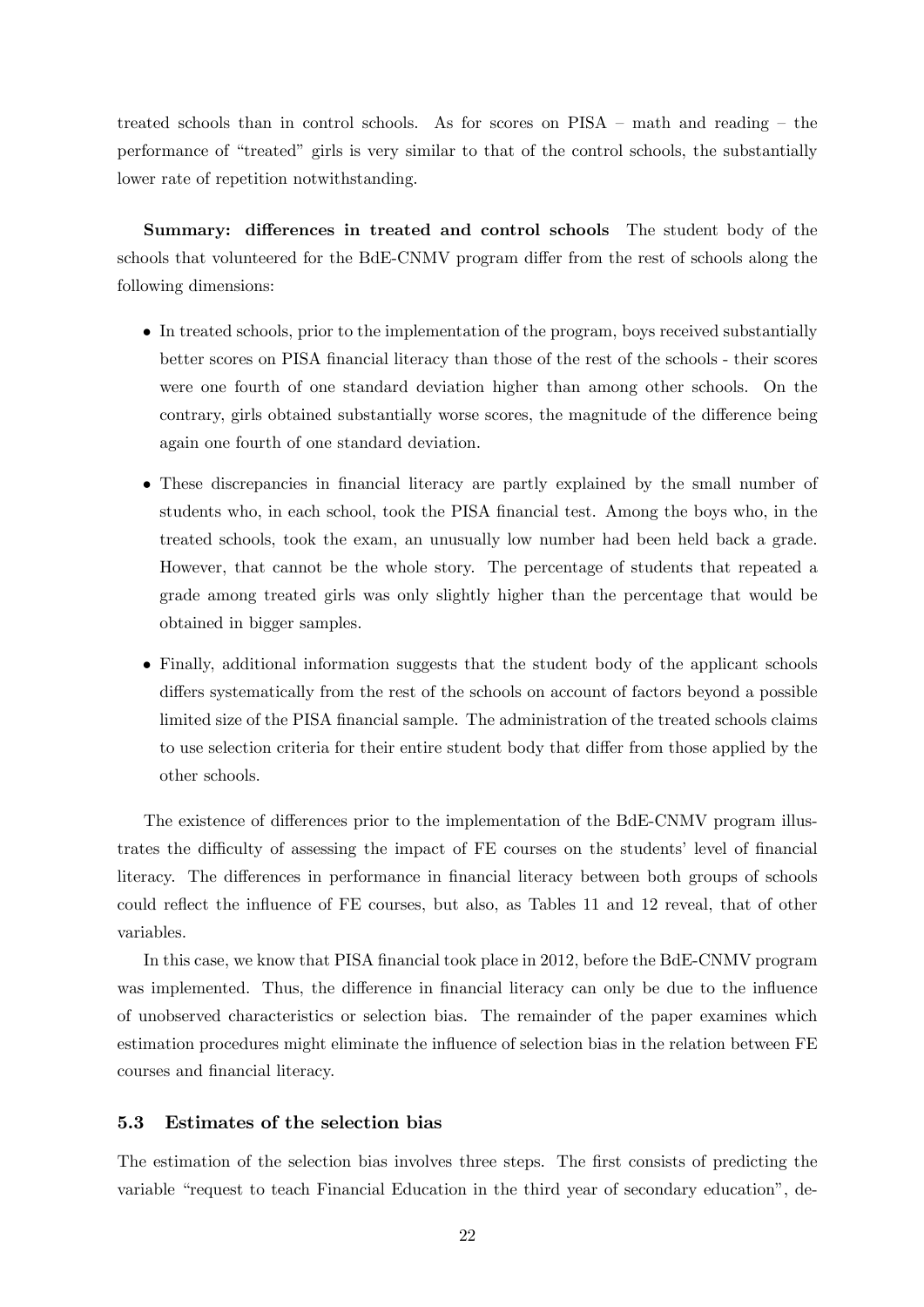pending on the characteristics observed for students within each type of school. Secondly, that prediction is used to construct a weighted average for students in the control group. Finally, the average financial literacy of "treated" students is compared with the weighted average of students from the "control group".

#### 5.3.1 First step: probability of participation in the program

Two sets of information are used. First, a limited set of observed variables is used, which is usually available in other studies: geographical location of the school, student's gender, parentsí employment status and whether the student has been held back (model 1). Given the evidence in Table [11,](#page-38-0) interactions of each of these variables with the student's gender are included. The second information set uses to a greater extent the information provided by school administrators by adding, among other factors, the selection criteria reported by the principal of the school (model 2).

The analysis of participation determinants confirms that the group of treated students contains fewer girls and more schools in regions of the South (see Table [13\)](#page-39-0). Similarly, the sample of treated students contains an unusually high proportion of boys that have not repeated a grade and, to a lesser extent, of girls whose parents were employed at the time of the interview.

The analysis based on the limited information set (model 1) suggests that the students in the control group that study in regions of the South and, in the case of boys, those who have not repeated any grade are the ones most comparable to the treated students. Column 3 of Table [10](#page-37-0) shows the average characteristics of the sample of control students once it is weighted according to the adjusted probability of participation with the smaller information set. It can be seen that the control sample, once weighted, is similar to that of the treated group in terms of rate of grade repetition and geographical composition.

#### 5.3.2 Second step: distribution of the predicted probability of participation

Figure [5](#page-44-0) shows the distributions of the predicted probability of participation  $-$ or propensity score- in the BdE-CNMV program for the treated groups (solid line) and control groups (dotted line). Results for model 1 suggest that both distributions, while very different in form, have values in a restricted set of values between 0 and 0.4, with scarce concentration in zero. These properties suggest that the samples are comparable once weighted.<sup>[27](#page-25-0)</sup> For model 2, on the contrary, the support - although also common - is more sparse.

#### 5.3.3 Third step: selection bias

Model 1: selection bias due to family environment, geographical location and repetition We now turn to a comparison between the average financial performance of the

<span id="page-25-0"></span><sup>&</sup>lt;sup>27</sup>A concentration of predicted values of participation probability at around zero or one would indicate that for certain treated students, there are no comparable control students. It does not appear to be a relevant problem in this basic specification.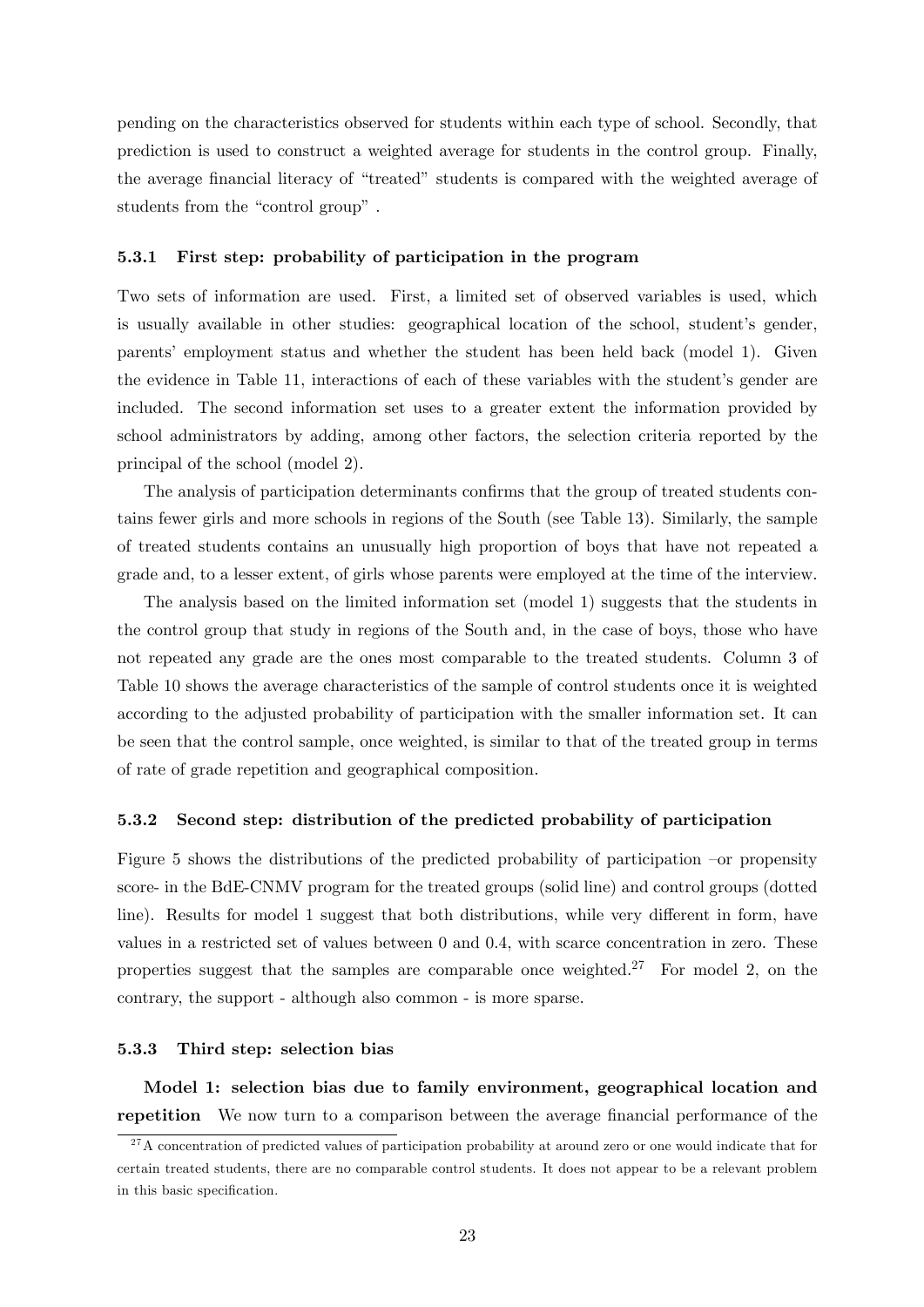ìtreatedîgroup and that of the ìcontrolîsample ñonce reweighted to match the grade repetition rate, geographic location and family environment of treated students (see Table [14\)](#page-40-1). The difference in the average score between the treated and control groups is substantially reduced when the control sample is reweighted. In particular, the difference between performance on PISA of students from schools that volunteered for the program and those that did not is reduced by approximately one third (the selection bias is reduced from 23% of one standard deviation to 16%). Intuitively, the reason for the lower selection bias is that, when the results on PISA financial of non-repeater boys in the control group  $-\mu$  whose performance is foreseeably better than that of the average  $-$  are more weighted, the positive difference between the result of treated and control students is reduced.

On the other hand, the difference between the performance of girls in participating schools in the BdE-CNMV program and the rest of the institutions is also reduced by half once we reweight the control sample by the fraction of repeaters, location or labor status of the family: the bias diminishes from 27% of one standard deviation to  $13\%.^{28}$  $13\%.^{28}$  $13\%.^{28}$ 

Nevertheless, the selection bias, while significantly smaller, does not disappear.<sup>[29](#page-26-1)</sup> One reason is that, after the control sample is re-weighted so that the average rate of repetition, geographic location and family environment are similar to those of the treatment group, control students continue differing from the treated in the capacity of their schools to select students (see the third column in Table [10\)](#page-37-0). Indeed, the proportion of students in schools that select according to criteria other than residence is 20 points higher among treated than among weighted controls. Not only that, the difference in student selection capacity between treated and weighted control groups is very similar to the one relative to the unweighted control sample.

Next, the "control" sample is weighted to also coincide with the sample of "treated" students in the selection criteria of the school.

Model 2: selection bias due to family environment, geographic location, repetition and admissions criteria in the school The differences in admission criteria among the schools suggest an extension of the set of determinants of the variable "participation in the BdE-CNMV program". In this second specification we include variables that reflect the type of school: if it is a religious school, two variables that indicate the selection criteria of the student body, and a variable that normally is not observable such as "teacher morale" according to the schools' principals. The variable "religious school" is included because the BdE-CNMV

<span id="page-26-0"></span> $^{28}$ It should be noted that the coefficient of the variable "the school volunteers for the BdE-CNMV program" is similar in Column 2 of Table [14](#page-40-1) (a regression of the performance on PISA regarding this single variable, weighted according to  $\hat{\omega}$  weights) and in Column 3 of the same Table (a regression of the performance on PISA Önancial regarding the participation indicator and, in addition, all the regressors shown in Table [13,](#page-39-0) also weighted according to  $\hat{\omega}$  weights). The robustness of the results suggest that the specification of the model that predicts participation is appropriate.

<span id="page-26-1"></span><sup>&</sup>lt;sup>29</sup>For example, the confidence interval of  $95\%$  for the estimated bias for boys in Table [14,](#page-40-1) column 2, row 1 is  $[-0.14, 0.46]$ , interval that contains the point estimate of the "true effect" of the program in Section [4.](#page-13-0)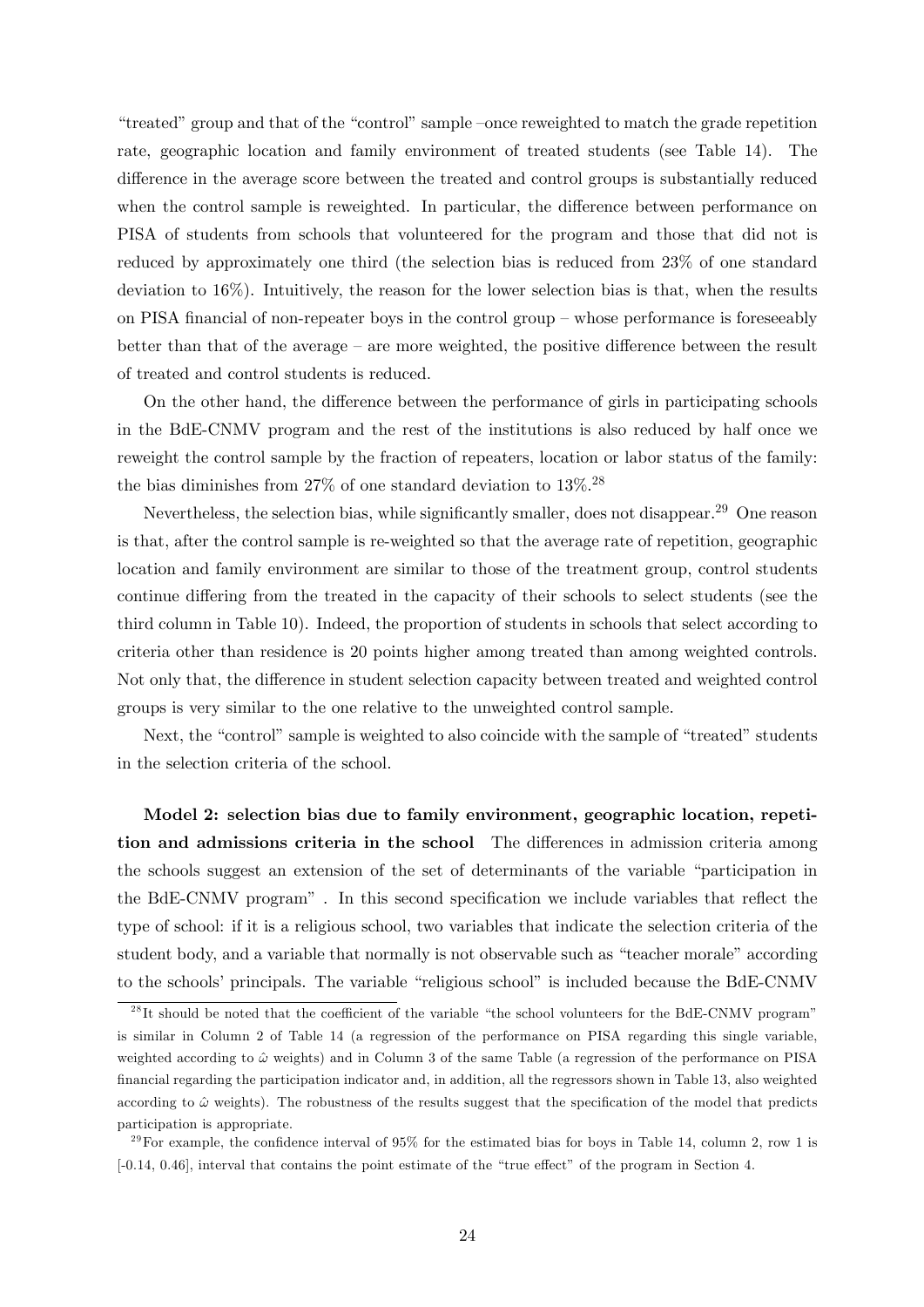program was publicized widely among Catholic schools. The other variables are included for the purpose of comparing schools with similar admissions criteria. The fourth column in Table [10](#page-37-0) shows that the samples of treated and control students, once weighted, are similar in all the aspects considered. Now, hovewer, the distribution of the probability of treatment for the control group has more variance and shows a certain accumulation in values close to zero (see the lower left panel in Figure [5\)](#page-44-0).

In any case, after reweighting the sample according to model 2, the estimate of the selection bias drops to 9.8% of one standard deviation for girls and 7% for boys (see Table [14\)](#page-40-1). In both cases, the magnitude of the selection bias is reduced by 65%, dropping to an about a tenth of one standard deviation.

#### 5.3.4 Summary: selection bias in Secondary Education

The results on PISA financial literacy of the schools that asked to participate in the BdE-CNMV program were very different from those of the rest of the schools one year before the program was implemented, suggesting that a significant selection bias exists. Between  $33\%$  and  $50\%$ of the size of this selection bias can be explained by differences in the geographic location of the schools, the employment status of students' father or a different rate of repetition of the students.

Moreover, the schools that asked to participate in Financial Education in the third year of Secondary Education also have student body admission criteria that differ from those of the rest of the schools. Accounting for these latter differences reduce the selection bias up to 65%. The above results thus suggest that it is feasible to obtain estimates of the impact on PISA financial scores of receiving a course on FE with significantly reduced selection bias by re-weighting the sample according to basic observable variables.

## <span id="page-27-0"></span>6 Conclusions

A number of studies have analyzed if Önancial literacy training in high school has long lasting effects on financial decisions over the life cycle. Bernheim et al.  $(2001)$  documented that individuals who studied in US states that had in the curriculum Önancial education had accumulated higher wealth levels than the rest. Brown et al. (2013) find that individuals who underwent Önancial education are less likely to hold debt or hold lower debt-income ratios. Both studies suggest that the financial content of high school curriculum shapes portfolio decisions, presumably by increasing financial knowledge of the students. However, empirical studies on how specific financial literacy programs increase students' financial knowledge delivers mixed results (see Becchetti et al. 2011, or Lührmann et al. 2012). Those studies measure the evolution of Önancial knowledge by delivering the same questions before and after the course. Evidence from a large program in Brazil in Bruhn et al. (2013) yield stronger evidence, as the financial literacy course studied there increased financial literacy scores by 20% of one standard devia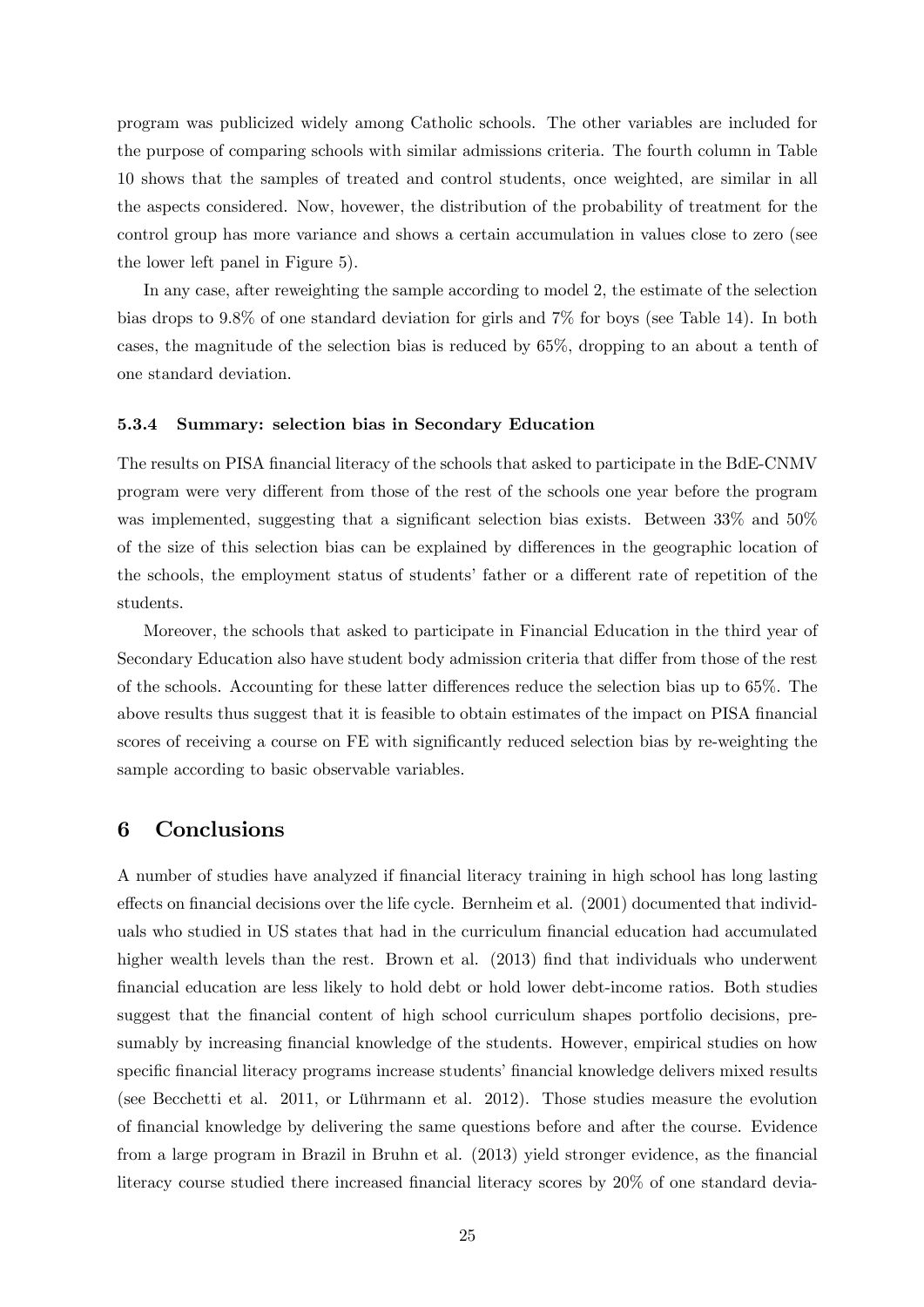tion, measured by different sets of questions delivered before and after the course. However, that course was unusually intensive: 78 hours spread over one year and a half. The change in the curriculum following such intervention is by no means trivial.

Our study examines the impact on financial knowledge of a financial literacy course given to 15 year olds in Spanish high schools in Madrid, the most densely populated region of Spain. The course consists of 10 modules of one hour each, which is relatively easy to integrate in Math, Social Sciences or other courses. We measure financial literacy by using tests similar to those implemented in PISA, the result of an interdisciplinary effort of pedagogues and economists. There are outcomes of interest other than performance in test scores. However, we consider that performance in tests is a key mediating outcome: it is hard to think that financial training may have long-run impacts on economic decisions if it does not even increase performance in general tests of financial knowledge.

We assess the impact of the program of Financial Literacy on tests by implementing reweighting estimators that construct counterfactuals for students in twenty schools that implemented the course using students from three schools that did not, but did conduct tests on Önancial knowledge. We document three results: (1) students of the course performed one third of one standard deviation better in a test of Önancial competences, being the impact positive over the whole distribution of financial knowledge;  $(2)$  students performed better in the subset of non-arithmetic questions, suggesting that the gain is not only due to practicing math; and, (3) gains in performance were mainly associated to questions on banking relationships and budgeting, as opposed to questions on sustainable consumption

Finally, our study provides an assessment of the extent of (and possible solutions to) the problem of selection bias. We do this using the 2012 PISA test on Önancial competence. We identify there the set of schools that take part of the BdE-CNMV program in 2013-2014 and investigate if their performance differs from that of the rest of the schools. As the financial literacy course only took place one year after the PISA exam, any difference in performance must be due to a selection bias. We document that there is indeed a selection bias, and that the re-weighting estimators that we use in the first part of the study go a long way in addressing that bias. Those results reassure us in using re-weighting estimators to study the impact of the program.

Our results are drawn from an urban sample in Madrid, and effects are likely different in other settings. In addition, the ultimate object of interest are Önancial decisions in adulthood. In further research, we expect to investigate those issues.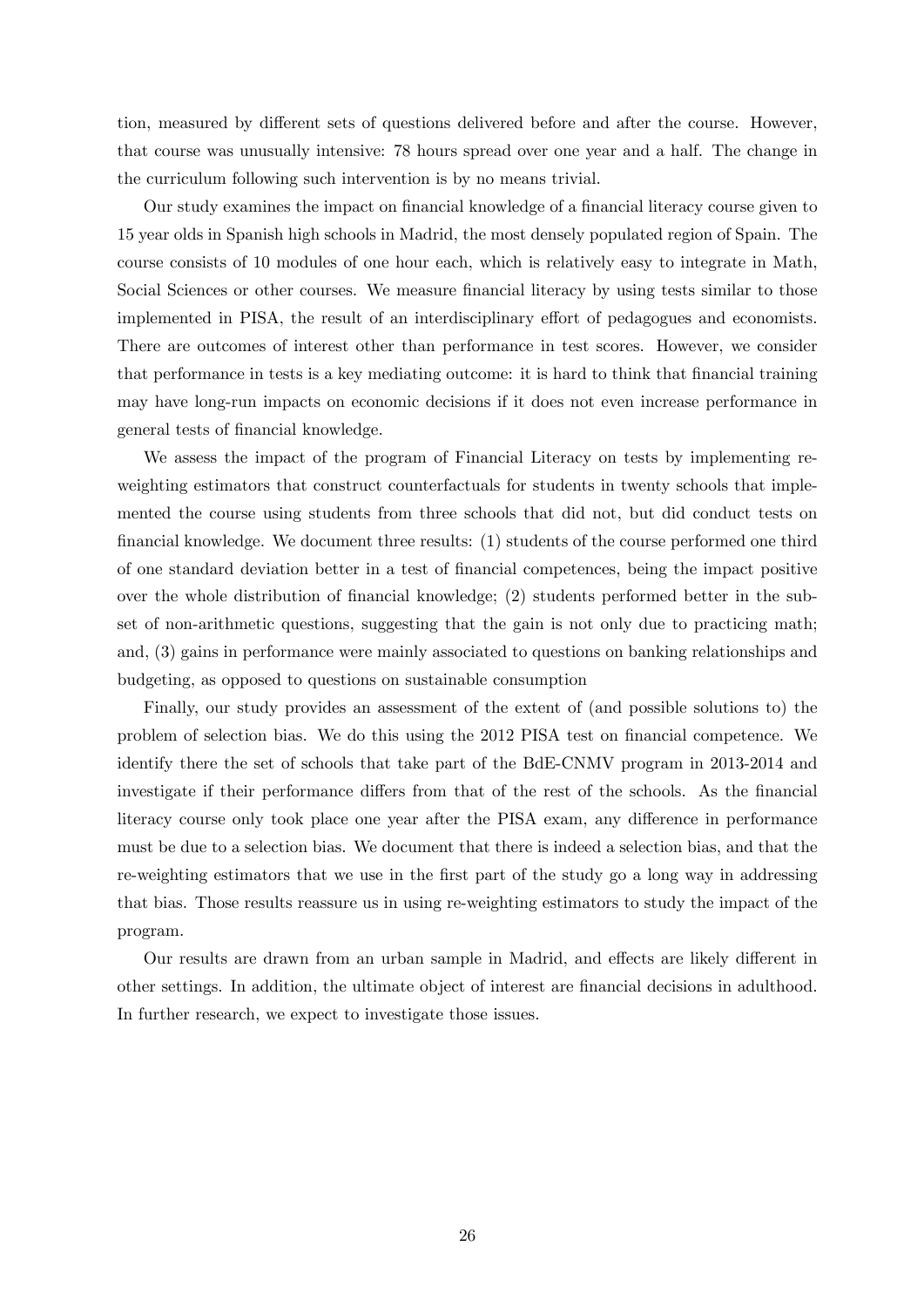### References

- [1] Alan, S. and S. Ertac. 2014. Good Things Come to Those Who (Are Taught How to) Wait: Results from a Randomized Educational Intervention on Time Preference. Unpublished manuscript, University of Essex.
- [2] Ambuehl, S., D. Bernheim and A. Lusardi. 2014. Financial Literacy, Financial Competence, and Consumer Welfare. NBER Working Paper 20618.
- [3] Alessie, R., M. Van Rooij, and A. Lusardi. 2011. Financial Literay, Retirement Preparation and Pension Expectations in the Netherlands. Journal of Pension Economics and Finance, 10 (4): 527-45.
- [4] Arrondel, L., M. Debbich, and F. Sauvignac. 2013. Financial Literacy and Financial Planning in France. Numeracy, 6 (2): article 8.
- [5] Becchetti, L., S. Caiazza, and D. Coviello. 2011. Financial education and investment attitudes in high schools: evidence from a randomized experiment.CEIS Working Paper No. 210.
- [6] Bernheim, D., D. Garrett, and D. Maki. 2001. Education and Saving: The Long-term Effects of High School Financial Curriculum Mandates. Journal of Public Economics 80: 435-565.
- [7] Brown, M, W. van der Klaauw, J. Wen, and B. Zafar. 2013. Financial Education and the Debt Behavior of the Young. Federal Reserve Bank of New York, Staff report, Number 634.
- [8] Bruhn, M., L. de Souza Leao, A. Legovini, R. Marchetti, and B. Zia. 2013. The Impact of High School Financial Education Experimental Evidence from Brazil. The World Bank Development Research Group & Latin America and Caribbean Region. Policy Research Working Paper 6723.
- [9] Bucher-Koenen, T., and A. Lusardi. 2011. Financial Literacy and Retirement Planning in Germany. Journal of Pension Economics and Finance, 10 (4): 565-84.
- [10] Busso, M., J. DiNardo, and J. McCrary. 2013. New Evidence on the Finite Sample Properties of Propensity Score Matching and Reweighting Estimators. Review of Economics and Statistics, forthcoming.
- [11] Chen, H., and R. P. Volpe. 1998. An Analysis of Personal Literacy among College Students. Financial Services Review, 7 (2): 253-266.
- [12] Fornero, E. and C. Monticone. 2011. Financial Literacy and Pension Plan Participation in Italy. Journal of Pension Economics and Finance, 10 (4): 547-564.
- [13] Heckman, J., H. Ichimura, J. Smith and P. Todd. 1998. Characterizing Selection Bias Using Experimental Data. Econometrica, 66(5): 1017-1098.
- [14] Hirano, K., G. Imbens, and G. Ridder. 2003. Efficient Estimation of Average Treatment Effects Using the Estimated Propensity Score. Econometrica, 71(4): 1161-1189.
- [15] Imbens, G. W. 2014. Matching Methods in Practice: Three Examples. IZA DP No. 8049.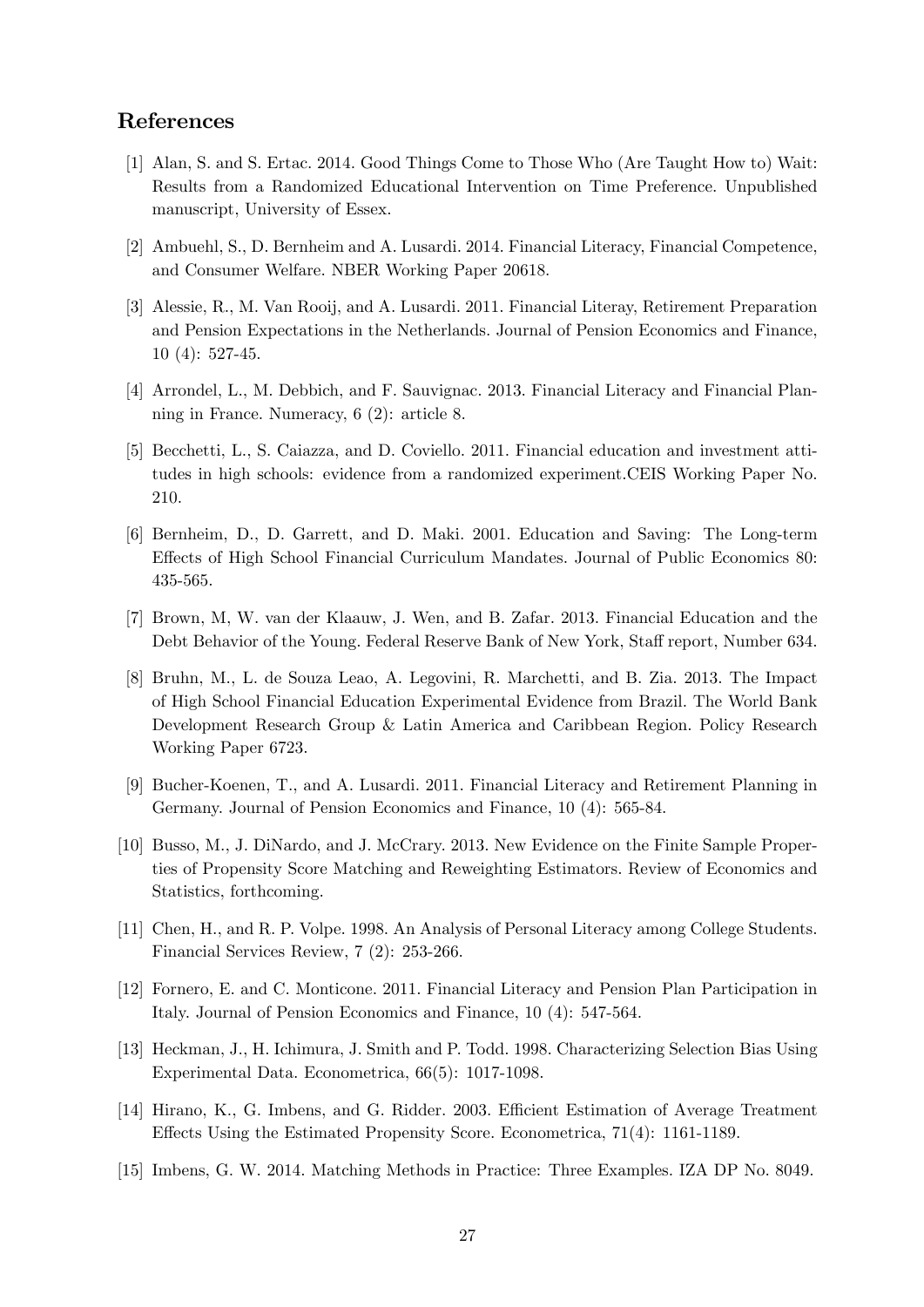- [16] Lührmann, M., M. Serra-Garcia, and J. Winter. 2012. The effects of financial literacy training: Evidence from a field experiment with German high-school children. Discussion Papers in Economics 14101, University of Munich, Department of Economics.
- [17] Lührmann, M., M. Serra-Garcia, and J. Winter. 2014. The Impact of Financial Education on Adolescents' Intertemporal Choices. CESifo Working Paper Series 4925, CESifo Group Munich.
- [18] Lusardi, A., and O. S. Mitchell. 2009. How Ordinary Consumers Make Complex Economic Decisions: Financial Literacy and Retirement Readiness. NBER Working Paper 15350.
- [19] Lusardi, A. and O. S. Mitchell. 2011. Financial Literacy and Retirement Planning in the United States. Journal of Pension Economics and Finance 10(4): 509-525.
- [20] Lusardi, A. and O. S. Mitchell. 2014. The Economic Importance of Financial Literacy: Theory and Evidence. Journal of Economic Literature, 52 (1): 5-44.
- [21] Lusardi, A., O. S. Mitchell, and V. Curto. 2010. Financial Literacy Among the Young. Journal of Consumer Affairs,  $44$  (2): 358-380.
- [22] Mandell, L. 2008. Financial Education in High School. In Overcoming the Saving Slump: How to Increase the Effectiveness of Financial Education and Saving Programs, Annamaria Lusardi Editor, Chicago and London: University of Chicago Press, 257-279.
- [23] Organization for Economic Co-Operation and Development (OECD). 2005. Improving Financial Literacy: Analysis of Issues and Policies. Paris, France: OECD.
- [24] Rosenbaum, P. and D. B. Rubin. 1983. The Central Role of the Propensity Score in Observational Studies for Causal Effects. Biometrika, 70 (1): 4155.
- [25] Shim, S., B. L. Barber, N. A. Card, J. J. Xiao, and J. Serido. 2010. Financial Socialization of First-Year College Students: The Roles of Parents, Work, and Education. Journal of Youth and Adolescence, 33 (12): 1457-1470.
- [26] Van Rooij, M., A. Lusardi, and R. Alessie. 2011. Financial Literacy and Stock Market Participation. Journal of Financial Economics 101(2): 449-472.
- [27] Walstad, W., K. Rebeck, and R. MacDonald. 2010. The Effects of Financial Education on the Financial Knowledge of High School Students. Journal of Consumer Affairs  $44(2)$ : 336-357.

## Tables and figures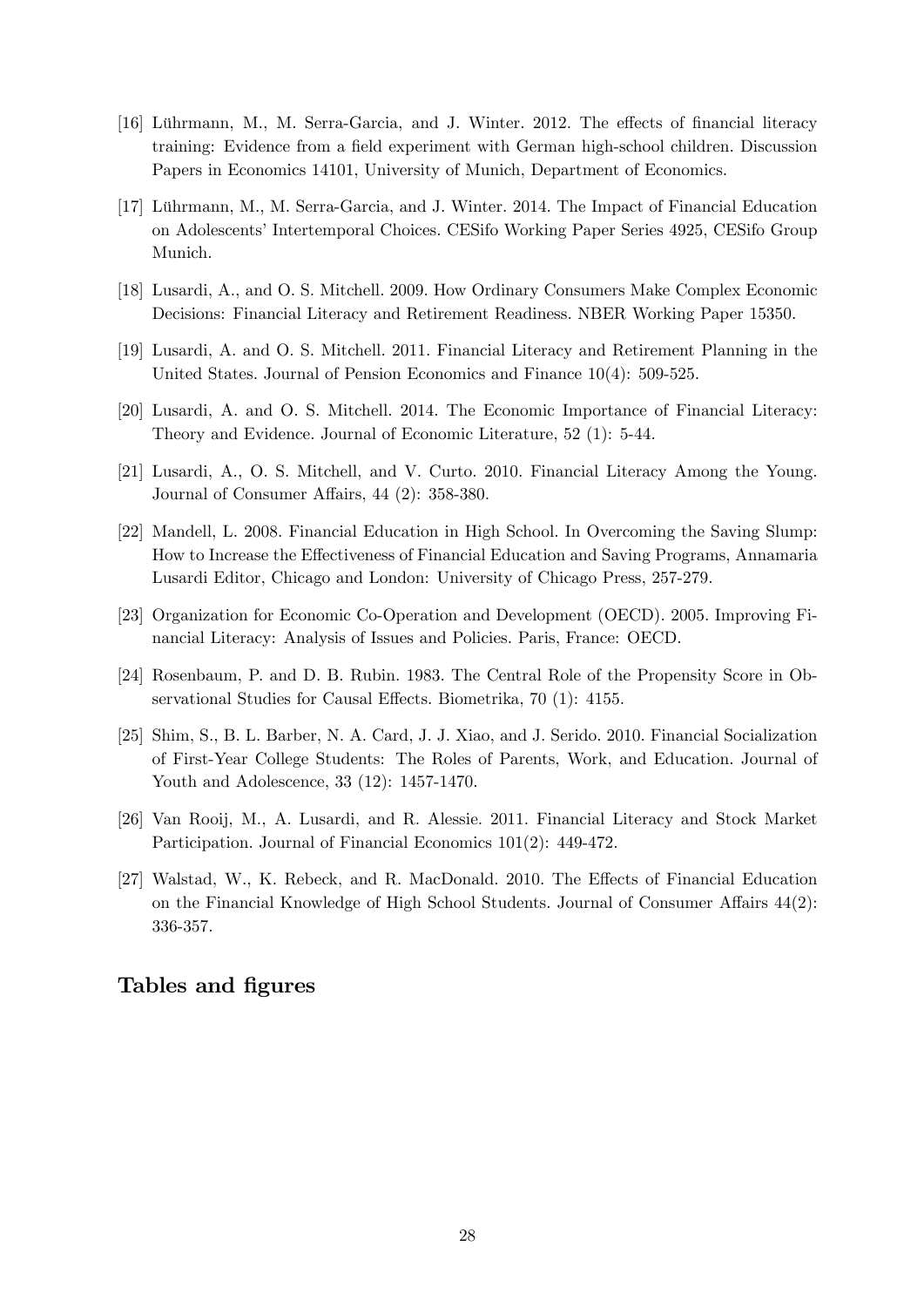<span id="page-31-0"></span>

|                                                 | Experimental | Control | Weighted control |
|-------------------------------------------------|--------------|---------|------------------|
| Number of schools*                              | 20           | 3       |                  |
| Number of students                              | 981          | 242     |                  |
| VARIABLES INCLUDED IN THE PROPENSITY SCORE      |              |         |                  |
| Girl                                            | 0.495        | 0.277   | 0.521            |
| Grade repetition:                               |              |         |                  |
| - Yes                                           | 0.120        | 0.182   | 0.131            |
| - Do not answer                                 | 0.090        | 0.194   | 0.120            |
| Private school                                  | 0.185        | 0.397   | 0.176            |
| Average rating on initial exam                  | 5.093        | 5.158   | 5.088            |
| Average rating on initial exam x Private school | 4.968        | 5.485   | 4.999            |
| Employment status of the mother:                |              |         |                  |
| - Working                                       | 0.647        | 0.483   | 0.649            |
| - Do not answer                                 | 0.101        | 0.223   | 0.132            |
| Education of the mother:                        |              |         |                  |
| - Primary education                             | 0.040        | 0.041   | 0.027            |
| - Secondary education                           | 0.370        | 0.248   | 0.411            |
| - University middle grade                       | 0.238        | 0.165   | 0.240            |
| - University higher grade                       | 0.238        | 0.314   | $\,0.182\,$      |
| - Do not answer                                 | 0.113        | 0.231   | 0.140            |
| Occupation of the mother:                       |              |         |                  |
| - High skilled                                  | 0.273        | 0.351   | 0.271            |
| - Middle skilled                                | 0.456        | 0.248   | 0.428            |
| - Low skilled                                   | 0.142        | 0.149   | 0.138            |
| - Do not answer                                 | 0.129        | 0.252   | 0.163            |
| VARIABLES NOT INCLUDED IN THE PROPENSITY SCORE  |              |         |                  |
| Average rating on final exam                    | 5.239        | 4.738   | 4.882            |
| Employment status of the father:                |              |         |                  |
| - Working                                       | 0.780        | 0.682   | 0.749            |
| - Do not answer                                 | 0.108        | 0.219   | $0.134\,$        |
| Education of the father:                        |              |         |                  |
| - Primary education                             | $0.045\,$    | 0.041   | 0.040            |
| - Secondary education                           | 0.342        | 0.231   | 0.372            |
| - University middle grade                       | 0.203        | 0.124   | 0.165            |
| - University higher grade                       | 0.267        | 0.372   | 0.271            |
| - Do not answer                                 | 0.143        | 0.231   | $0.152\,$        |
| Occupation of the father:                       |              |         |                  |
| - High skilled                                  | $0.359\,$    | 0.434   | 0.345            |
| - Middle skilled                                | 0.312        | 0.140   | 0.246            |
| - Low skilled                                   | $0.203\,$    | 0.178   | 0.250            |
| - Do not answer                                 | 0.126        | 0.248   | $0.159\,$        |

Table 1: Descriptive Statistics of 3rd grade ESO students in Madrid: treatment and control.

Notes: \* In one school there were both experimental and control classes in 3rd grade ESO. Examination results on a scale of 0 to 10. Bold characters indicate diference statistical significant at a 5 percent level.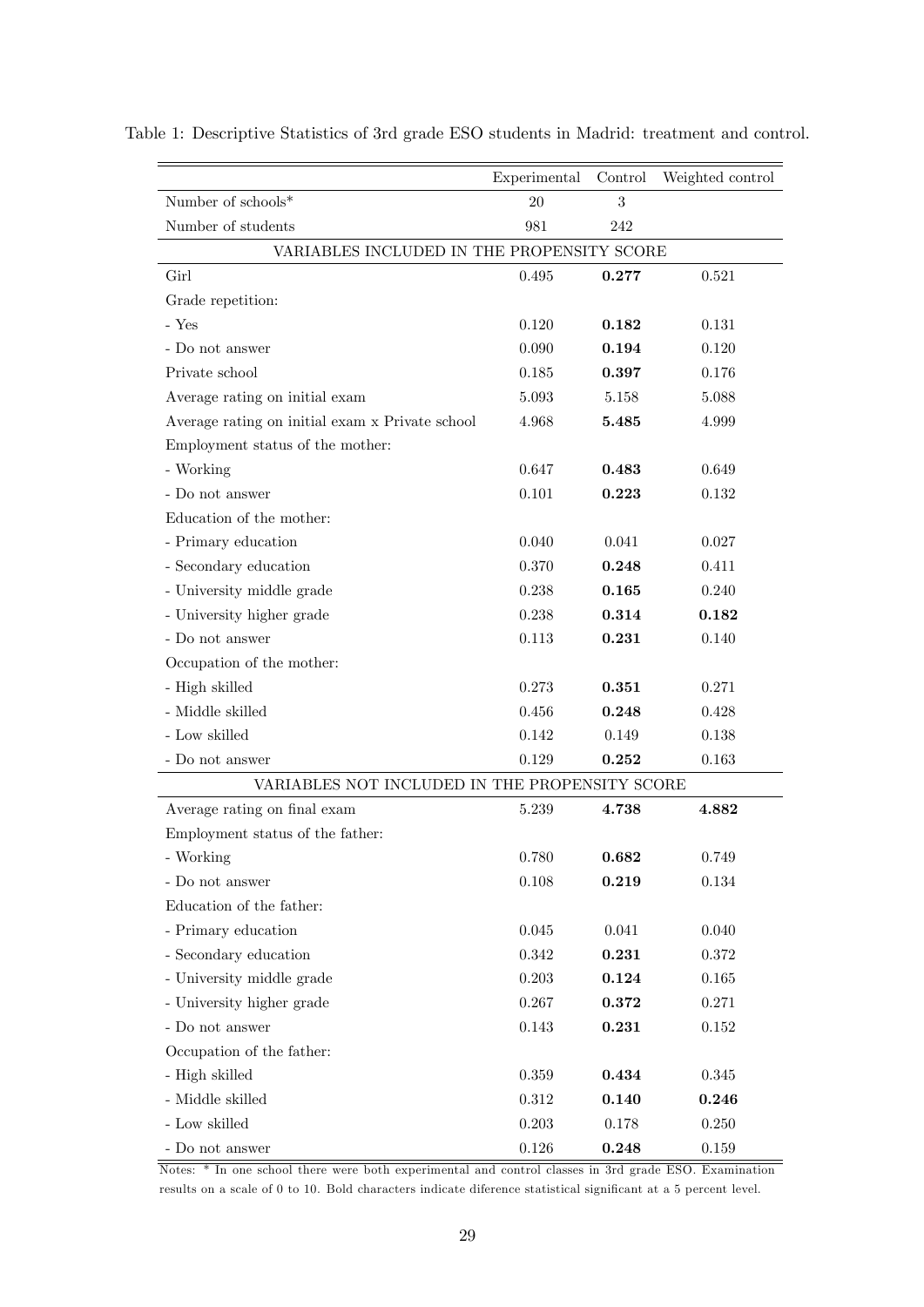|                                         | All schools | Non-private schools | Private schools |
|-----------------------------------------|-------------|---------------------|-----------------|
| Female child                            | 0.49        | 0.52                | 0.37            |
| Child has repeated a grade              | 0.13        | 0.14                | 0.06            |
|                                         |             |                     |                 |
| Mother works                            | 0.72        | 0.71                | 0.77            |
| Father works                            | 0.87        | 0.85                | 0.97            |
| Mother has a college degree             | 0.54        | 0.48                | 0.83            |
| Father has a college degree             | 0.55        | 0.48                | 0.86            |
|                                         |             |                     |                 |
| Completed at least 7 modules (out of 9) | 0.90        | 0.91                | 0.88            |
| Median hours                            | 10          | 12                  | 10              |
| Years of experience in teaching         | 17.24       | 16.07               | 21.75           |
| Used the Webpage                        | 0.80        | 0.85                | 0.63            |
| Made an evaluation                      | 0.43        | 0.55                | 0.00            |
| Number of treated students              | 981         | 799                 | 182             |

<span id="page-32-0"></span>Table 2: Implementation of the program, by type of school.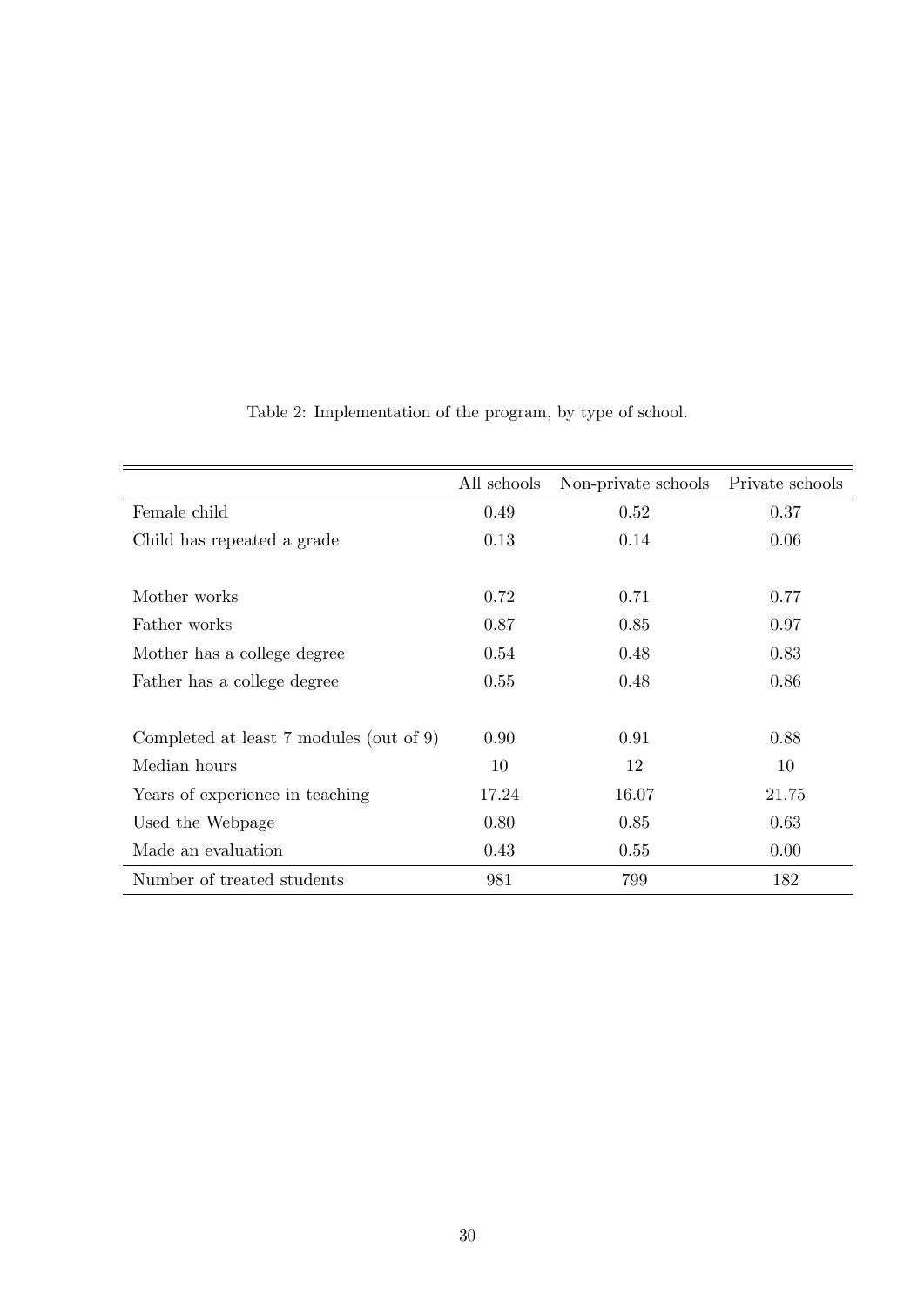<span id="page-33-0"></span>

|                                        | $[1]$        | $\lceil 2 \rceil$ |
|----------------------------------------|--------------|-------------------|
| Score on the pre-test                  | 0.0797       | 0.0812            |
|                                        | (0.0815)     | (0.0745)          |
| Score on the pre-test x Private school | $-0.5117***$ | $-0.4286***$      |
|                                        | (0.1431)     | (0.1254)          |
| Girl                                   | $0.7503***$  | $0.7343***$       |
|                                        | (0.1700)     | (0.1696)          |
| Grade repetition:                      |              |                   |
| - Yes                                  | $-0.9413***$ | $-0.9447***$      |
|                                        | (0.2272)     | (0.2277)          |
| - Do not answer                        | 0.4010       | 0.3451            |
|                                        | (0.5947)     | (0.5941)          |
| Private school                         | $1.775***$   | $2.0794**$        |
|                                        | (0.7731)     | (0.8954)          |
| Employment status of the mother:       |              |                   |
| - Working                              | $0.6251***$  | $0.6337***$       |
|                                        | (0.1919)     | (0.1922)          |
| - Do not answer                        | $-0.8113$    | $-0.8251*$        |
|                                        | (0.4991)     | (0.5004)          |
| Education of the mother:               |              |                   |
| - Secondary education                  | 0.3188       | 0.3010            |
|                                        | (0.4041)     | (0.4050)          |
| - University middle grade              | 0.2041       | 0.1871            |
|                                        | (0.4417)     | (0.4430)          |
| - University higher grade              | $-0.1374$    | $-0.1767$         |
|                                        | (0.4417)     | (0.4541)          |
| - Do not answer                        | $-0.0988$    | $-0.0877$         |
|                                        | (0.5745)     | (0.5769)          |
| Occupation of the mother:              |              |                   |
| - High skilled                         | 0.0398       | 0.0470            |
|                                        | (0.3087)     | (0.3090)          |
| - Middle skilled                       | $0.6503**$   | $0.6395**$        |
|                                        | (0.2609)     | (0.2610)          |
| - Do not answer                        | 0.2923       | 0.3082            |
|                                        | (0.3979)     | (0.3989)          |
| Constant                               | 0.4542       | 0.3263            |
|                                        | (0.5870)     | (0.6537)          |
| Number of observations                 |              | 1,223             |

Table 3: Logistic regression of the probability of belonging to the treated group.

Notes: Examination results on a scale of 0 to 10. Column 1 uses normalized scores in the pre-test, while column 2 uses the average of correct answers. Standard errors in parentheses. \*\*\*1, \*\*5, and \*10 percent significance level, respectively.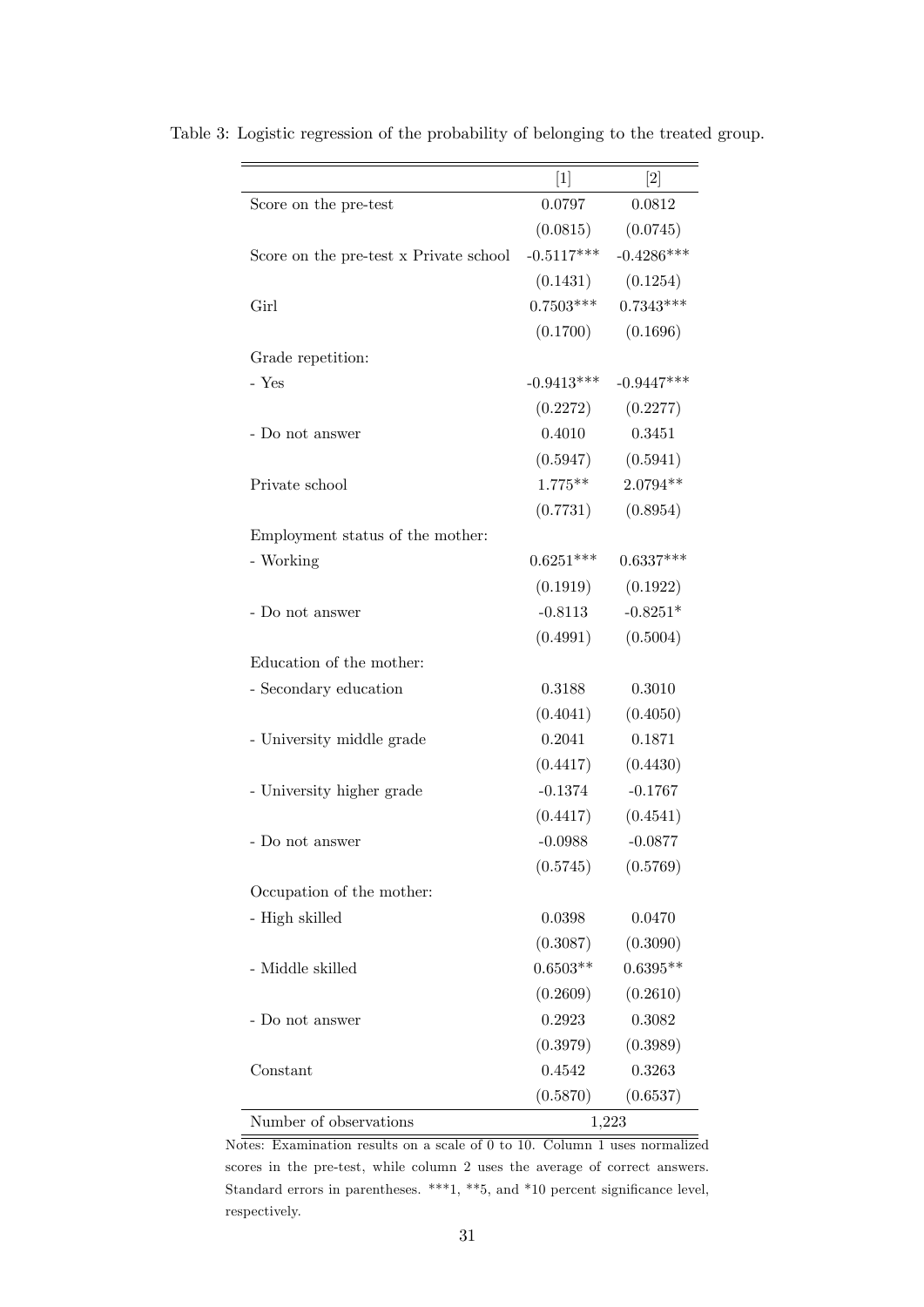|                                        |            | Normalized inverse            |        | Nearest neighbor   |  |
|----------------------------------------|------------|-------------------------------|--------|--------------------|--|
|                                        |            | probability weighting         |        | PS matching        |  |
|                                        | Normalized | Average of correct Normalized |        | Average of correct |  |
|                                        | scores     | answers                       |        | answers            |  |
| Treatment                              | 0.0048     | 0.0032                        | 0.0023 | $-0.0121$          |  |
|                                        | (0.1370)   | (0.0499)<br>(0.1751)          |        | (0.0754)           |  |
| Mean of the normalized scores          |            | 5.11                          |        |                    |  |
| Standard deviation (Sd) of the scores  |            |                               | 1.18   |                    |  |
| Mean of the average of correct answers | 6.92       |                               |        |                    |  |
| Sol of the average of correct answers  | 1.30       |                               |        |                    |  |
| Number of observations                 |            |                               | 1.223  |                    |  |

<span id="page-34-0"></span>Table 4: The effect of financial literacy courses on pre-test scores.

Notes: The first two columns report estimates of an OLS regression of pre-test scores on treatment. Control observations weighted by  $\omega(X_i) = \frac{1-\pi}{\pi} \times \frac{e(X_i)}{1-e(X_i)}$ , where  $\pi = \Pr(D_i = 1)$ . Columns 3 and 4 are estimates of a Nearest neighbor propensity score (PS) matching estimator. Examination results on a scale of 0 to 10. Robust standard errors, clustered at the school level, in parentheses. \*\*\*1, \*\*5, and \*10 percent significance level, respectively. The covariates included in the logit are female, grade repetition, private school, pre-test, private school x pre-test, labor market status, education and occupation of the mother.

|                               | Normalized inverse    | Nearest neighbor |             |
|-------------------------------|-----------------------|------------------|-------------|
|                               | probability weighting |                  | PS matching |
|                               | No covariates         | With covariates  |             |
| Treatment                     | $0.3569*$             | $0.3493***$      | $0.3630***$ |
|                               | (0.2108)              | (0.0981)         | (0.0912)    |
| Mean of the normalized scores |                       | 5.14             |             |
| Sol of the normalized scores  |                       | 1.27             |             |
| Number of observations        |                       | $1{,}223$        |             |

<span id="page-34-1"></span>Table 5: The effect of financial literacy courses on post-test normalized scores.

Notes: The two first columns report estimates of an OLS regression of post-test scores on treatment. Control observations weighted by  $\omega(X_i) = \frac{1-\pi}{\pi} \times \frac{e(X_i)}{1-e(X_i)}$ , where  $\pi = \Pr(D_i = 1)$ . Column 3 are estimates of a Nearest neighbor propensity score (PS) matching estimator. Examination results on a scale of 0 to 10. Robust standard errors, clustered at the school level, in parentheses. \*\*\*1, \*\*5, and \*10 percent significance level, respectively. The covariates included in the logit are female, grade repetition, private school, pre-test, private school x pre-test, labor market status, education and occupation of the mother. Column 2 also includes these covariates in the regression.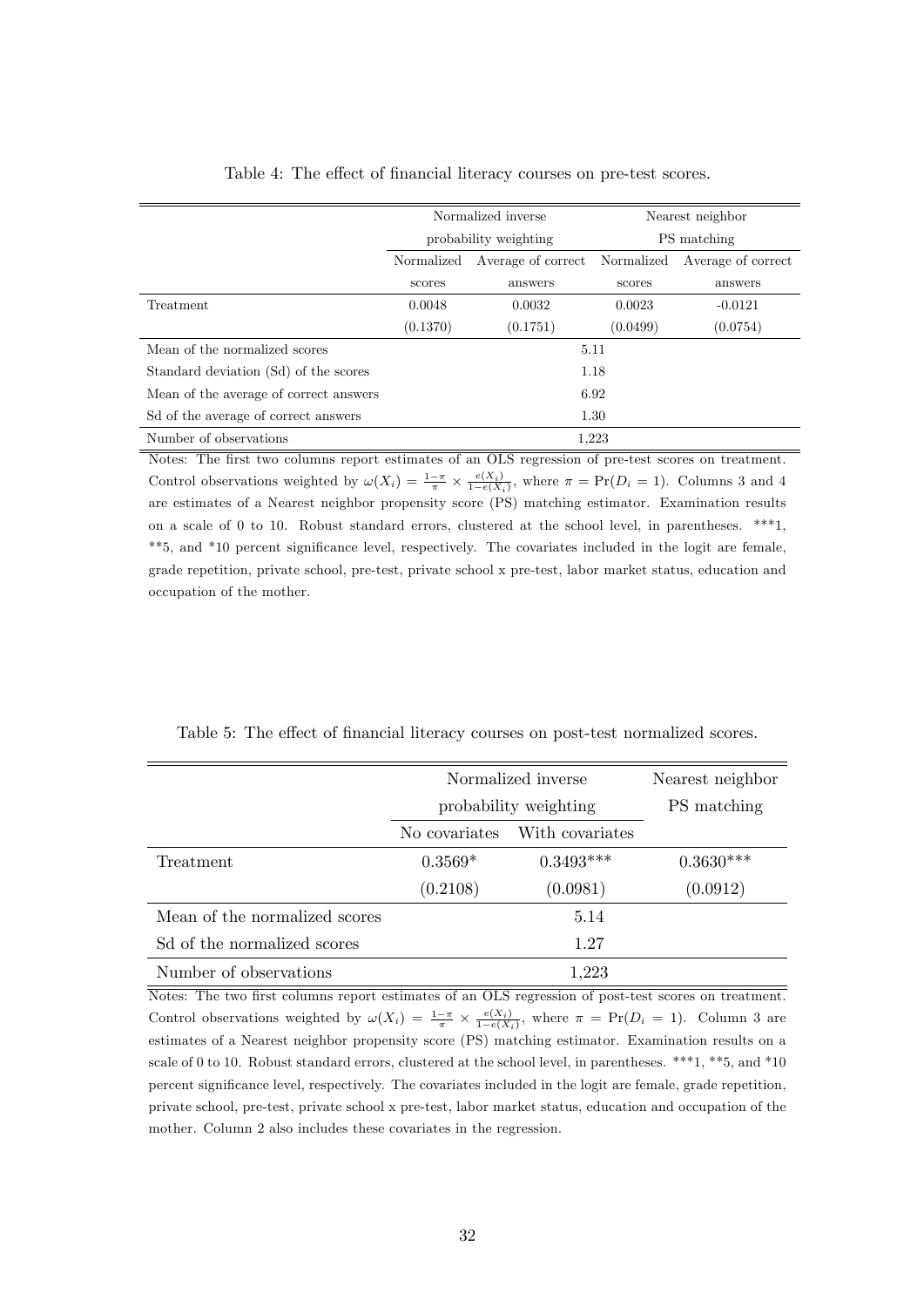|                        | Total score | Numeracy | No          | Saving and | Banking     | Sustainable |
|------------------------|-------------|----------|-------------|------------|-------------|-------------|
|                        |             |          | numeracy    | planning   |             | Consumption |
| Treatment - no c.      | $0.4102*$   | 0.2423   | $0.5073*$   | $0.4207**$ | $0.4956*$   | $-0.1340$   |
|                        | (0.2406)    | (0.218)  | (0.2636)    | (0.1643)   | (0.2798)    | (0.5143)    |
| Treatment - with c.    | $0.3943***$ | 0.2247   | $0.4925***$ | $0.3957*$  | $0.4842***$ | $-0.1493$   |
|                        | (0.1291)    | (0.1896) | (0.1000)    | (0.2198)   | (0.1243)    | (0.1374)    |
| Mean of the scores     | 6.91        | 7.09     | 6.81        | 7.04       | 6.72        | 7.67        |
| Sd of the scores       | 1.43        | 1.69     | 1.55        | 1.79       | 1.60        | 2.88        |
| Number of observations |             |          |             | 1.223      |             |             |

<span id="page-35-0"></span>Table 6: The effect of financial literacy courses on the post-test average of correct answers, by topic.

Notes: The table report estimates of an OLS regression of post-test average of correct answers on treatment. Control observations weighted by  $\omega(X_i) = \frac{1-\pi}{\pi} \times \frac{e(X_i)}{1-e(X_i)}$ , where  $\pi = \Pr(D_i = 1)$ . Examination results on a scale of 0 to 10. Robust standard errors, clustered at the school level, in parentheses. \*\*\*1, \*\*5, and \*10 percent significance level, respectively. The covariates included in the logit are female, grade repetition, private school, pre-test, private school x pre-test, labor market status, education and occupation of the mother. Specifications  $Treatment\text{-}with c$ . also includes these covariates in the regression.

<span id="page-35-1"></span>

|                        | Private schools     |           | Rest of schools |             |  |
|------------------------|---------------------|-----------|-----------------|-------------|--|
|                        | Normalized<br>Total |           | Normalized      | Total       |  |
|                        | score               | score     | score           | score       |  |
| Treatment - no c.      | $-0.0390$           | $-0.1289$ | $0.4517***$     | $0.5375***$ |  |
|                        | (0.3824)            | (0.3787)  | (0.1434)        | (0.1427)    |  |
| Treatment - with c.    | $-0.0551$           | $-0.1893$ | $0.4400***$     | $0.5266***$ |  |
|                        | (0.2416)            | (0.2493)  | (0.0617)        | (0.0650)    |  |
| Mean of the scores     | 4.66                | 6.28      | 5.28            | 7.10        |  |
| Sd of the scores       | 1.42                | 1.64      | 1.18            | 1.31        |  |
| Number of observations | 278                 |           | 945             |             |  |

Table 7: The effect of financial literacy courses on post-test scores, by type of school.

Notes: The table report estimates of an OLS regression of post-test scores on treatment. Control observations weighted by  $\omega(X_i) = \frac{1-\pi}{\pi} \times \frac{e(X_i)}{1-e(X_i)}$ , where  $\pi = \Pr(D_i = 1)$ . Examination results on a scale of 0 to 10. Robust standard errors, clustered at the school level, in parentheses. \*\*\*1, \*\*5, and \*10 percent significance level, respectively. The covariates included in the logit are female, grade repetition, private school, pre-test, private school x pre-test, labor market status, education and occupation of the mother. Specifications Treatment-with c. also includes these covariates in the regression.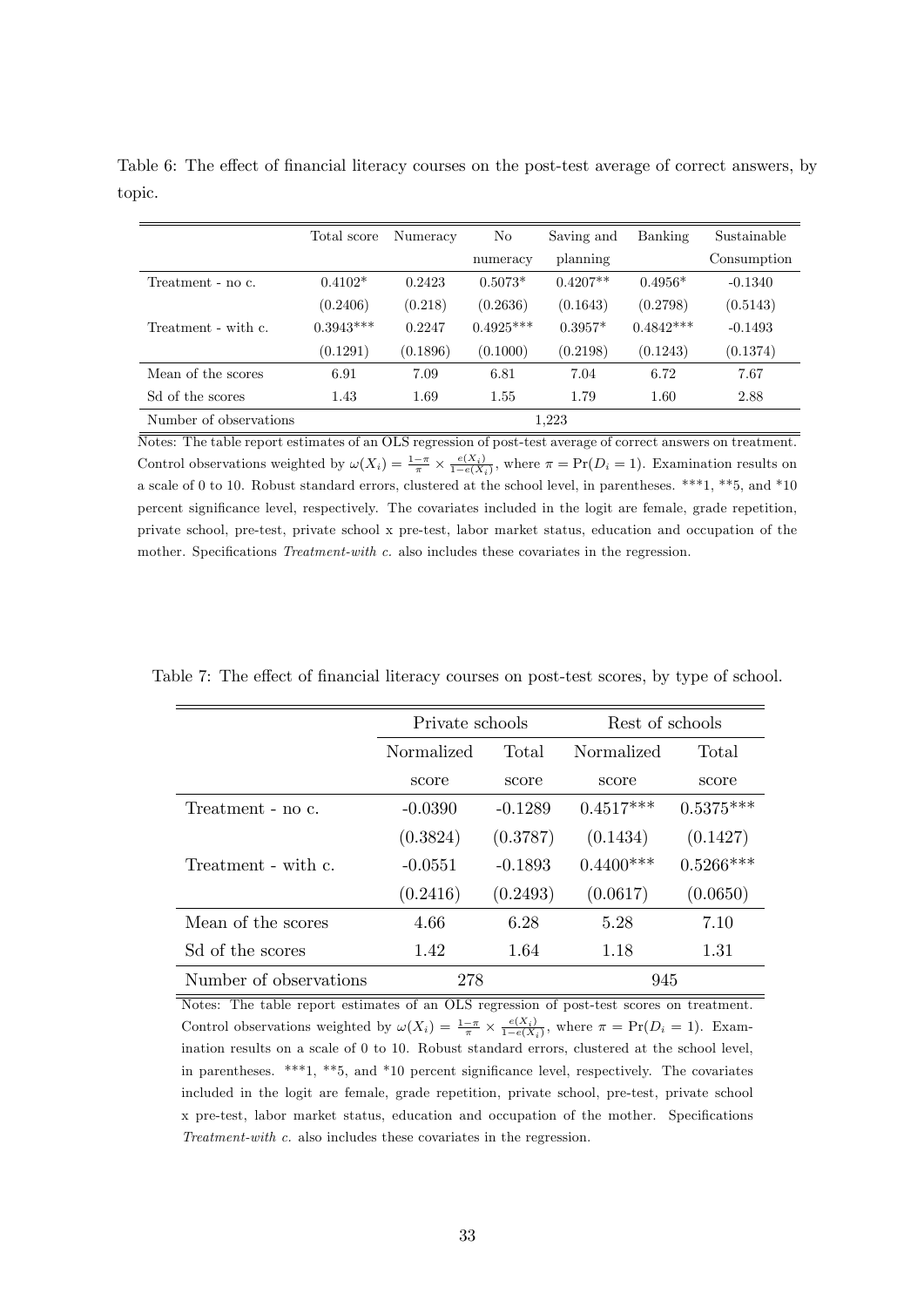|                                                           | Saving and financial<br>Change in the |           | Banking       | Sustainable |
|-----------------------------------------------------------|---------------------------------------|-----------|---------------|-------------|
|                                                           | score                                 | planning  | relationships | consumption |
| Panel A: Within-school effects of FE on scores            |                                       |           |               |             |
| Treatment                                                 | $0.2746**$                            | $-0.0603$ | $0.4187***$   | 0.1919      |
|                                                           | (0.1279)                              | (0.3269)  | (0.0635)      | (0.1503)    |
| Number of observations                                    |                                       | 1,409     |               |             |
| Panel B: Effects of grade on score growth, control sample |                                       |           |               |             |
| 4th grade of high-school                                  | 0.1132                                | 0.1992    | 0.0359        | $-0.0677$   |
|                                                           | (0.0767)                              | (0.1678)  | (0.0967)      | (0.4609)    |
| Number of observations                                    |                                       | 453       |               |             |

<span id="page-36-0"></span>Table 8: Regressions of the change in the score between February and May.

Notes: Panel A reports school-fixed effect estimates of a regression of the change in the score between February and May on a dummy of treated students (controls are 4th year of high-school students in the same school). Panel B detects confounding age affects by regressing the change in the score between February and May on a 4th year of high-school dummy, using all controls (4th year high-school students in treated schools and 3rd year high-school students in control schools). Robust standard errors, clustered at the school level, in parentheses. \*\*\*1, \*\*5, and \*10 percent significance level, respectively. Other covariates included are female, grade repetition, labor market status, education and occupation of both parents.

<span id="page-36-1"></span>

|  |  | Table 9: Sample selection and sample sizes. |  |  |  |
|--|--|---------------------------------------------|--|--|--|
|--|--|---------------------------------------------|--|--|--|

|                             |     | Sample 1 Sample 2 |
|-----------------------------|-----|-------------------|
| Number of schools           | 151 | 151               |
| Number of students.         |     |                   |
| Total                       | 919 | 4,130             |
| Students in treated schools | 119 | 492               |
| Students in control schools | 800 | 3,638             |

Notes: in columns (1) and (2) treated schools are those that volunteered for the BdE-CNMV program in 2013 and/or 2014. Sample 1 includes students who took the PISA financial literacy test in schools that do not offer Financial Education; whereas sample 2 contains students who took the PISA financial literacy test and students who took other PISA tests in the schools from sample 1.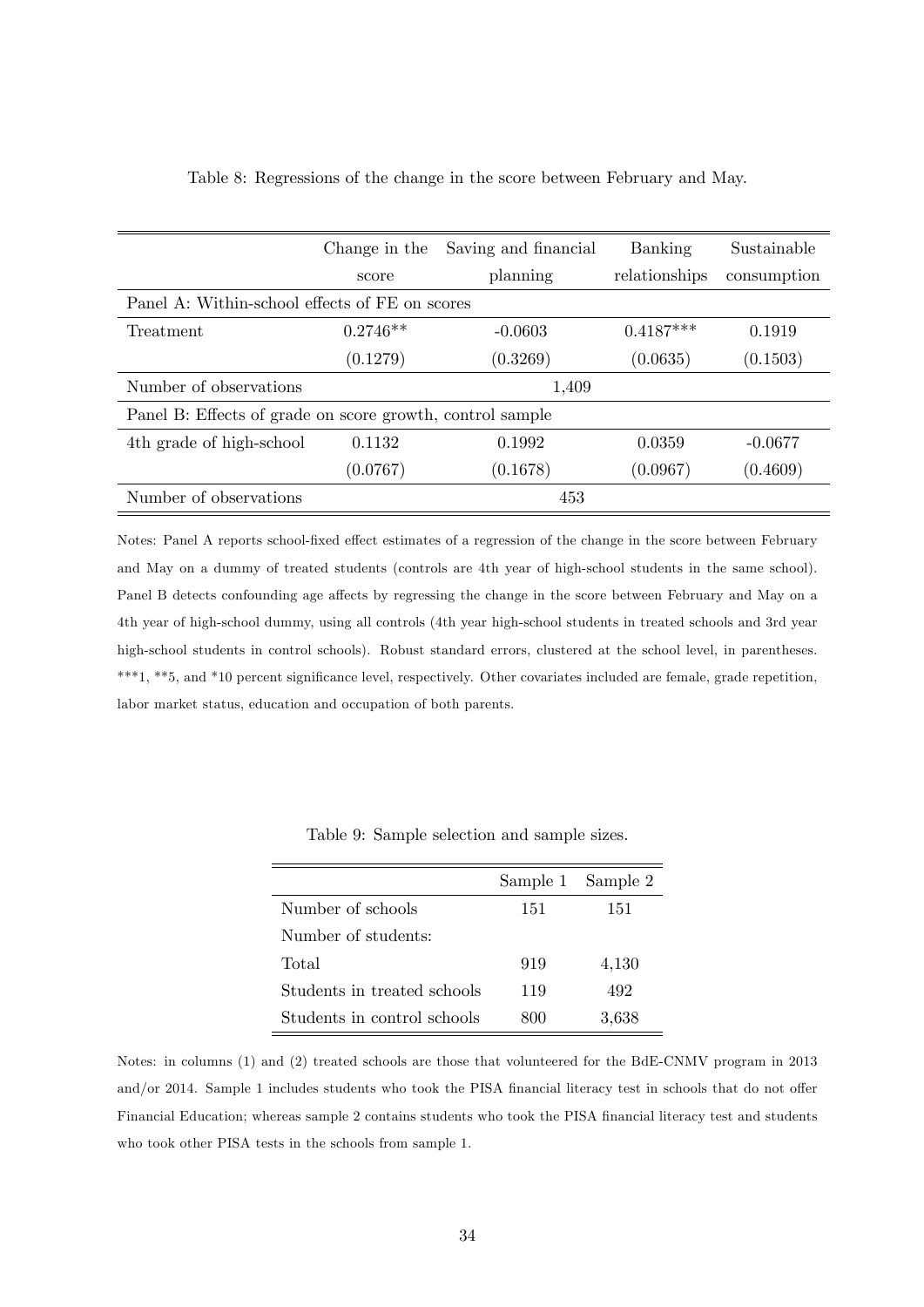|                                                      | Weighted averages* |               | Reweighted averages |                 |  |  |
|------------------------------------------------------|--------------------|---------------|---------------------|-----------------|--|--|
|                                                      | Volunteer          | Non-volunteer | Non-volunteer       | Non-volunteer   |  |  |
|                                                      | schools            | schools       | schools             | schools         |  |  |
|                                                      |                    |               | (model $1**$ )      | (model $2***$ ) |  |  |
| <b>SCHOOL CHARACTERISTICS</b>                        |                    |               |                     |                 |  |  |
| Public school                                        | 0.57               | 0.68          | 0.70                | 0.55            |  |  |
| State-subsidized school                              | 0.18               | 0.13          | 0.13                | 0.10            |  |  |
| Private school                                       | 0.25               | 0.19          | 0.17                | 0.35            |  |  |
| Religious school                                     | 0.36               | 0.19          | 0.18                | 0.36            |  |  |
| Does not admit students according to residence       | 0.41               | 0.19          | 0.17                | 0.46            |  |  |
| Transfers students to other schools for bad behavior | 0.33               | 0.25          | 0.27                | 0.32            |  |  |
| Competes with at least one school in the area        | 0.95               | 0.82          | 0.76                | 0.95            |  |  |
| High teacher morale                                  | 0.27               | 0.12          | 0.11                | 0.17            |  |  |
| STUDENT CHARACTERISTICS                              |                    |               |                     |                 |  |  |
| Average score on Financial Education                 | 482                | 484           | 481                 | 482             |  |  |
| Girl                                                 | 0.49               | 0.46          | 0.50                | 0.53            |  |  |
| Has repeated grade                                   | 0.27               | 0.34          | 0.27                | 0.25            |  |  |
| Father works                                         | 0.91               | 0.83          | 0.91                | 0.93            |  |  |
| Father with college degree                           | 0.31               | 0.35          | 0.31                | 0.33            |  |  |
| Mother works                                         | 0.66               | 0.66          | 0.60                | 0.66            |  |  |
| Mother with college degree                           | 0.36               | 0.36          | 0.33                | 0.31            |  |  |
| CONTEXT CHARACTERISTICS                              |                    |               |                     |                 |  |  |
| South (Andalusia, Canary Islands, Ceuta and          | 0.62               | 0.24          | 0.62                | 0.60            |  |  |
| Melilla, Murcia)                                     |                    |               |                     |                 |  |  |
| Number of students                                   | 119                | 800           | 800                 | 800             |  |  |

#### <span id="page-37-0"></span>Table 10: Differences between participants in the FE program and the rest of schools.

Notes: Sample 1. \*Averages weighted by the sample weights. \*\* The column model 1 contains the averages of the control group when the sample is reweighted by the (inverse of the) probability of participation predicted by the location of the school, the father's work status, and the student's gender and rate of repetition.\*\*\* Model 2 contains the averages of the control group when the adjustment is made for the variables included in model 1 and, additionally, for the type of institution (public, state-subsidized or private), student body selection capacity, if the school competes with other schools in the area, teacher morale or if the school is religious.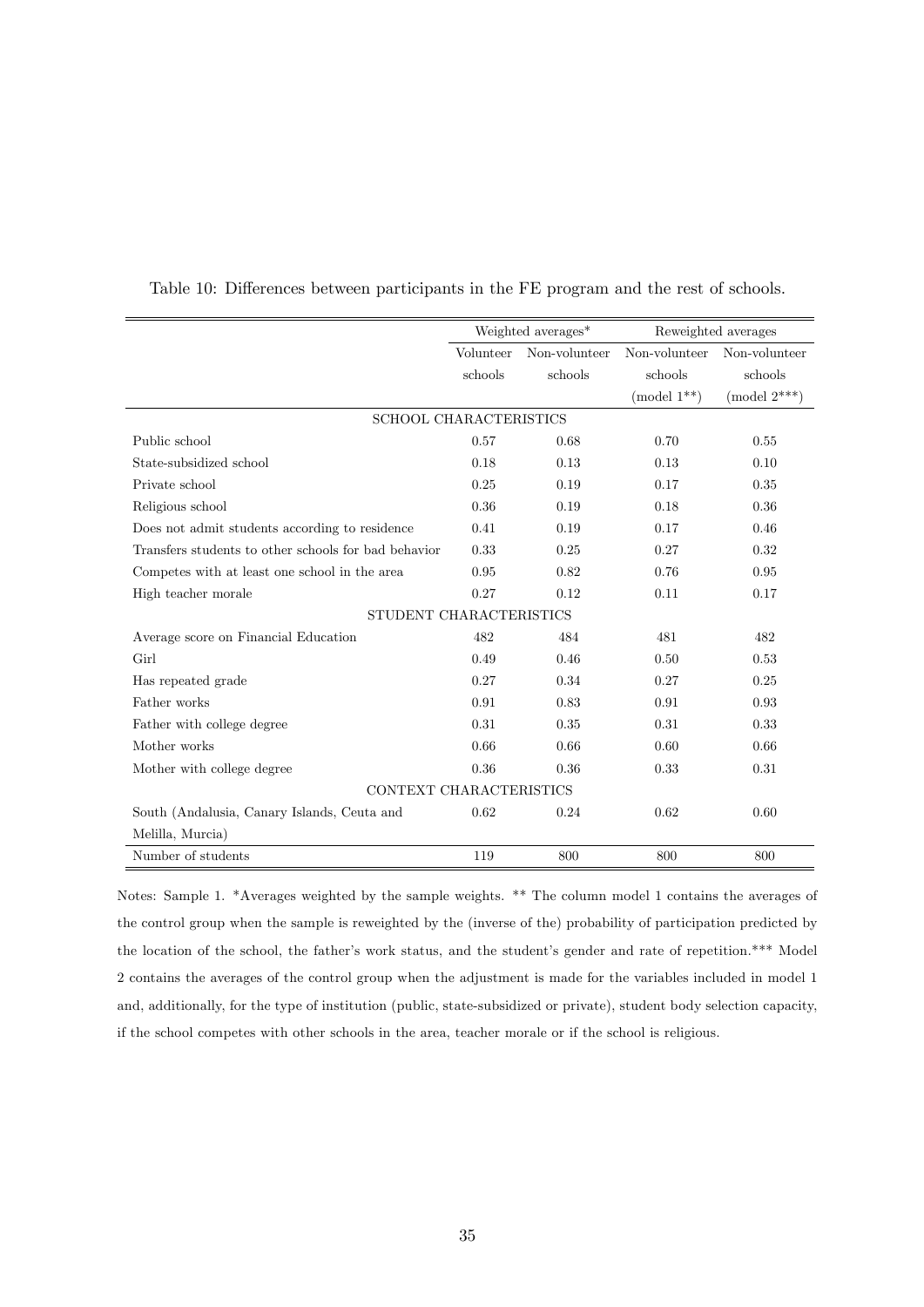|                                                      | <b>Boys</b> |               |           | Girls         |
|------------------------------------------------------|-------------|---------------|-----------|---------------|
|                                                      | Volunteer   | Non-volunteer | Volunteer | Non-volunteer |
|                                                      | schools     | schools       | schools   | schools       |
| <b>SCHOOL CHARACTERISTICS</b>                        |             |               |           |               |
| Public school                                        | 0.55        | 0.70          | 0.61      | 0.67          |
| State-subsidized school                              | 0.22        | 0.12          | 0.13      | 0.14          |
| Private school                                       | 0.23        | 0.18          | 0.26      | 0.19          |
| Does not admit students according to residence       | 0.35        | 0.18          | 0.48      | 0.18          |
| Transfers students to other schools for bad behavior | 0.35        | 0.28          | 0.30      | 0.20          |
| Competes with at least one school in the area        | 0.97        | 0.81          | 0.92      | 0.83          |
| STUDENT CHARACTERISTICS                              |             |               |           |               |
| Average standardized score on Financial Education    | 0.23        | 0.09          | $-0.27$   | $-0.07$       |
| Has repeated grade                                   | 0.25        | 0.40          | 0.28      | 0.27          |
| CONTEXT CHARACTERISTICS                              |             |               |           |               |
| South (Andalusia, Canary Islands, Ceuta and          | 0.58        | 0.25          | 0.65      | 0.22          |
| Melilla, Murcia)                                     |             |               |           |               |
| Number of students                                   | 63          | 428           | 56        | 372           |

<span id="page-38-0"></span>Table 11: Differences between participants in the FE program and the rest of schools (by gender).

Notes: Sample 1. All averages weighted by the sample weights.

<span id="page-38-1"></span>Table 12: Differences between participants in the FE program and the rest of schools (by gender).

|                                                      |                            | <b>Boys</b> | Girls     |               |  |  |  |  |  |  |
|------------------------------------------------------|----------------------------|-------------|-----------|---------------|--|--|--|--|--|--|
|                                                      | Non-volunteer<br>Volunteer |             | Volunteer | Non-volunteer |  |  |  |  |  |  |
|                                                      | schools                    | schools     | schools   | schools       |  |  |  |  |  |  |
| <b>SCHOOL CHARACTERISTICS</b>                        |                            |             |           |               |  |  |  |  |  |  |
| Public school                                        | 0.51                       | 0.70        | 0.47      | 0.73          |  |  |  |  |  |  |
| State-subsidized school                              | 0.21                       | 0.13        | 0.23      | 0.12          |  |  |  |  |  |  |
| Private school                                       | 0.28                       | 0.17        | 0.30      | 0.15          |  |  |  |  |  |  |
| Does not admit students according to residence       | 0.27                       | 0.24        | 0.26      | 0.22          |  |  |  |  |  |  |
| Transfers students to other schools for bad behavior | 0.40                       | 0.17        | 0.48      | 0.18          |  |  |  |  |  |  |
| Competes with at least one school in the area        | 0.94                       | 0.80        | 0.94      | 0.81          |  |  |  |  |  |  |
| STUDENT CHARACTERISTICS                              |                            |             |           |               |  |  |  |  |  |  |
| Average score on Maths                               | 473                        | 485         | 476       | 467           |  |  |  |  |  |  |
| Average score on Reading                             | 453                        | 467         | 500       | 494           |  |  |  |  |  |  |
| Has repeated grade                                   | 0.34                       | 0.37        | 0.23      | 0.32          |  |  |  |  |  |  |
| CONTEXT CHARACTERISTICS                              |                            |             |           |               |  |  |  |  |  |  |
| South (Andalusia, Canary Islands, Ceuta and          | 0.82                       | 0.32        | 0.74      | 0.33          |  |  |  |  |  |  |
| Melilla, Murcia)                                     |                            |             |           |               |  |  |  |  |  |  |
| Number of students                                   | 251                        | 1,832       | 241       | 1,806         |  |  |  |  |  |  |

Notes: Sample 2. All averages weighted by the sample weights.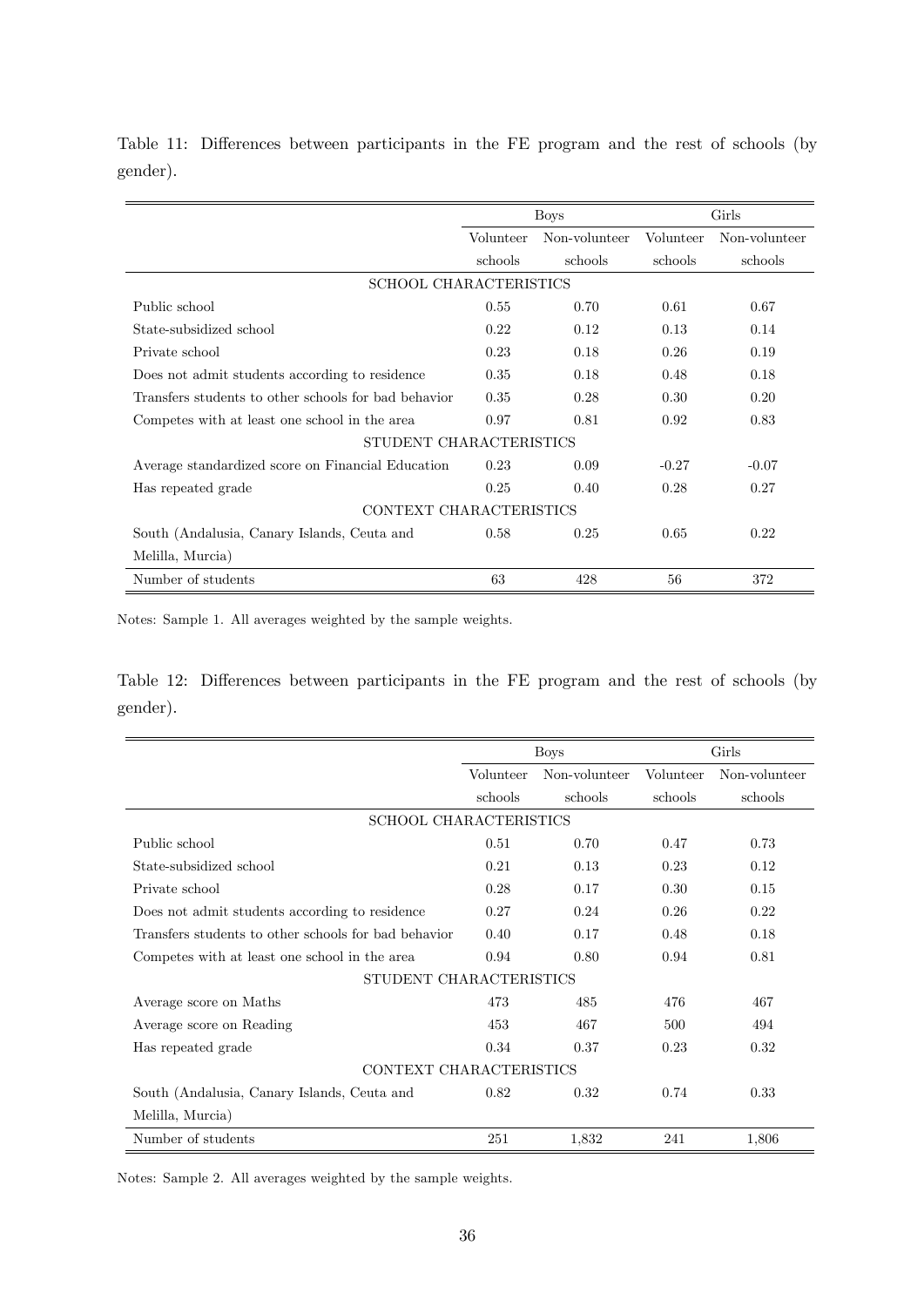|                                                               | Model 1     |           | Model 2     |           |  |  |  |  |  |
|---------------------------------------------------------------|-------------|-----------|-------------|-----------|--|--|--|--|--|
|                                                               | Coefficient | Robust SE | Coefficient | Robust SE |  |  |  |  |  |
| STUDENT CHARACTERISTICS                                       |             |           |             |           |  |  |  |  |  |
| Girl                                                          | $-1.851**$  | (0.903)   | $-1.107$    | (1.030)   |  |  |  |  |  |
| Has repeated grade                                            | $-0.017$    | (0.516)   | 0.075       | (0.564)   |  |  |  |  |  |
| Has repeated grade $\times$ Girl                              | 0.845       | (0.747)   | 0.461       | (0.813)   |  |  |  |  |  |
| Father works                                                  | $-0.070$    | (0.503)   | 0.360       | (0.572)   |  |  |  |  |  |
| Missing father works                                          | $1.437*$    | (0.808)   | 1.657       | (1.023)   |  |  |  |  |  |
| Father works $\times$ Girl                                    | $1.791**$   | (0.893)   | 1.322       | (0.994)   |  |  |  |  |  |
| Missing father works $\times$ Girl                            | 0.288       | (1.243)   | $-0.183$    | (1.483)   |  |  |  |  |  |
| Mother works                                                  |             |           | 0.283       | (0.308)   |  |  |  |  |  |
| Missing mother works                                          |             |           | 0.887       | (0.855)   |  |  |  |  |  |
| CONTEXT CHARACTERISTICS                                       |             |           |             |           |  |  |  |  |  |
| South (Andalusia, Canary Islands, Ceuta and Melilla, Murcia)  | $2.264***$  | (0.394)   | $2.504***$  | (0.447)   |  |  |  |  |  |
| South $\times$ Girl                                           | 0.077       | (0.564)   | 0.583       | (0.644)   |  |  |  |  |  |
| South $\times$ Has repeated grade                             | $-1.759**$  | (0.737)   | $-1.939**$  | (0.842)   |  |  |  |  |  |
| South $\times$ Has repeated grade $\times$ Girl               | 0.424       | (1.067)   | 0.583       | (1.188)   |  |  |  |  |  |
| <b>SCHOOL CHARACTERISTICS</b>                                 |             |           |             |           |  |  |  |  |  |
| State-subsidized school                                       |             |           | $-1.813***$ | (0.624)   |  |  |  |  |  |
| Private school                                                |             |           | $-1.885***$ | (0.718)   |  |  |  |  |  |
| Religious school                                              |             |           | $2.098***$  | (0.646)   |  |  |  |  |  |
| Does not admit students according to residence                |             |           | $2.510***$  | (0.363)   |  |  |  |  |  |
| Does not admit students according to residence $\times$ South |             |           | $-0.170$    | (0.675)   |  |  |  |  |  |
| Transfers students to other schools for bad behavior          |             |           | $0.614**$   | (0.300)   |  |  |  |  |  |
| Competes with at least one school in the area                 |             |           | $2.683***$  | (0.513)   |  |  |  |  |  |
| High teacher morale                                           |             |           | $1.681***$  | (0.390)   |  |  |  |  |  |
| High teacher morale $\times$ Girl                             |             |           | $-1.569***$ | (0.587)   |  |  |  |  |  |
| Constant                                                      | $-2.812***$ | (0.494)   | $-7.039***$ | (0.725)   |  |  |  |  |  |
| Pseudo R-squared                                              | 0.145       |           | 0.305       |           |  |  |  |  |  |
| Observations                                                  | 919         |           | 919         |           |  |  |  |  |  |

<span id="page-39-0"></span>Table 13: Determinants of the probability of participation in the FE program.

Notes: Sample 1. The probability of participating in the program is estimated using a Logit model, weighting each observation by its population weight. Robust  $SE$  = robust standard error. \*\*\*1, \*\*5, and \*10 percent significance level, respectively.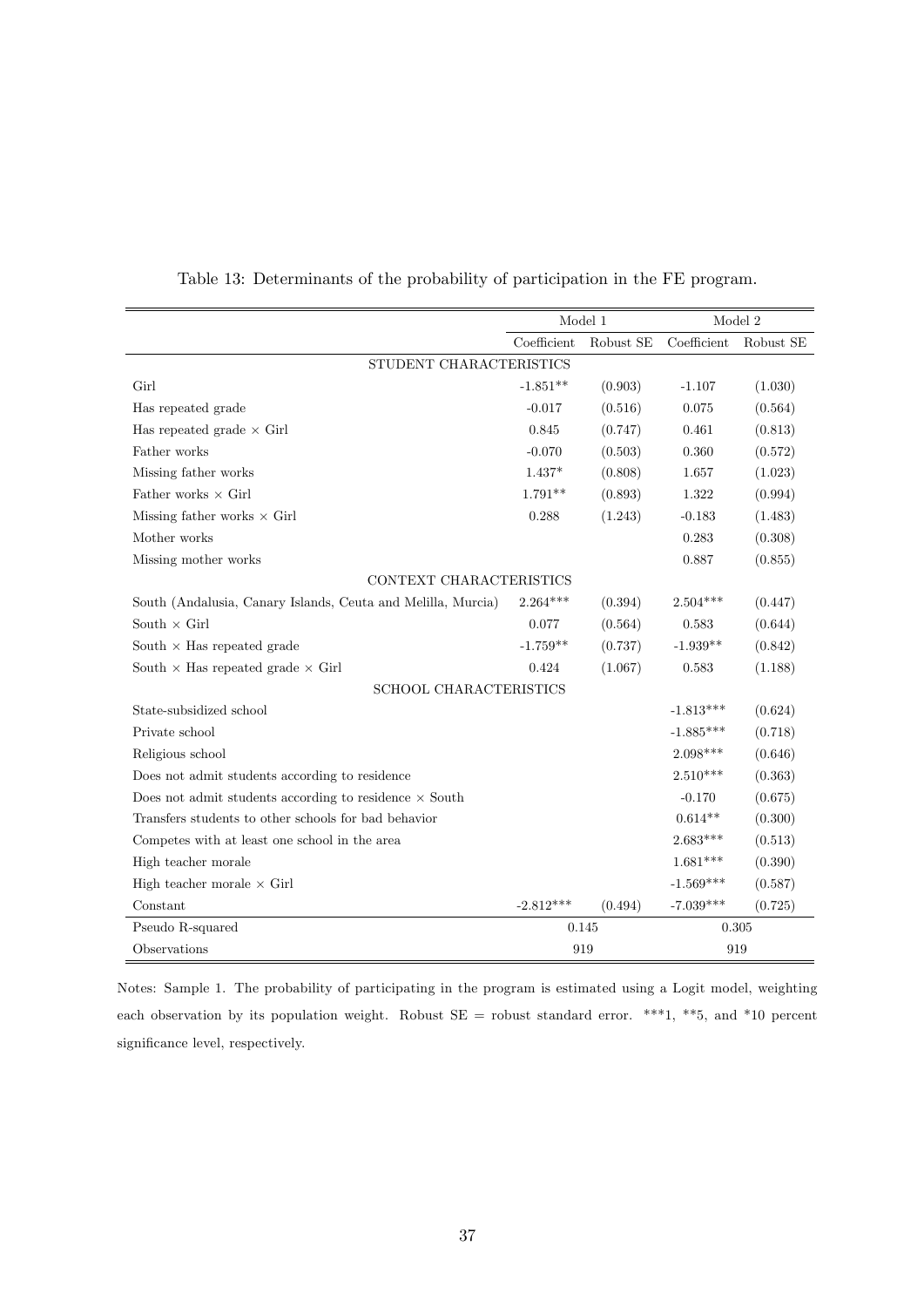|                              | Difference | Model 1    |            | Model 2    |            |
|------------------------------|------------|------------|------------|------------|------------|
|                              | treatment  | $W/\sigma$ | With       | $W/\sigma$ | With       |
|                              | - control  | covariates | covariates | covariates | covariates |
| FE program applicants: Boys  | $0.234*$   | 0.164      | 0.167      | 0.142      | 0.073      |
|                              | (0.144)    | (0.151)    | (0.138)    | (0.166)    | (0.148)    |
| FE program applicants: Girls | $-0.274*$  | $-0.131$   | $-0.126$   | $-0.147$   | $-0.098$   |
|                              | (0.148)    | (0.160)    | (0.148)    | (0.169)    | (0.149)    |

<span id="page-40-1"></span>Table 14: Differences in performance between participants in the FE program and the rest of schools.

Notes: Sample 1. The table shows several estimates of the coefficient of the indicator that the school volunteered for the FE program in 2013-2014 and its standard error. \*\*\*1, \*\*5, and \*10 percent significance level, respectively. The dependent variable is the results on PISA financial, standardized in such a way that it has an average of 0 and standard deviation 1. A single imputed value is used. All the observations are weighted according to the sample weights provided in PISA. Estimation method: Ordinary Least Squares in Column 1, Weighted Least Squares by the inverse of the probability of participation (propensity score) in Columns 2-5. Model 1 contains indicators of gender and repetition, regional location and fatherís employment status. Model 2 adds to the above variables the type of school, whether the school admits students according to residence criteria and teacher characteristics.

<span id="page-40-0"></span>Figure 1: Assessing the existence of common support.



Notes: The solid lines represent the distribution of the predicted probabilities of treatment from the logit model for the treated, and the dashed lines for the controls. The covariates included in the logit are female, grade repetition, private school, pre-test, pre-test x private school, labor market status, education and occupation of the mother. See table [3.](#page-33-0)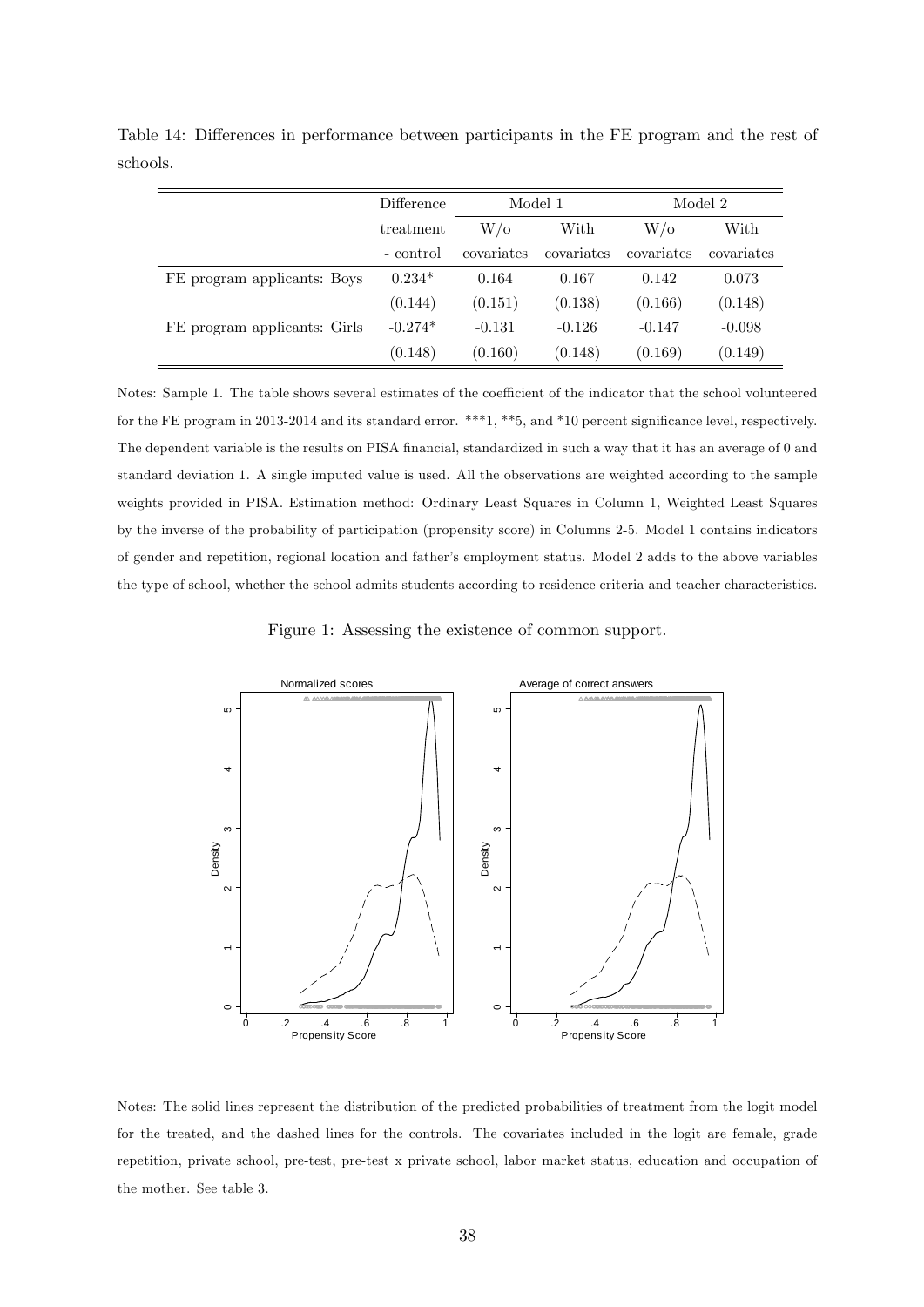

<span id="page-41-0"></span>Figure 2: Estimated cdf of the pre-test normalized scores.

Notes: The control group is weighted by  $\omega(X_i) = \frac{1-\pi}{\pi} \times \frac{e(X_i)}{1-e(X_i)}$ , where  $\pi = \Pr(D_i = 1)$ . The covariates included in the logit are female, grade repetition, private school, pre-test, pre-test x private school, labor market status, education and occupation of the mother. See table [3.](#page-33-0)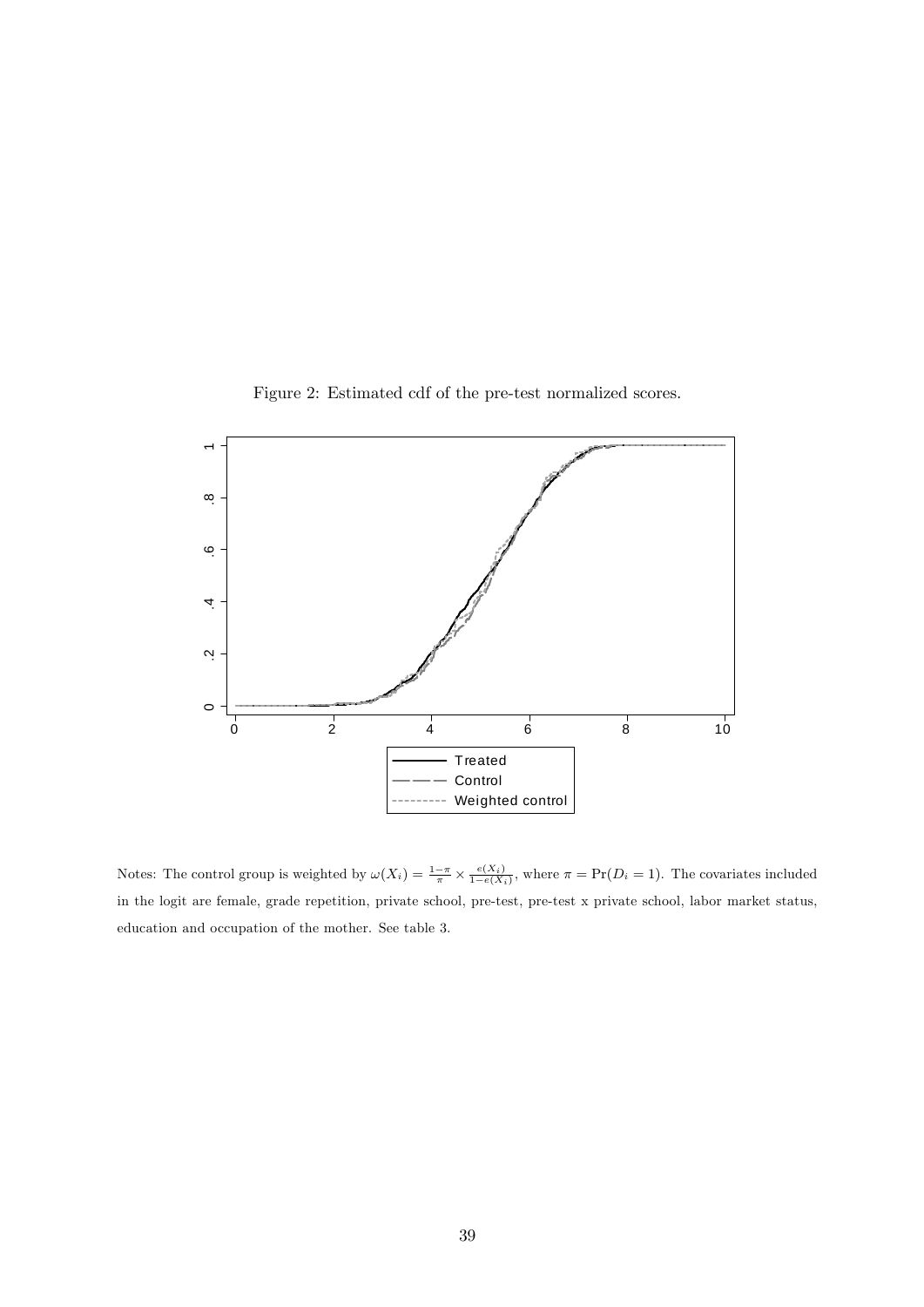

<span id="page-42-0"></span>Figure 3: Estimated cdf of the post-test normalized scores.

Notes: The control group is weighted by  $\omega(X_i) = \frac{1-\pi}{\pi} \times \frac{e(X_i)}{1-e(X_i)}$ , where  $\pi = \Pr(D_i = 1)$ . The covariates included in the logit are female, grade repetition, private school, pre-test, pre-test x private school, labor market status, education and occupation of the mother. See table [3.](#page-33-0)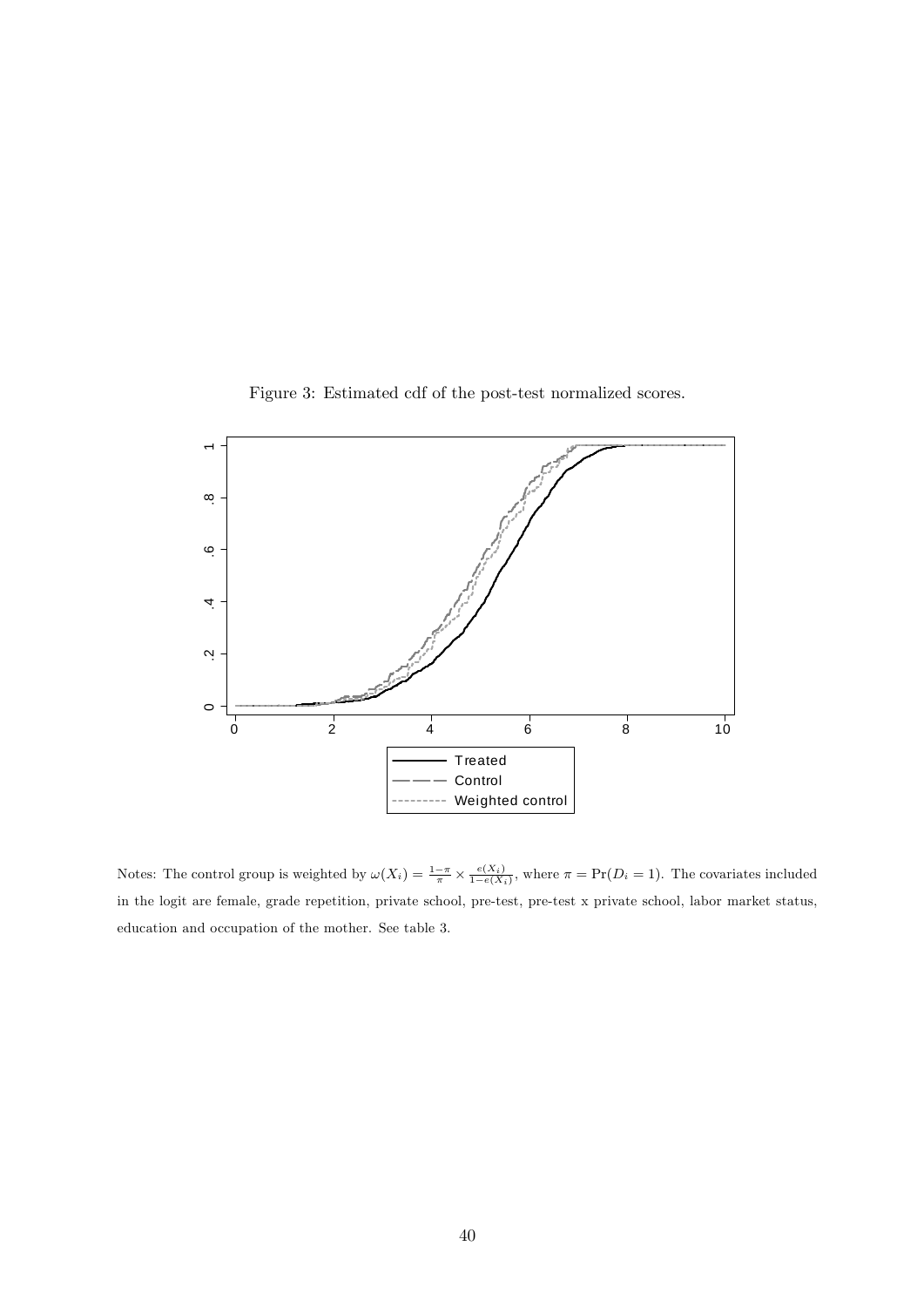

<span id="page-43-0"></span>Figure 4: Assessing the existence of common support, by type of school.

Notes: The solid lines represent the distribution of the predicted probabilities of treatment from the logit model for the treated, and the dashed lines for the controls. The covariates included in the logit are female, grade repetition, private school, pre-test, pre-test x private school, labor market status, education and occupation of the mother. See table [3.](#page-33-0)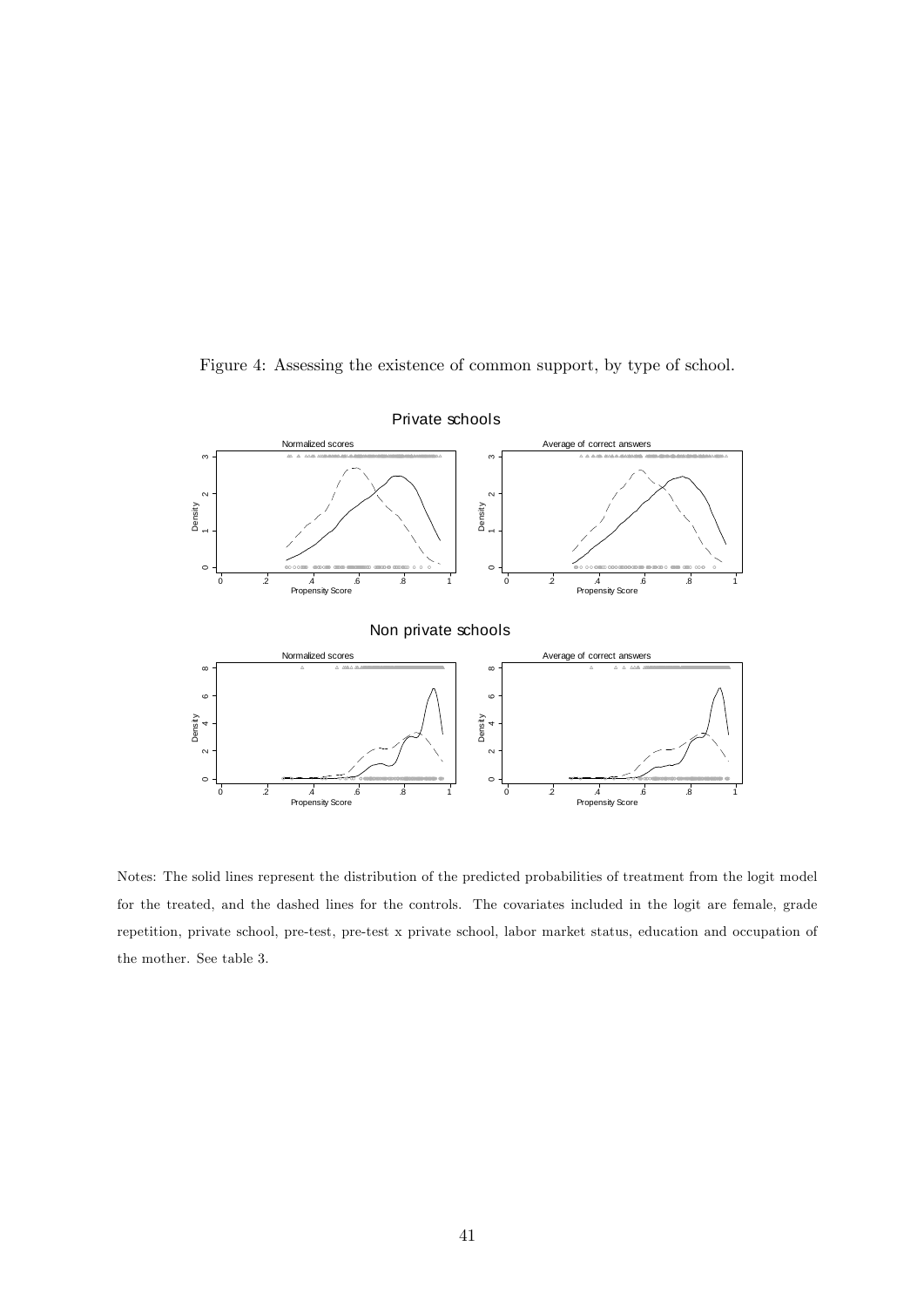Figure 5: Densities of predicted probabilities of participation in the BdE-CNMV program.

<span id="page-44-0"></span>

Notes: Sample 1. Density of probability of participation (propensity score) for treated (solid line) and control groups (dotted line). The circles on the X-axis show the probability of participation values for each student in the control group. The triangles represent the probability of participation for each student of the treated group. The left hand side graph corresponds to the propensity score computed using as covariates the geographic location if the school, student's gender, rate of repetition, father's employment status and interactions (columns 1 and 2 of Table [13\)](#page-39-0). The graph in the right hand side corresponds to a propensity score that also includes the type of school, admission criteria and teacher characteristics (columns 3 and 4 of Table [13\)](#page-39-0).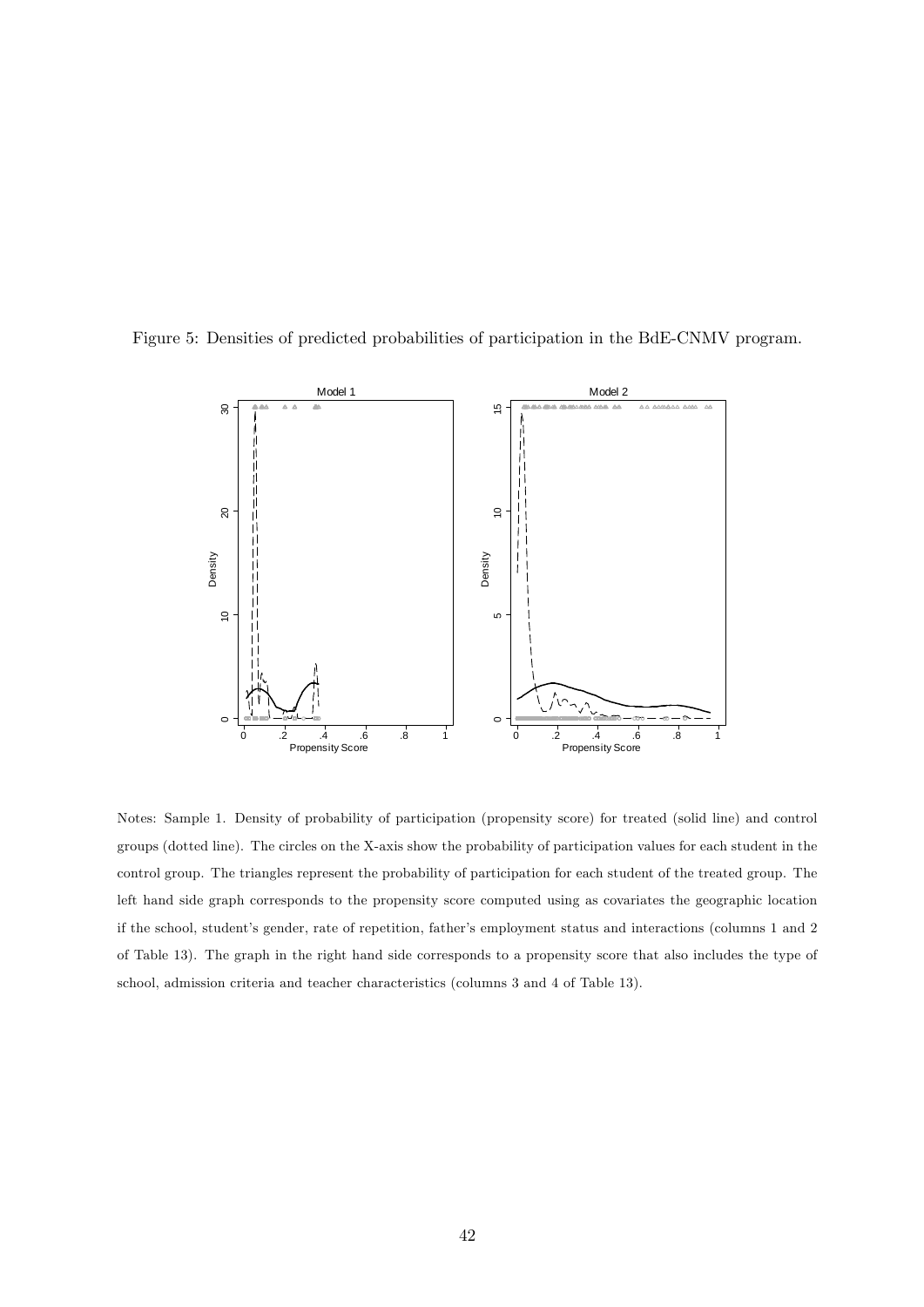## APPENDIX

## <span id="page-45-0"></span>A Topics covered in the program

The financial literacy course taught in 2012-2013 was structured in nine chapters. There was a tenth one that reviewed the previous material.

Financial security Learning to manage money. Establishing savings goals and how to reach them.

Intelligent consumption How to improve quality of life by expenditure choices. The definition of healthy, responsible and sustainable consumption. The role of advertising.

Saving Definition of saving. Reasons for saving and the role of uncertainty. Differences between saving and investing.

Personal budgeting Elaboration of a personal budget. Identifying fixed and variable expenses. Identifying adjustable expenses.

Money and monetary transactions Advantages and disadvantages of using cash. Identification of fake currency.

Bank accounts Differences between checking and savings accounts. Opening a bank account. Consequences of an overdraft. Understanding checking account statements. Managing bank accounts. Internet and phone banking.

Credit and Debit Cards The use of credit and debit cards: advantages and disadvantages. The use of tellers and cash stations.

Data protection Problems using Internet banking.

Banking relationships Opening and closing bank accounts. Different forms of bank fees.

## <span id="page-45-1"></span>B Contents of the tests

Two different tests were passed in May 2013. Each student made only one, but to avoid leaking of information across classes and schools, not all students made the same test. We describe now the contents of the second one. The questions on the test spanned three main topics:

- Saving and Financial Planning (9 questions, 6 of them require an arithmetic computation)
- Money and Bank Accounts (18 questions, 5 of them require an arithmetic computation)
- Sustainable Consumption (3 questions, none of them requires an arithmetic computation)